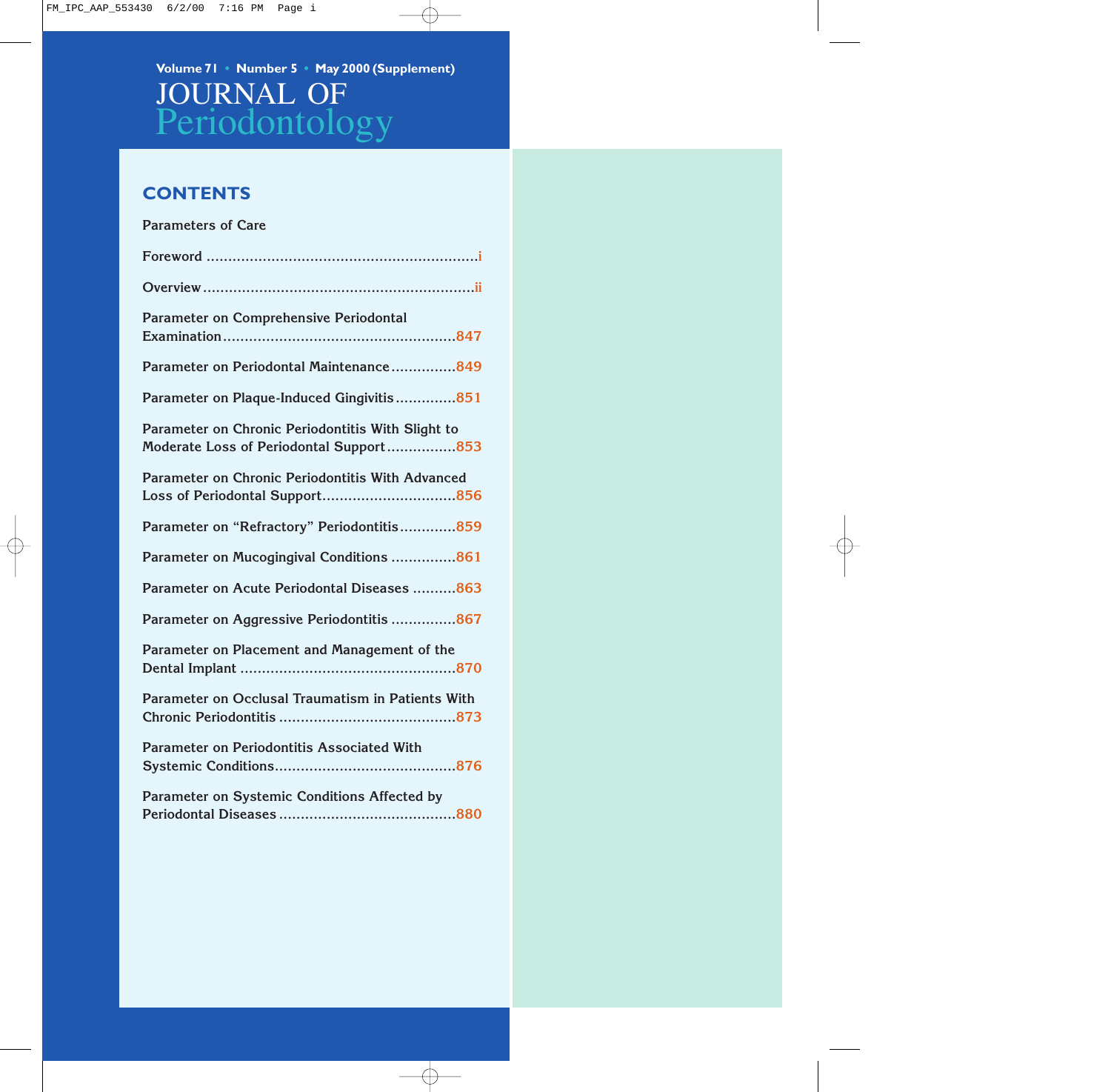# <span id="page-1-0"></span>**Foreword**

The Parameters of Care were developed by the Ad Hoc Committee on the Parameters of Care and have been approved by the Board of Trustees of the American Academy of Periodontology. This publication has been edited to reflect decisions by the Board of Trustees in approving the term "periodontal maintenance" in lieu of "supportive periodontal therapy" (January 2000) and a new classification of periodontal diseases, as published in the *Annals of Periodontology*, December 1999; Volume 4, number 1 (April 2000).

Individual copies of this supplement may be purchased by contacting the Product Services Department, American Academy of Periodontology, 737 North Michigan Avenue, Suite 800, Chicago, Illinois 60611-2690; voice: 312/787-5518; fax: 312/787-3670; e-mail: orders@perio.org.

This material is also accessible through the Academy's Web site, www.perio.org, under the Resources and Products Section.

Members involved in the development of these Parameters are: Donald A. Adams; Erwin P. Barrington (Chair); Jack Caton, Jr.; Robert J. Genco; Stephen F. Goodman; Carole N. Hildebrand; Marjorie K. Jeffcoat; Fraya Karsh; Sanford B. King; Brain L. Mealey; Roland M. Meffert; James T. Mellonig; Myron Nevins; Steven Offenbacher; Gary M. Reiser; Louis F. Rose; Paul R. Rosen; Cheryl L. Townsend (Chair); and S. Jerome Zackin.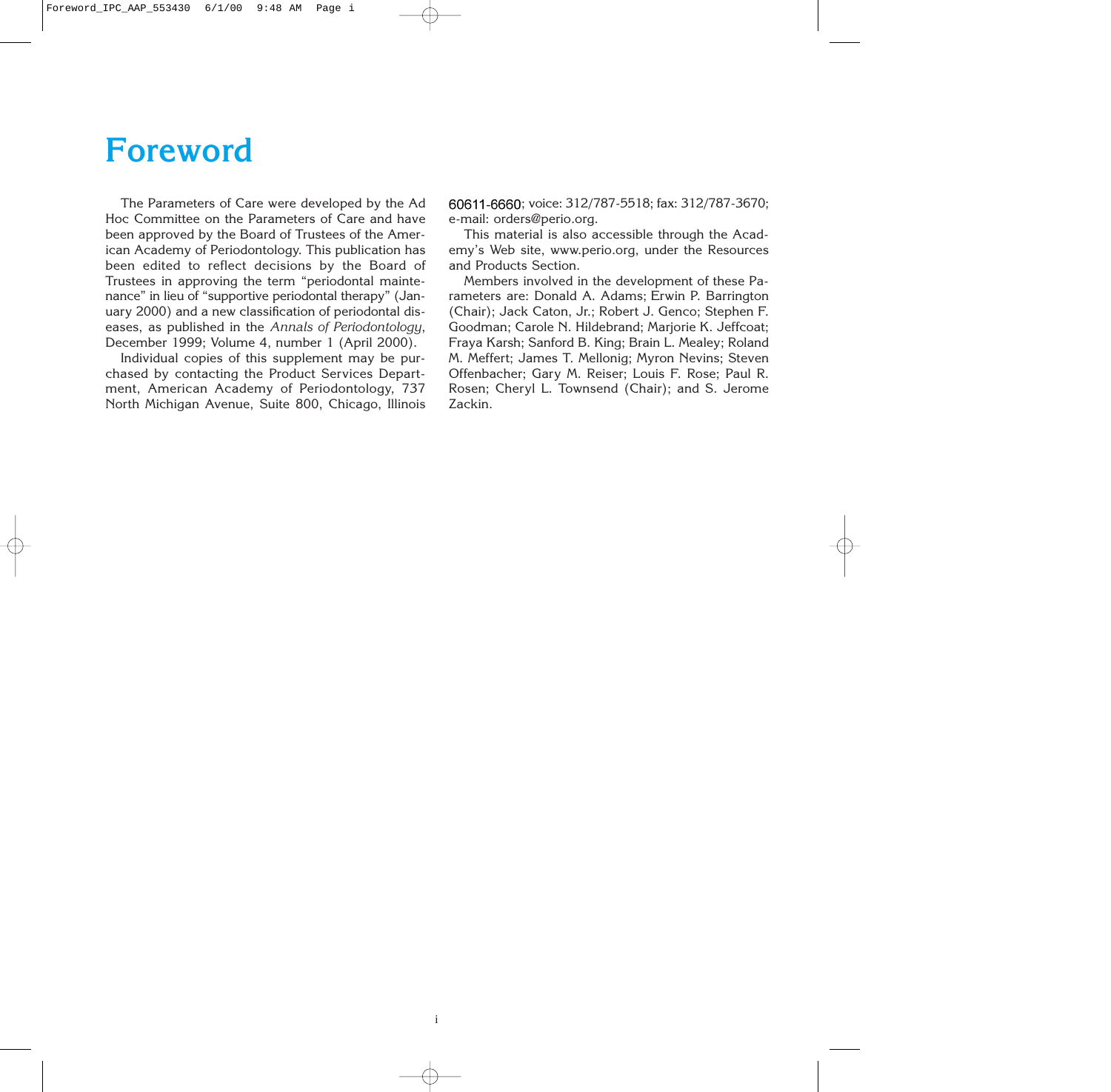# <span id="page-2-0"></span>**Overview**

In response to increasing concerns on the part of health care providers, third-party payers, and consumers about the quality, cost, and access to dental care, the American Academy of Periodontology has developed practice parameters on the diagnosis and treatment of periodontal diseases. These parameters are strategies to assist dentists in making clinical decisions from a range of reasonable treatment options to achieve a desired outcome. Practice parameters are designed to help the profession provide appropriate dental services while containing costs, without sacrificing quality. These parameters are constantly updated and are partially based on methodology utilized by participants in the American Academy of Periodontology 1996 World Workshop in Periodontics (*Annals of Periodontology*, Volume 1, 1996) to assess the evidentiary status of periodontal and implant treatment. The major goal is to improve treatment decisions by increasing the strength of the inference that practitioners can derive from the base of knowledge contained within the literature.

There are several types of periodontal diseases, with many treatment options. The Academy has developed a series of parameters to address a full range of clinical conditions. Although the parameters vary in their specificity and research base, they incorporate the best available knowledge on the diagnosis, prevention, and treatment of periodontal diseases.

Each parameter should be considered in its entirety. It should be recognized that adherence to any parameter will not obviate all complications or post-care problems in periodontal therapy. A parameter should not be deemed inclusive of all methods of care or exclusive of treatment appropriately directed to obtain the same results. It should also be noted that these parameters summarize patient evaluation and treatment procedures which have been presented in more detail in the medical and dental literature.

It is important to emphasize that the final judgment regarding the care for any given patient must be determined by the dentist. The fact that dental treatment varies from a practice parameter does not of itself establish that a dentist has not met the required standard of care. Ultimately, it is the dentist who must determine the appropriate course of treatment to provide a reasonable outcome for the patient. It is the dentist, together with the patient, who has the final responsibility for making decisions about therapeutic options.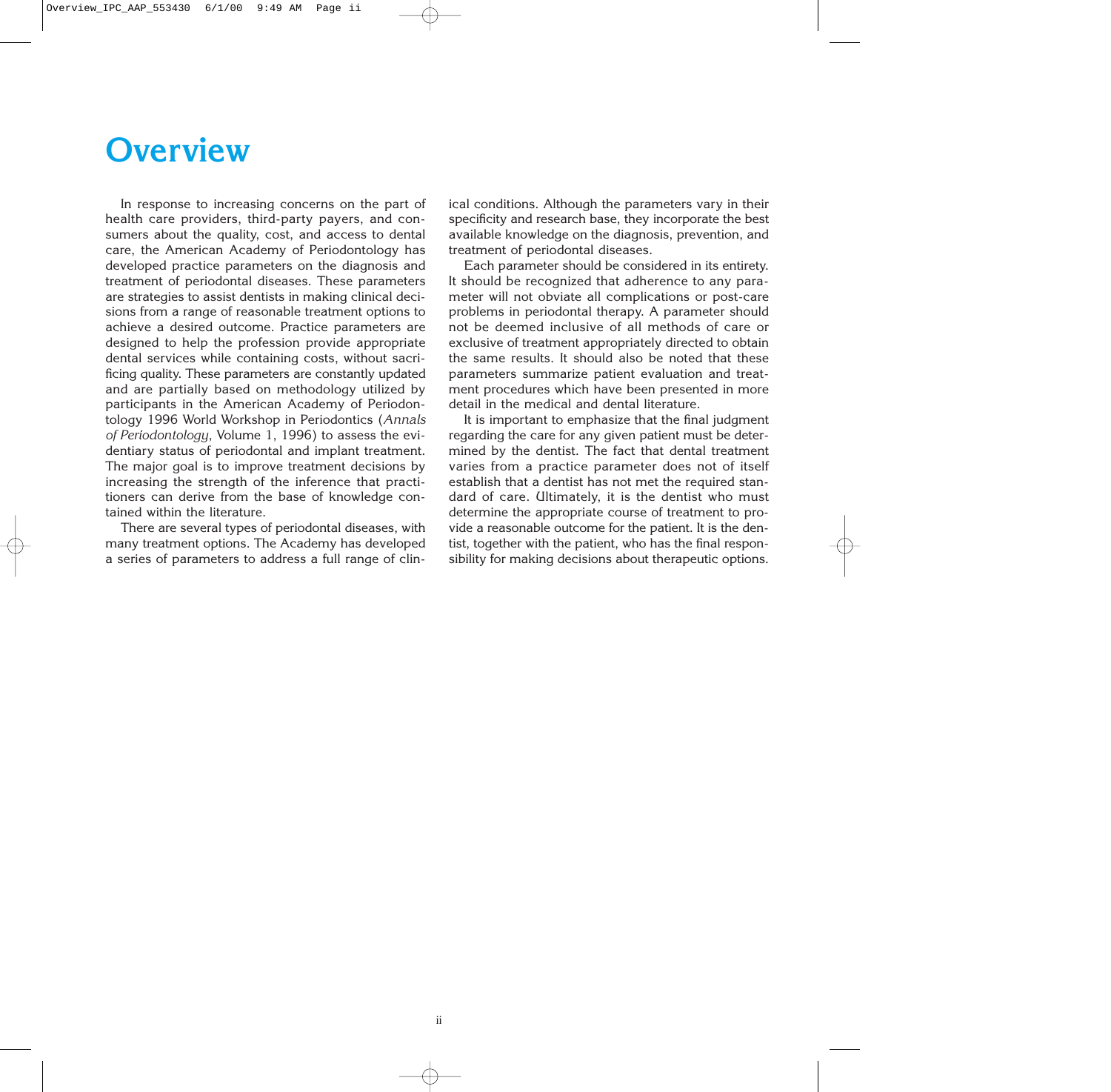## <span id="page-3-0"></span>**Parameter on Comprehensive Periodontal Examination\***

*The American Academy of Periodontology has developed the following parameter on comprehensive periodontal examination for periodontal diseases. Appropriate screening procedures may be performed to determine the need for a comprehensive periodontal evaluation. Periodontal Screening and Recording (PSR), a screening procedure endorsed by the American Dental Association and the American Academy of Periodontology, may be utilized.* J Periodontol 2000;71:847-848.

### **KEY WORDS**

Periodontal diseases/diagnosis; dental history; medical history; patient care planning.

### **PATIENT EVALUATION/EXAMINATION**

Evaluation of the patient's periodontal status requires obtaining a relevant medical and dental history and conducting a thorough clinical and radiographic examination with evaluation of extraoral and intraoral structures. All relevant findings should be documented. When an examination is performed for limited purposes, such as for a specifically focused problem or an emergency, records appropriate for the condition should be made and retained.

1. A medical history should be taken and evaluated to identify predisposing conditions that may affect treatment, patient management, and outcomes. Such conditions include, but are not limited to, diabetes, hypertension, pregnancy, smoking, substance abuse and medications, or other existing conditions that impact traditional dental therapy. When there is a condition that in the judgment of the dentist requires further evaluation, consultation with an appropriate health care provider should be obtained.

2. A dental history, including the chief complaint or reason for the visit, should be taken and evaluated. Information about past dental and periodontal care and records, including radiographs of previous treatment, may be useful.

3. Extraoral structures should be examined and evaluated. The temporomandibular apparatus and associated structures may also be evaluated.

4. Intraoral tissues and structures, including the oral mucosa, muscles of mastication, lips, floor of mouth, tongue, salivary glands, palate, and the oropharynx, should be examined and evaluated.

5. The teeth and their replacements should be examined and evaluated. The examination should include observation of missing teeth, condition of

\* Approved by the Board of Trustees, American Academy of Periodontology, May 1998.

restorations, caries, tooth mobility, tooth position, occlusal and interdental relationships, signs of parafunctional habits, and, when applicable, pulpal status.

6. Radiographs that are current, based on the diagnostic needs of the patient, should be utilized for proper evaluation and interpretation of the status of the periodontium and dental implants. Radiographs of diagnostic quality are necessary for these purposes. Radiographic abnormalities should be noted.

7. The presence and distribution of plaque and calculus should be determined.

8. Periodontal soft tissues, including peri-implant tissues, should be examined. The presence and types of exudates should be determined.

9. Probing depths, location of the gingival margin (clinical attachment levels), and the presence of bleeding on probing should be evaluated.

10. Mucogingival relationships should be evaluated to identify deficiencies of keratinized tissue, abnormal frenulum insertions, and other tissue abnormalities such as clinically significant gingival recession.

11. The presence, location, and extent of furcation invasions should be determined.

12. In addition to conventional methods of evaluation; i.e., visual inspection, probing, and radiographic examinations, the patient's periodontal condition may warrant the use of additional diagnostic aids. These include, but are not limited to, diagnostic casts, microbial and other biologic assessments, radiographic imaging, or other appropriate medical laboratory tests.

13. All relevant clinical findings should be documented in the patient's record.

14. Referral to other health care providers should be made and documented when warranted.

15. Based on the results of the examination, a diagnosis and proposed treatment plan should be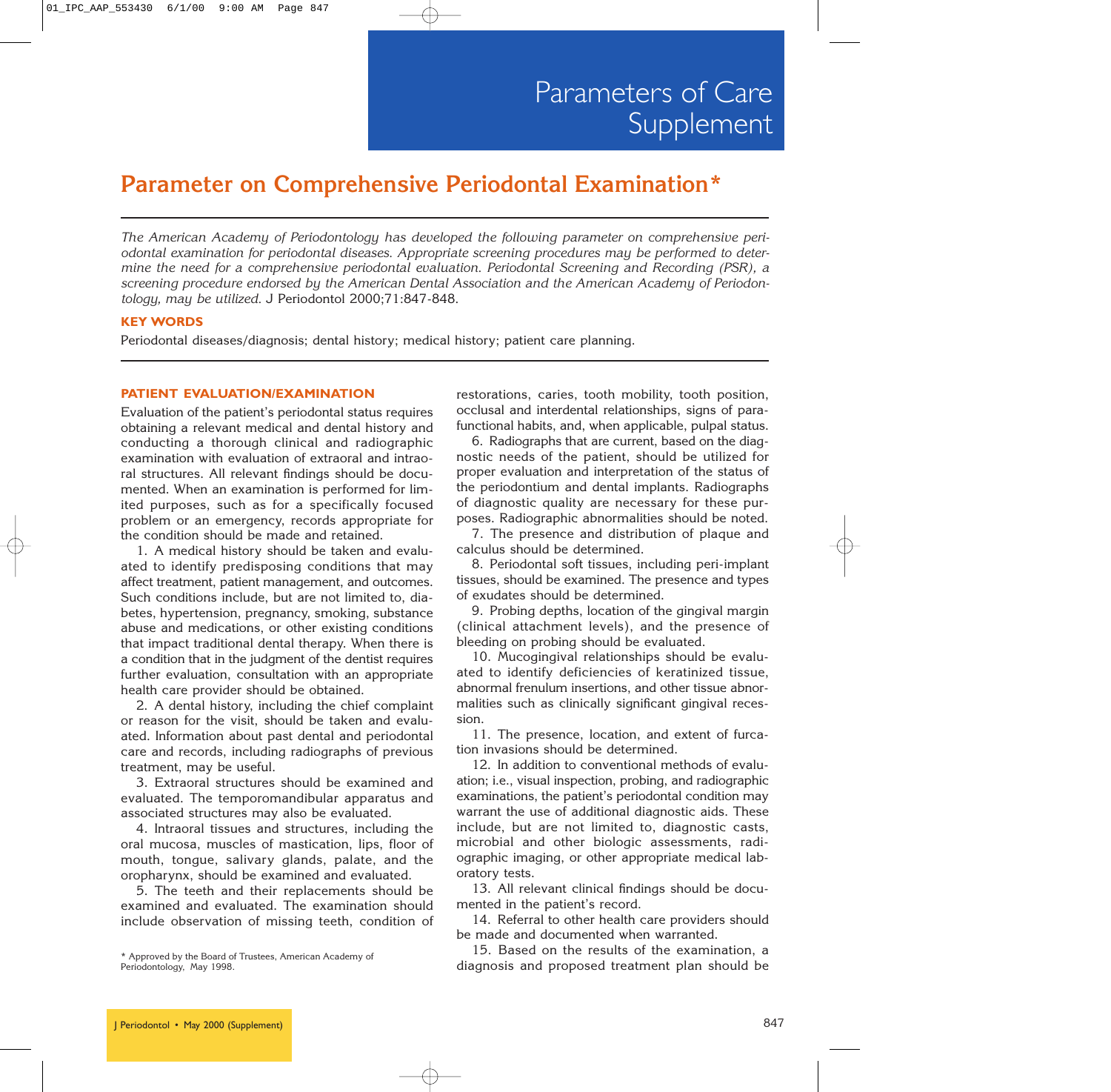presented to the patient. Patients should be informed of the disease process, therapeutic alternatives, potential complications, the expected results and their responsibilities in treatment. Consequences of no treatment should be explained to the patient.

- 1. Bottomley WK. Patient health status evaluation procedures for the dental profession. Part 1. Dental/medical history. *J Oral Med Spec* No:5-7.
- 2. Lush DT. History. In: Rose LF, Kay D, eds. *Internal Medicine for Dentistry,* 2nd ed. St Louis: The CV Mosby Company; 1990.
- 3. Romriell GE, Streeper SN. The medical history. *Dent Clin North Am* 1982;26:3-11.
- 4. Terezhalmy GT, Schiff T. The historical profile. *Dent Clin North Am* 1986;30:357-368.
- 5. Burch JG. History and clinical examination. In: *The President's Conference on the Examination, Diagnosis, and Management of Temporomandibular Disorders.* Chicago: American Dental Association; 1983:51-56.
- 6. Boozer C. Clinical examination. In: *Clark's Clinical Dentistry,* Vol. 1. Philadelphia: JB Lippincott Company; 1990.
- 7. Lynch M. In: *Burkett's Oral Medicine,* 7th ed. Philadelphia: JB Lippincott Company; 1977.
- 8. Clark JW. *Clinical Dentistry,* Vol. 1. Philadelphia: Harper & Row; 1981:13.
- 9. Fox C. Occlusal examination. In: *The President's Conference on the Examination, Diagnosis, and Management of Temporomandibular Disorders.* Chicago: American Dental Association; 1983:57-63.
- 10. Kerr DA, Ash MM, Millard HD. *Oral Diagnosis.* St. Louis: The CV Mosby Company; 1983:180-189.
- 11. Mertz CA. Dental Identification. *Dent Clin North Am* 1977;21:47-67.
- 12. Goaz PW, White SC. *Oral Radiology: Principles and Interpretation,* 2d ed. St. Louis: The CV Mosby Company; 1987.
- 13. Joseph LP. *The Selection of Patients for X-Ray Examination: Dental Radiographic Examinations.* Rockville, MD: Center for Devices and Radiological Health, Food and Drug Administration, 1988; DHHS publication no. 88-8273.
- 14. Miles DA, Lovas JGL, Loyens S. Radiographs and the responsible dentist. *Gen Dent* 1989;37:201-206.
- 15. Greene JC. Oral hygiene and periodontal disease. *Am J Public Health* 1963;53:913-922.
- 16. Listgarten MA, Helldén L. Relative distribution of bacteria at clinically healthy and periodontally diseased sites in humans. *J Clin Periodontol* 1978;5:115-132.
- 17. Löe H, Theilade E, Borglum-Jensen SB. Experimental gingivitis in man. *J Periodontol* 1965;36:177-187.
- 18. Mandel I, Gaffar A. Calculus revisited: A review. *J Clin Periodontol* 1986;13:249-257.
- 19. Barrington E, Nevins M. Diagnosing periodontal diseases. *J Am Dent Assoc* 1990;121:460-464.
- 20. Carranza F. *Glickman's Clinical Periodontology,* 7th ed. Philadelphia: WB Saunders Company: 1990:491-495.
- 21. Genco R, Goldman H, Cohen D. *Contemporary Periodontics.* St. Louis: The CV Mosby Company; 1990:194.
- 22. Polson A, Caton J. Current status of bleeding in the diagnosis of periodontal diseases. *J Periodontol* 1985; (Spec. Issue)56:1-3.
- 23. The American Academy of Periodontology. *Current Procedural Terminology for Periodontics and Insurance Reporting Manual,* 7th ed. Chicago: The American Academy of Periodontology; 1995.
- 24. The American Academy of Periodontology. *Proceedings of the World Workshop in Clinical Periodontics.* Chicago: The American Academy of Periodontology, 1989;1-22.
- 25. Armitage GC. Periodontal diseases: Diagnosis. *Ann Periodontol* 1996;1:37-215.
- 26. Consenus Report: Periodontal diseases: Epidemiology and diagnosis. *Ann Periodontol* 1996;1:216-222.
- 27. Wilson T, Kornman K, Newman M. *Advances in Periodontology.* Chicago: Quintessence Publishing; 1992.
- 28. Marks M, Corn H. *Atlas of Adult Orthodontics.* Philadelphia: Lea & Febiger; 1989.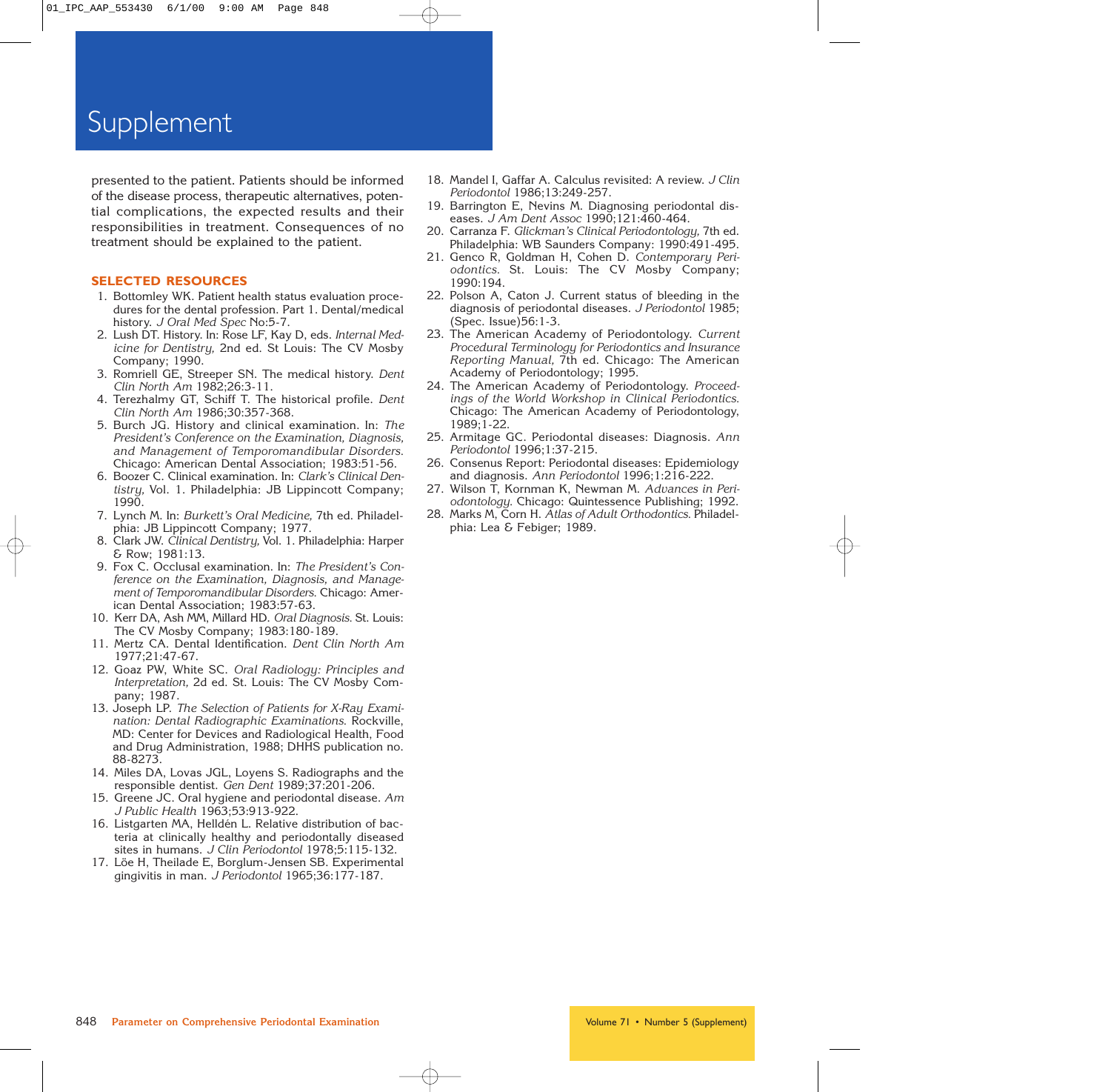## <span id="page-5-0"></span>**Parameter on Periodontal Maintenance\***

*The American Academy of Periodontology has developed the following parameter on Periodontal Maintenance. Periodontal maintenance is an integral part of periodontal therapy for patients with a history of inflammatory periodontal diseases. Patients should be informed of the disease process, therapeutic alternatives, potential complications, expected results, and their responsibility in treatment. Consequences of no treatment should be explained. Failure to comply with a periodontal maintenance program may result in recurrence or progression of the disease process. Given this information, patients should then be able to make informed decisions regarding their periodontal therapy.* J Periodontol 2000;71:849-850.

## **KEY WORDS**

**Health education, dental; periodontal diseases/prevention and control; periodontal diseases/therapy; disease progression.**

eriodontal maintenance is started after completion of active periodontal therapy and continues at varying intervals for the life of the dentition or its implant replacements. Periodontal maintenance is an extension of active periodontal therapy. Periodontal maintenance procedures are supervised by the dentist and include an update of the medical and dental histories, radiographic review, extraoral and intraoral soft tissue examination, dental examination, periodontal examination, review of the patient's plaque control effectiveness, removal of microbial flora from sulcular or pocket areas, scaling and root planing where indicated, and polishing the teeth. These procedures are performed at selected intervals to assist the periodontal patient in maintaining oral health. This is the phase of periodontal therapy during which periodontal diseases and conditions are monitored and etiologic factors are reduced or eliminated. It is distinct from, but integrated with, active therapy. The patient may move from active therapy to periodontal maintenance and back into active care if the disease recurs.

## **THERAPEUTIC GOALS**

1. To minimize the recurrence and progression of periodontal disease in patients who have been previously treated for gingivitis and periodontitis.

2. To reduce the incidence of tooth loss by monitoring the dentition and any prosthetic replacements of the natural teeth.

3. To increase the probability of locating and treating, in a timely manner, other diseases or conditions found within the oral cavity.

\* Approved by the Board of Trustees, American Academy of Periodontology, May 1998.

### **TREATMENT CONSIDERATIONS**

The following items may be included in an periodontal maintenance visit, subject to previous examination, history, and the judgment of the clinician.

### *Review and Update of Medical and Dental History*

*Clinical Examination (to be compared with previous baseline measurements)*

- 1. Extraoral examination and recording of results
- 2. Dental examination and recording of results:
	- A. Tooth mobility/fremitus;
	- B. Caries assessment;
	- C. Restorative, prosthetic;
	- D. Other tooth-related problems.
- 3. Periodontal examination and recording of results:
	- A. Probing depths;
	- B. Bleeding on probing;
	- C. General levels of plaque and calculus;
	- D. Evaluation of furcation invasion;
	- E. Exudation;
	- F. Gingival recession;
	- G. Occlusal examination and tooth mobility;
	- H. Other signs and symptoms of disease activity.

4. Examination of dental implants and peri-implant tissues and recording of results:

- A. Probing depths;
- B. Bleeding on probing;
- C. Examination of prosthesis/abutment components;
- D. Evaluation of implant stability;
- E. Occlusal examination;
- F. Other signs and symptoms of disease activity.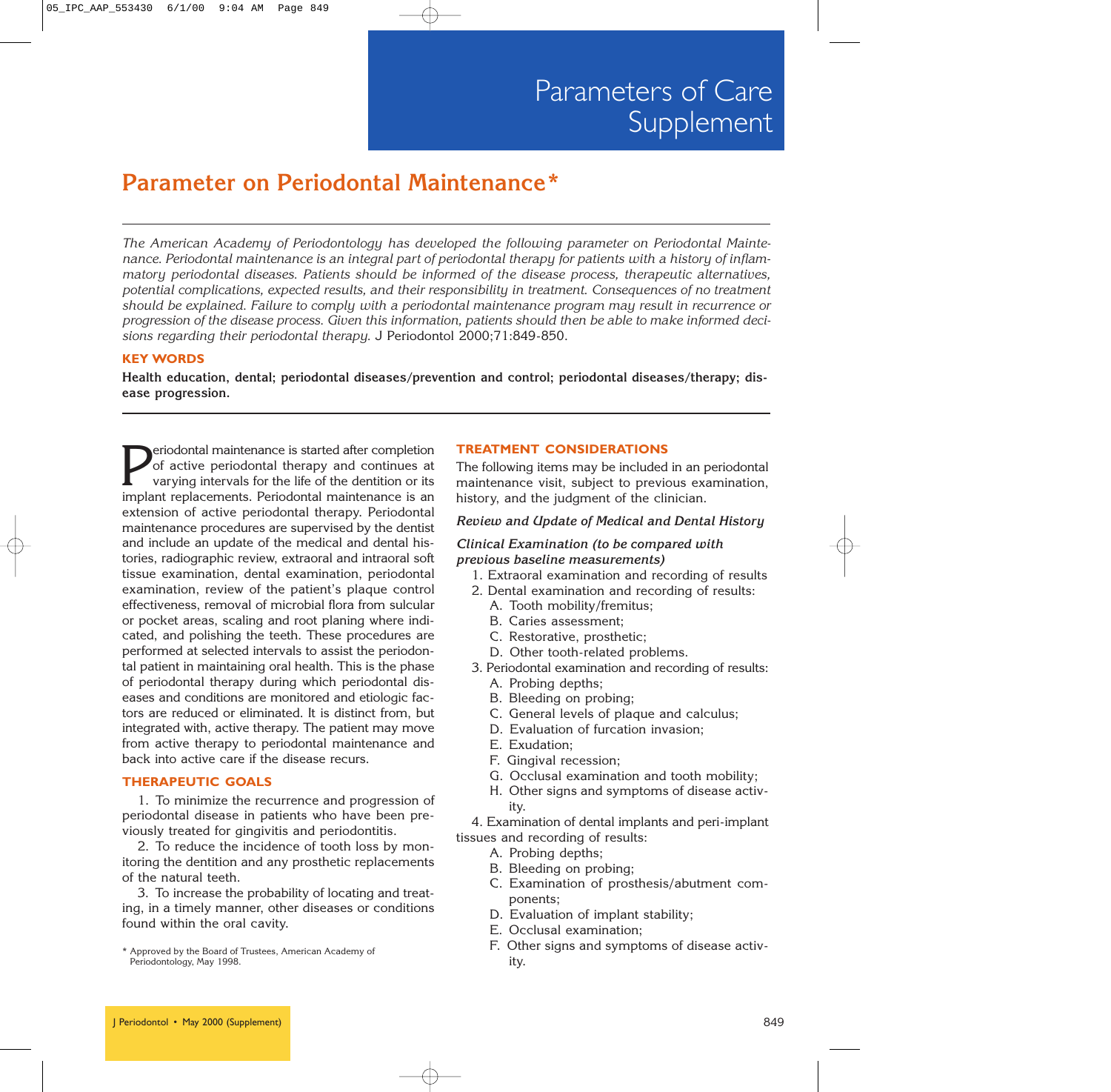#### *Radiographic Examination*

Radiographs should be current and should be based on the diagnostic needs of the patient and should permit proper evaluation and interpretation of the status of the periodontium and dental implants. Radiographs of diagnostic quality are necessary for these purposes.

The judgement of the clinician, as well as the degree of disease activity, may help determine the need for, the frequency of, and the number of radiographs.

Radiographic abnormalities should be noted.

#### *Assessment*

1. Assessment of disease status by reviewing the clinical and radiographic examination findings compared with baseline.

2. Assessment of personal oral hygiene status.

#### *Treatment*

1. Removal of subgingival and supragingival plaque and calculus

- 2. Behavior modification:
	- A. Oral hygiene reinstruction
	- B. Compliance with suggested periodontal maintenance intervals
	- C. Counseling on control of risk factors; e.g., cessation of smoking
- 3. Antimicrobial agents as necessary
- 4. Surgical treatment of recurrent disease

#### *Communication*

1. Informing the patient of current status and alterations in treatment if indicated.

2. Consultation with other health care practitioners who will be providing additional therapy or participating in the periodontal maintenance program.

#### *Planning*

1. For most patients with a history of periodontitis, visits at 3-month intervals have been found to be effective in maintaining the established gingival health.

2. Based on evaluation of clinical findings and assessment of disease status, periodontal maintenance frequency may be modified or the patient may be returned to active treatment.

#### **OUTCOMES ASSESSMENT**

1. The desired outcome for patients on periodontal maintenance should result in maintenance of the periodontal health status attained as a result of active therapy.

2. Inadequate periodontal maintenance or noncompliance may result in recurrence or progression of the disease process.

3. Despite adequate periodontal maintenance and patient compliance, patients may demonstrate recurrence or progression of periodontal disease. In these patients additional therapy may be warranted.

- 1. Becker W, Becker BE, Berg LE. Periodontal treatment without maintenance. A retrospective study in 44 patients. *J Periodontol* 1984;55:505-509.
- 2. Nyman S, Rosling B, Lindhe J. Effect of professional tooth cleaning on healing after periodontal surgery. *J Clin Periodontol* 1975;2:80-86.
- 3. Hirschfeld L, Wasserman B. A long-term survey of tooth loss in 600 treated periodontal patients. *J Periodontol* 1978;49:225-237.
- 4. Axelsson P, Lindhe J. The significance of maintenance care in the treatment of periodontal disease. *J Clin Periodontol* 1981;8:281-294.
- 5. McFall WT Jr. Tooth loss in 100 treated patients with periodontal disease. A long-term study. *J Periodontol* 1982;53:539-549.
- 6. Westfeld E, Nyman S, Socransky S, Lindhe J. Significance of frequency of professional tooth cleaning for healing following periodontal surgery. *J Clin Periodontol* 1983;10:148-156.
- 7. Becker W, Berg L, Becker BE. The long-term evaluation of periodontal maintenance in 95 patients. *Int J Periodontics Restorative Dent* 1984;4(2):55-71.
- 8. Lindhe J, Nyman S. Long-term maintenance of patients treated for advanced periodontal disease. *J Clin Periodontol* 1984;11:504-514.
- 9. DeVore CH, Duckworth DM, Beck FM, Hicks MJ, Brumfield FW, Horton JE. Bone loss following periodontal therapy in subjects without frequent periodontal maintenance. *J Periodontol* 1986;57:354-359.
- 10. Kerr NW. Treatment of chronic periodontitis. 45% failure rate after 5 years. *Br Dent J* 1981;150:222-224.
- 11. Wilson TG, Glover ME, Malik AK, Schoen JA, Dorsett D. Tooth loss in maintenance patients in a private periodontal practice. *J Periodontol* 1987;58:231-235.
- 12. Wilson TG: Compliance. A review of the literature with possible applications to periodontics. *J Periodontol* 1987;58:706-714.
- 13. Mendoza AR, Newcomb GM, Nixon KC. Compliance with supportive periodontal therapy. *J Periodontol* 1991; 62:731-736.
- 14. Schallhorn RG, Snider LE. Periodontal maintenance therapy. *J Am Dent Assoc* 1981;103:227-231.
- 15. The American Academy of Periodontology. In: *Proceedings of the World Workshop in Clinical Periodontics.* Chicago: The American Academy of Periodontology. 1989;IX-24.
- 16. Hancock, EB. Prevention. *Ann Periodontol* 1996;1:241- 244.
- 17. Consensus report on prevention. *Ann Periodontol* 1996; 1:250-255.
- 18. The American Academy of Periodontology. Supportive Periodontal Therapy (Position Paper). *J Periodontol* 1998;69;502-506.
- 19. Wilson TG, Kornman KS, Newman MG. *Advances In Periodontics.* Chicago: Quintessence Publishing. 1992.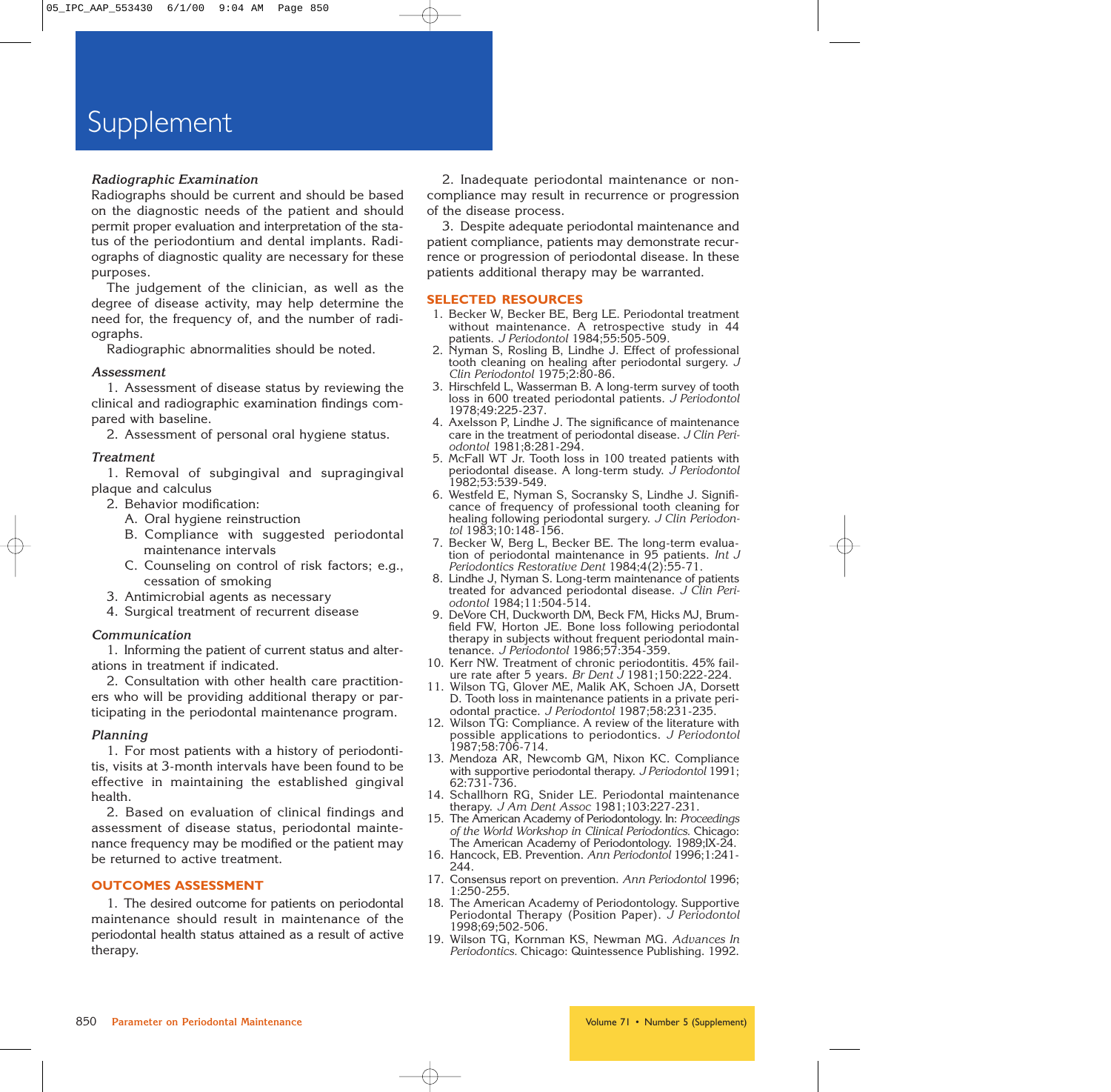## <span id="page-7-0"></span>**Parameter on Plaque-Induced Gingivitis\***

*The American Academy of Periodontology has developed the following parameter on plaque-induced gingivitis in the absence of clinical attachment loss. Plaque-induced gingivitis is the most common form of the periodontal diseases, affecting a significant portion of the population in susceptible individuals. Patients should be informed of the disease process, therapeutic alternatives, potential complications, expected results, and their responsibility in treatment. Consequences of no treatment should be explained. No treatment may result in continuation of clinical signs of disease, with possible development of gingival defects and progression to periodontitis. Given this information, patients should then be able to make informed decisions regarding their periodontal therapy.* J Periodontol 2000;71:851-852.

#### **KEY WORDS**

Dental plaque/adverse effects; gingivitis/pathogenesis; disease progression; periodontal attachment loss/ prevention and control.

### **CLINICAL DIAGNOSIS**

#### *Definition*

Plaque-induced gingivitis is defined as inflammation of the gingiva in the absence of clinical attachment loss.

#### *Clinical Features*

Gingivitis may be characterized by the presence of any of the following clinical signs: redness and edema of the gingival tissue, bleeding upon provocation, changes in contour and consistency, presence of calculus and/or plaque, and no radiographic evidence of crestal bone loss.

### **THERAPEUTIC GOALS**

The therapeutic goal is to establish gingival health through the elimination of the etiologic factors; e.g., plaque, calculus, and other plaque-retentive factors.

#### **TREATMENT CONSIDERATIONS**

Contributing systemic risk factors may affect treatment and therapeutic outcomes for plaque-induced gingivitis. These may include diabetes, smoking, and certain periodontal bacteria, aging, gender, genetic predisposition, systemic diseases and conditions (immunosuppression), stress, nutrition, pregnancy, substance abuse, HIV infection, and medications.

A treatment plan for active therapy should be developed that may include the following:

1. Patient education and customized oral hygiene instruction.

2. Debridement of tooth surfaces to remove supraand subgingival plaque and calculus.

3. Antimicrobial and antiplaque agents or devices may be used to augment the oral hygiene efforts of patients who are partially effective with traditional mechanical methods.

4. Correction of plaque-retentive factors such as over-contoured crowns, open and/or overhanging margins, narrow embrasure spaces, open contacts, ill-fitting fixed or removable partial dentures, caries, and tooth malposition.

5. In selected cases, surgical correction of gingival deformities that hinder the patient's ability to perform adequate plaque control may be indicated.

6. Following the completion of active therapy, the patient's condition should be evaluated to determine the course of future treatment.

#### **OUTCOMES ASSESSMENT**

1. Satisfactory response to therapy should result in significant reduction of clinical signs of gingival inflammation, stability of clinical attachment levels, and reduction of clinically-detectible plaque to a level compatible with gingival health. An appropriate initial interval for follow up care and prophylaxis should be determined by the clinician.

2. If the therapy performed does not resolve the periodontal condition, there may be: continuation of clinical signs of disease (bleeding on probing, redness, swelling, etc.) with possible development of gingival defects such as gingival clefts, gingival craters, etc.,

<sup>\*</sup> Approved by the Board of Trustees, American Academy of Periodontology, May 1998.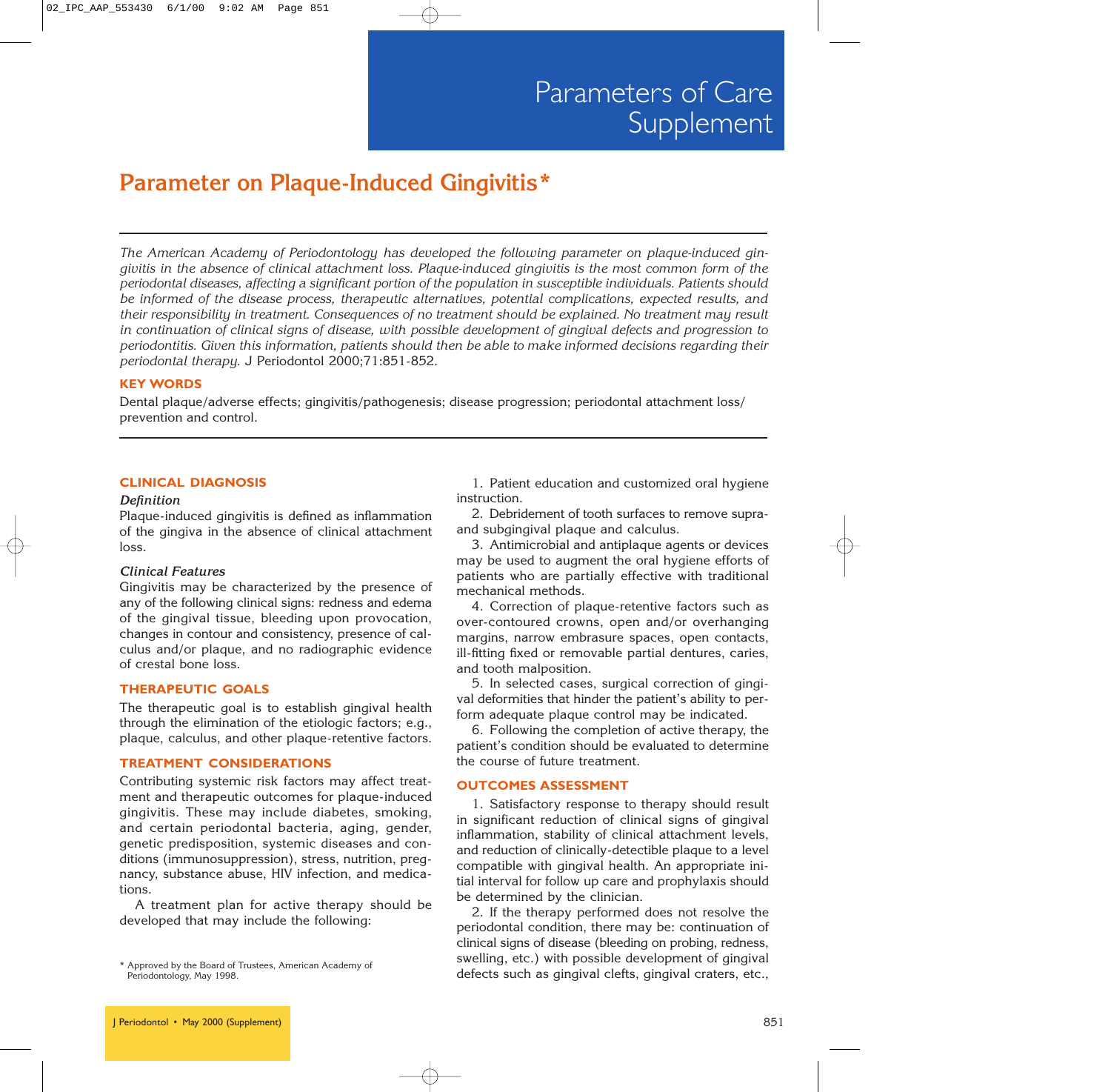and possible progression to periodontitis with associated attachment loss.

3. Factors which may contribute to the periodontal condition not resolving include lack of effectiveness and/or patient non-compliance in controlling plaque, underlying systemic disease, presence of supra- and/or subgingival calculus, restorations which do not permit sufficient control of local factors, patient noncompliance with prophylaxis intervals, and mental and/or physical disability.

4. In the management of patients where the periodontal condition does not respond, treatment may include additional sessions of oral hygiene instruction and education, additional or alternative methods and devices for plaque removal, medical/dental consultation, additional tooth debridement, increasing the frequency of prophylaxis, microbial assessment, and continuous monitoring and evaluation to determine further treatment needs.

- 1. Barrington E, Nevins M. Diagnosing periodontal diseases. *J Am Dent Assoc* 1990;121:460-464.
- 2. Polson A, Caton J. Current status of bleeding in the diagnosis of periodontal diseases. *J Periodontol* 1985; (Spec. Issue)56:1-3.
- 3. Wilson T, Kornman K, Newman M. *Advances in Periodontology.* Chicago: Quintessence; 1992.
- 4. Greenwell H, Stovsky D, Bissada N. Periodontics in general practice: Perspectives on nonsurgical therapy. *J Am Dent Assoc* 1987;115:591-595.
- 5. The American Academy of Periodontology. *Guidelines for Periodontal Therapy* (Position Paper). *J Periodontol* 1998;69:396-399.
- 6. The American Academy of Periodontology. *Proceedings of the World Workshop in Clinical Periodontics.* Chicago: The American Academy of Periodontology; 1989.
- 7. Armitage GC. Periodontal diseases: Diagnosis. *Ann Periodontol* 1996;1:37-215.
- 8. Consensus Report: Periodontal diseases: Epidemiology and diagnosis. *Ann Periodontol* 1996;1:216-222.
- 9. Hancock EB. Prevention. *Ann Periodontol* 1996;1:223- 249.
- 10. Consensus report: Prevention. *Ann Periodontol* 1996; 1:250-255.
- 11. Hall, WB. *Decision-Making in Periodontology,* 2d ed. St Louis: The CV Mosby Company; 1993.
- 12. Becker W, Berg L, Becker B. Untreated periodontal disease: a longitudinal study. *J Periodontol* 1979;50: 234-244.
- 13. Marks M, Corn H. *Atlas of Adult Orthodontics.* Philadelphia: Lea & Febiger; 1989.
- 14. Listgarten MA, Hellden L. Relative distribution of bacteria at clinically healthy and periodontally diseased sites in human. *J Clin Periodontol* 1978;5:115-132.
- 15. Löe H, Theilade E, Jensen SB. Experimental gingivitis in man. *J Periodontol* 1965;36:177-187.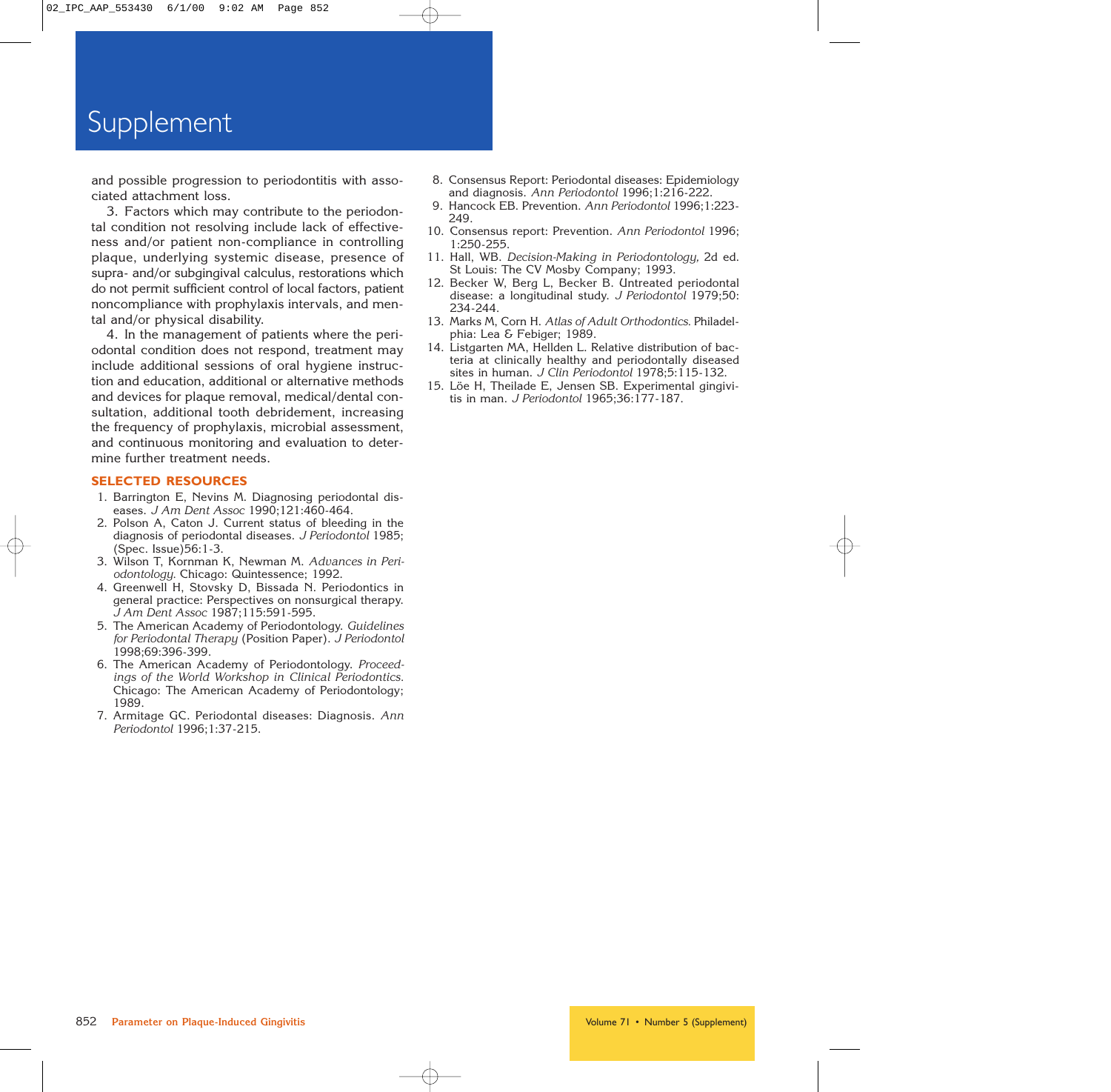## <span id="page-9-0"></span>**Parameter on Chronic Periodontitis With Slight to Moderate Loss of Periodontal Support\***

*The American Academy of Periodontology has developed the following parameter on the treatment of chronic periodontitis with slight to moderate loss of periodontal supporting tissues. Patients should be informed of the disease process, therapeutic alternatives, potential complications, expected results, and their responsibility in treatment. Consequences of no treatment should be explained. Failure to appropriately treat chronic periodontitis can result in progressive loss of periodontal supporting tissues, an adverse change in prognosis, and could result in tooth loss. Given this information, patients should then be able to make informed decisions regarding their periodontal therapy.* J Periodontol 2000;71:853-855.

#### **KEY WORDS**

Disease progression; periodontitis/diagnosis; periodontitis/complications; periodontal attachment loss/prevention and control; tooth loss/prevention and control; patient care planning.

#### **CLINICAL DIAGNOSIS**

#### *Definition*

Chronic periodontitis is defined as inflammation of the gingiva extending into the adjacent attachment apparatus. The disease is characterized by loss of clinical attachment due to destruction of the periodontal ligament and loss of the adjacent supporting bone.

#### *Clinical Features*

Although chronic periodontitis is the most common form of destructive periodontal disease in adults, it can occur over a wide range of ages. It can occur in both the primary and secondary dentition. It usually has slow to moderate rates of progression, but may have periods of rapid progression.

Clinical features may include combinations of the following signs and symptoms: edema, erythema, gingival bleeding upon probing, and/or suppuration. Chronic periodontitis with slight to moderate destruction is characterized by a loss of up to one-third of the supporting periodontal tissues. In molars, if the furcation is involved, loss of clinical attachment should not exceed Class I (incipient). Slight to moderate destruction is generally characterized by periodontal probing depths up to 6 mm with clinical attachment loss of up to 4 mm. Radiographic evidence of bone loss and increased tooth mobility may be present. Chronic periodontitis with slight to mod-

Approved by the Board of Trustees, American Academy of Periodontology, May 1998.

erate loss of periodontal supporting tissues may be localized, involving one area of a tooth's attachment, or more generalized, involving several teeth or the entire dentition. A patient may simultaneously have areas of health and chronic periodontitis with slight, moderate, and advanced destruction.

#### **THERAPEUTIC GOALS**

The goals of periodontal therapy are to alter or eliminate the microbial etiology and contributing risk factors for periodontitis, thereby arresting the progression of the disease and preserving the dentition in a state of health, comfort, and function with appropriate esthetics; and to prevent the recurrence of periodontitis. In addition, regeneration of the periodontal attachment apparatus, where indicated, may be attempted.

#### **TREATMENT CONSIDERATIONS**

Clinical judgment is an integral part of the decisionmaking process. Many factors affect the decisions for the appropriate therapy(ies) and the expected therapeutic results. Patient-related factors include systemic health, age, compliance, therapeutic preferences, and patient's ability to control plaque. Other factors include the clinician's ability to remove subgingival deposits, restorative and prosthetic demands, and the presence and treatment of teeth with more advanced chronic periodontitis.

Treatment considerations for patients with slight to moderate loss of periodontal support are described below.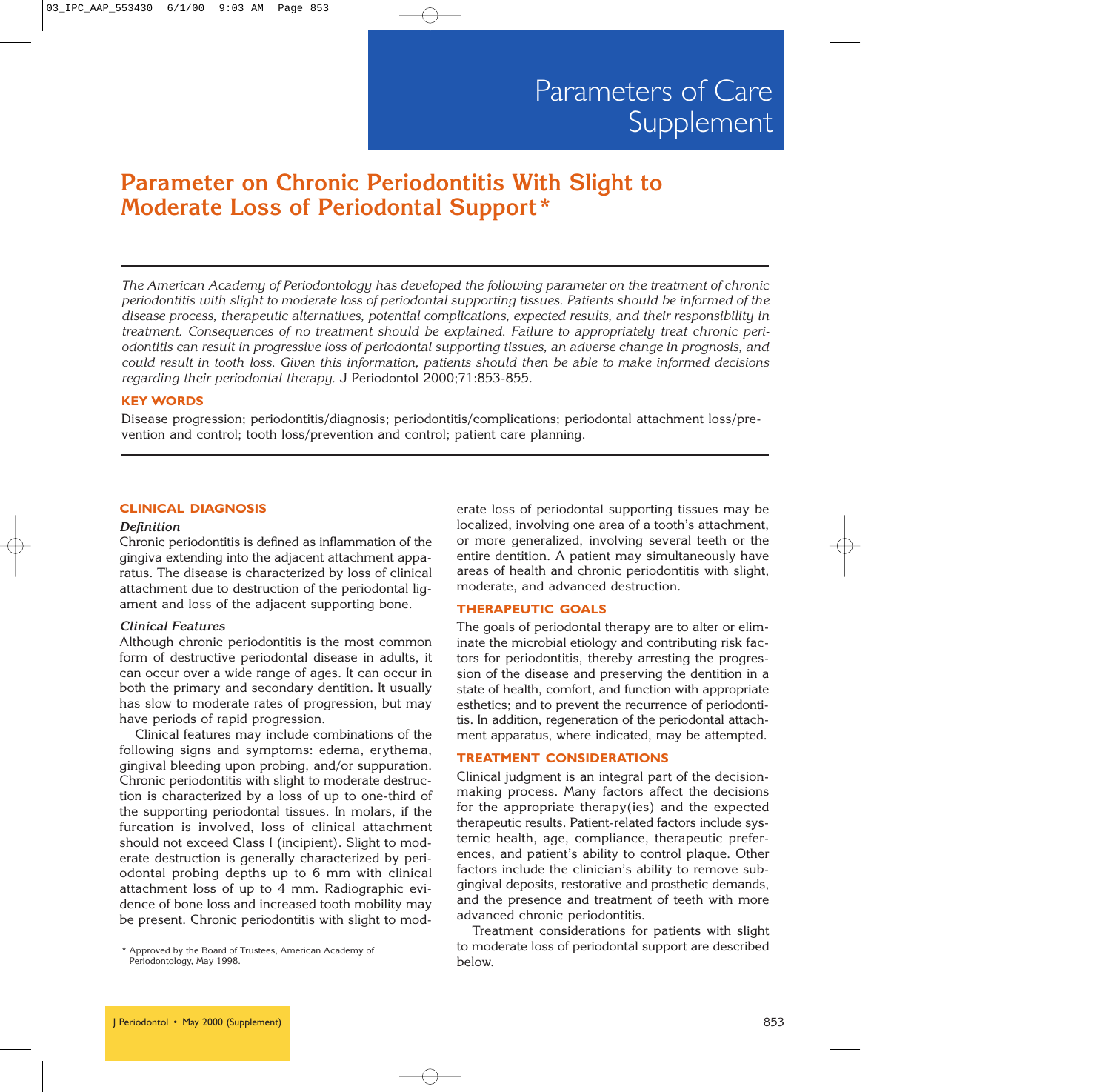#### *Initial Therapy*

1. Contributing systemic risk factors may affect treatment and therapeutic outcomes for chronic periodontitis. These may include diabetes, smoking, certain periodontal bacteria, aging, gender, genetic predisposition, systemic diseases and conditions (immunosuppression), stress, nutrition, pregnancy, HIV infection, substance abuse, and medications. Elimination, alteration, or control of risk factors which may contribute to chronic periodontitis should be attempted. Consultation with the patient's physician may be indicated.

2. Instruction, reinforcement, and evaluation of the patient's plaque control should be performed.

3. Supra- and subgingival scaling and root planing should be performed to remove microbial plaque and calculus.

4. Antimicrobial agents or devices may be used as adjuncts.

5. Local factors contributing to chronic periodontitis should be eliminated, or controlled. To accomplish this, the following procedures may be considered:

- A. Removal or reshaping of restorative overhangs and over-contoured crowns;
- B. Correction of ill-fitting prosthetic appliances;
- C. Restoration of carious lesions;
- D. Odontoplasty;
- E. Tooth movement;
- F. Restoration of open contacts which have resulted in food impaction;
- G. Treatment of occlusal trauma.

6. Evaluation of the initial therapy's outcomes should be performed after an appropriate interval for resolution of inflammation and tissue repair. A periodontal examination and re-evaluation may be performed with the relevant clinical findings documented in the patient's record. These findings may be compared to initial documentation to assist in determining the outcome of initial therapy as well as the need for and the type of further treatment.

7. For reasons of health, lack of effectiveness or non-compliance with plaque control, patient desires, or therapist's decision, appropriate treatment to control the disease may be deferred or declined.

8. If the results of initial therapy resolve the periodontal condition, periodontal maintenance should be scheduled at appropriate intervals (see Parameter on Periodontal Maintenance, pages 849-850).

9. If the results of initial therapy do not resolve the periodontal condition, periodontal surgery should be considered to resolve the disease process and/or correct anatomic defects.

#### *Periodontal Surgery*

A variety of surgical treatment modalities may be appropriate in managing the patient.

- 1. Gingival augmentation therapy.
- 2. Regenerative therapy:
	- A. Bone replacement grafts;
	- B. Guided tissue regeneration;
	- C. Combined regenerative techniques.
- 3. Resective therapy:
	- A. Flaps with or without osseous surgery;
	- B. Gingivectomy.

#### *Other Treatments*

1. Refinement therapy to achieve therapeutic objectives.

2. Treatment of residual risk factors should be considered; e.g., cessation of smoking, control of diabetes.

3. An appropriate initial interval for periodontal maintenance should be determined by the clinician (Periodontal Maintenance Parameter, pages 849-850).

#### **OUTCOMES ASSESSMENT**

1. The desired outcome of periodontal therapy in patients with chronic periodontitis with slight to moderate loss of periodontal support should result in:

- A. Significant reduction of clinical signs of gingival inflammation;
- B. Reduction of probing depths;
- C. Stabilization or gain of clinical attachment;
- D. Reduction of clinically detectable plaque to a level compatible with gingival health.

2. Areas where the periodontal condition does not resolve may occur and be characterized by:

- A. Inflammation of the gingival tissues;
- B. Persistent or increasing probing depths;
- C. Lack of stability of clinical attachment;
- D. Persistent clinically detectable plaque levels not compatible with gingival health.

3. In patients where the periodontal condition does not resolve, additional therapy may be required.

- A. Not all patients or sites will respond equally or acceptably;
- B. Additional therapy may be warranted on a site specific basis.

- 1. Cobb CM. Non-surgical pocket therapy: Mechanical. *Ann Periodontol* 1996;1:443-490.
- 2. Drisko CH. Non-surgical pocket therapy: Pharmacotherapeutics. *Ann Periodontol* 1996;1:491-566.
- 3. Gher ME. Non\-surgical pocket therapy: Dental occlusion. *Ann Periodontol* 1996;1:567-580.
- 4. Consensus report on non-surgical pocket therapy: Mechanical, pharmacotherapeutics, and dental occlu-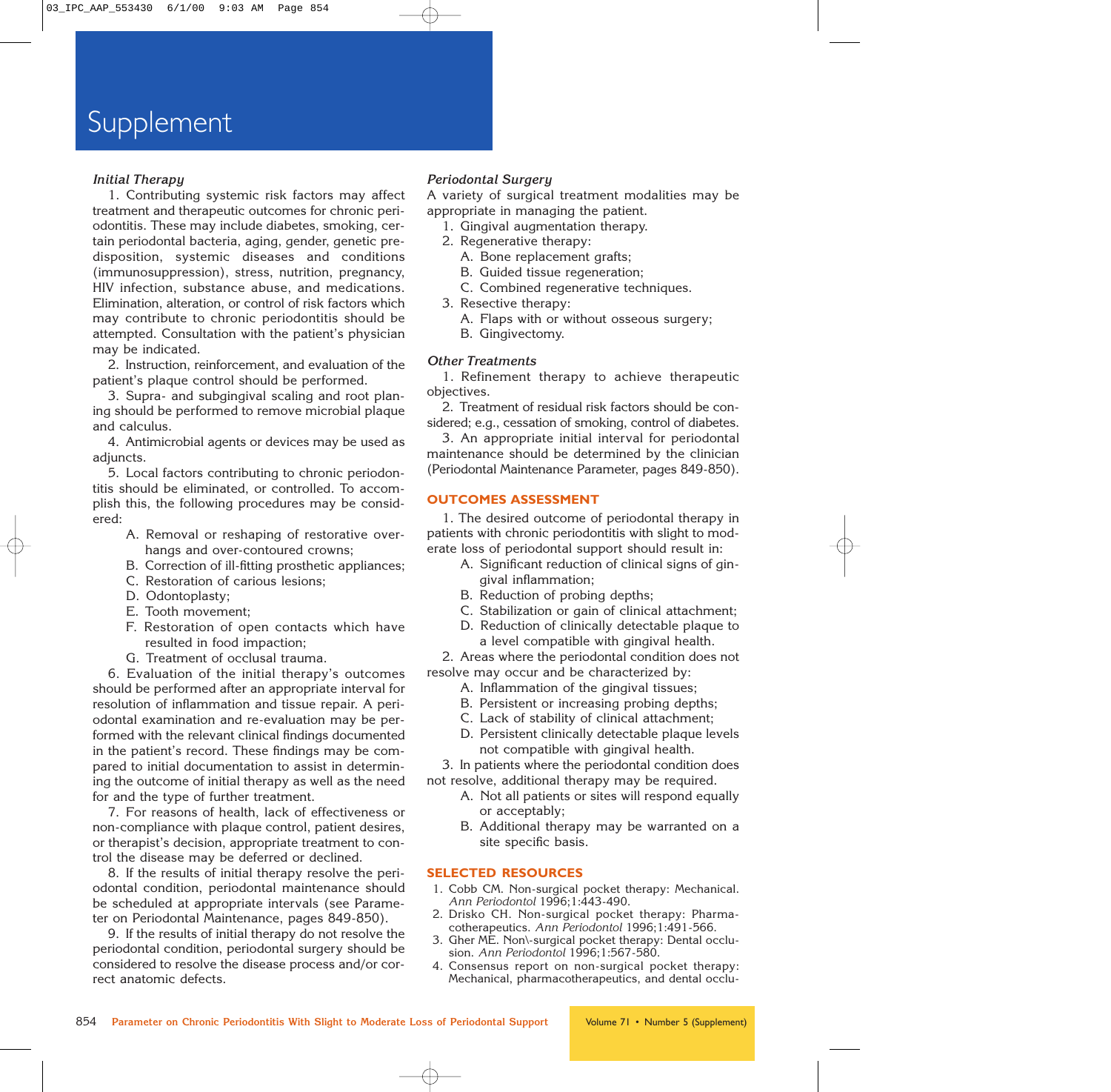sion. *Ann Periodontol* 1996;1:581-588.

- 5. Palcanis KG. Surgical pocket therapy. *Ann Periodontol* 1996;1:589-617.
- 6. Consensus report on surgical pocket therapy. *Ann Periodontol* 1996;1:618-620.
- 7. Polson AM, Caton JG. Current status of bleeding in the diagnosis of periodontal diseases. *J Periodontol* 1985; (Spec. Issue)56:1-3.
- 8. The American Academy of Periodontology. *Treatment of Gingivitis and Periodontitis* (Position Paper). *J Periodontol* 1997;68:1246-1253.
- 9. Nyman S, Lindhe J, Rosling B. Periodontal surgery in plaque-infected dentitions. *J Clin Periodontol* 1977;4: 240-249.
- 10. Lindhe J, Westfelt E, Nyman S, Socransky S, Haffajee A. Long-term effect of surgical/nonsurgical treatment of periodontal disease. *J Clin Periodontol* 1984;11:448- 458.
- 11. Greenstein G. Supragingival and subgingival irrigation: Practical application in the treatment of periodontal diseases. *Compendium Contin Educ Dent* 1992;13: 1098.
- 12. Shiloah J, Hovious LA. The role of subgingival irrigation in the treatment of periodontitis. *J Periodontol* 1993;64:835-843.
- 13. Momsquès T, Listgarten MA, Phillips RW. Effects of scaling and root planing on the composition of the human subgingival microbial flora. *J Periodont Res* 1980;15:144-151.
- 14. Slots J, Mashimo P, Levine MJ, Genco RJ. Periodontal therapy in humans. I. Microbiological and clinical effects of a single course of periodontal scaling and root planing, and of adjunctive tetracycline therapy. *J Periodontol* 1979;50:495-509.
- 15. Genco RJ, Löe H. The role of systemic conditions and disorders in periodontal disease. *Periodontol 2000* 1993;2:98-116.
- 16. Ah MKB, Johnson GK, Kaldahl WB, Patil KD, Kalkwarf KL. The effect of smoking on the response to periodontal therapy. *J Clin Periodontol* 1994;21:91-97.
- 17. Kornman KS, Löe H. The role of local factors in the etiology of periodontal diseases. *Periodontol 2000* 1993; 2:83-97.
- 18. Burgett FG, Ramfjord SP, Nissle RR, Morrison EC, Charbeneau TD, Caffesse RG. A randomized trial of occlusal adjustment in the treatment of periodontitis patients. *J Clin Periodontol* 1992;19:381-387.
- 19. Wang HL, Burgett FG, Shyr Y, Ramfjord S. The influence of molar furcation involvement and mobility on future clinical periodontal attachment loss. *J Periodontol* 1994;65:25-29.
- 20. Ciancio SG, Mather ML, Zambon JLJ, Reynolds HS. Effect of a chemotherapeutic agent delivered by an oral irrigation device on plaque, gingivitis, and subgingival microflora. *J Periodontol* 1989;60:310-315.
- 21. Walsh TF, Glenwright HD, Hull PS. Clinical effects of pulsed oral irrigation with 0.2% chlorhexidine digluconate in patients with adult periodontitis. *J Clin Periodontol* 1992;19:245-248.
- 22. Fine JB, Harper DS, Gordon JM, Hovliaras CA, Charles CH. Short-term microbiological and clinical effects of subgingival irrigation with an antimicrobial mouth rinse. *J Periodontol* 1994;65:30-36.
- 23. Knowles J, Burgett FG, Nissle R, Schick R, Morrison E, Ramfjord S. Results of periodontal treatment related to pocket depth and attachment levels. Eight years. *J Periodontol* 1979;50:225-233.
- 24. Barrington EP. An overview of periodontal surgical procedures. *J. Periodontol* 1981;52:518-528.
- 25. Marks M, Corn H. *Atlas of Adult Orthodontics.* Philadelphia: Lea & Febiger; 1989.
- 26. Buckley LA, Crowley MJ. A longitudinal study of untreated periodontal disease. *J Clin Periodontol* 1984; 11:523-530.
- 27. Armitage GC. Development of a classification system for periodontal diseases and conditions. *Ann Periodontol* 1999;4:1-6.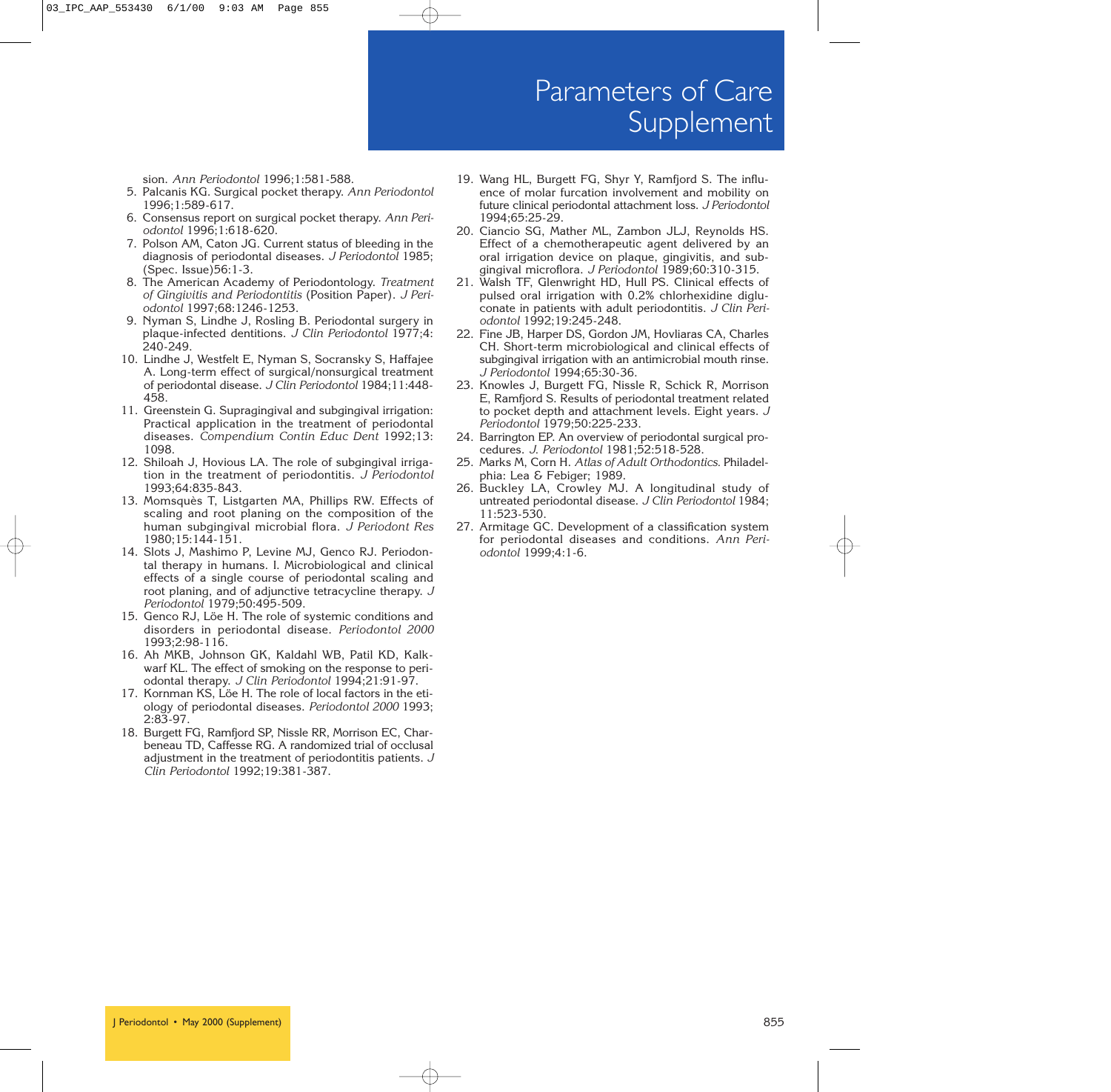## <span id="page-12-0"></span>**Parameter on Chronic Periodontitis With Advanced Loss of Periodontal Support\***

*The American Academy of Periodontology has developed the following parameter on the treatment of chronic periodontitis with advanced loss of periodontal supporting tissues. Patients should be informed of the disease process, therapeutic alternatives, potential complications, expected results, and their responsibility in treatment. Consequences of no treatment should be explained. Failure to appropriately treat chronic periodontitis can result in progressive loss of periodontal supporting tissues, an adverse change in prognosis, and could result in tooth loss. Given this information, patients should then be able to make informed decisions regarding their periodontal therapy.* J Periodontol 2000;71:856-858.

#### **KEY WORDS**

Disease progression; periodontitis/diagnosis; periodontitis/complications; periodontal attachment loss/prevention and control; tooth loss/prevention and control; patient care planning.

#### **CLINICAL DIAGNOSIS**

#### *Definition*

Chronic periodontitis is defined as inflammation of the gingiva and the adjacent attachment apparatus. The disease is characterized by loss of clinical attachment due to destruction of the periodontal ligament and loss of the adjacent supporting bone.

#### *Clinical Features*

Clinical features may include combinations of the following signs and symptoms: edema, erythema, gingival bleeding upon probing, and/or suppuration. Chronic periodontitis with advanced loss of periodontal support is characterized by a loss of greater than onethird of the supporting periodontal tissues. Loss of clinical attachment, in the furcation, if present, will exceed Class I (incipient). Advanced destruction is generally characterized by periodontal probing depths greater than 6 mm with attachment loss greater than 4 mm. Radiographic evidence of bone loss is apparent. Increased tooth mobility may be present.

Chronic periodontitis with advanced loss of periodontal supporting tissues may be localized, involving one area of a tooth's attachment, or more generalized, involving several teeth or the entire dentition. A patient may simultaneously have areas of health and chronic periodontitis with slight, moderate, and advanced destruction.

Periodontology, May 1998.

#### **THERAPEUTIC GOALS**

The goals of periodontal therapy are to alter or eliminate the microbial etiology and contributing risk factors for periodontitis, thereby arresting the progression of disease and preserving the dentition in a state of health, comfort, and function with appropriate esthetics; and to prevent the recurrence of periodontitis. In addition, regeneration of the periodontal attachment apparatus, where indicated, may be attempted.

#### **TREATMENT CONSIDERATIONS**

Clinical judgment is an integral part of the decisionmaking process. Many factors affect the decisions for appropriate therapy(ies) and the expected therapeutic results. Patient-related factors include systemic health, age, compliance, therapeutic preferences, and patient's ability to control plaque. Other factors include the clinician's ability to remove subgingival deposits, prosthetic demands, and the presence and treatment of teeth with more advanced chronic periodontitis.

Treatment considerations for patients with advanced loss of periodontal support are described below.

#### *Initial Therapy*

1. Contributing systemic risk factors may affect treatment and therapeutic outcomes for chronic peri-\* Approved by the Board of Trustees, American Academy of the and the appear to discuss the Board of Trustees, American Academy of the annual oriental and the rapeatic butcomes for Chronic peri-<br>Odontitis. These may include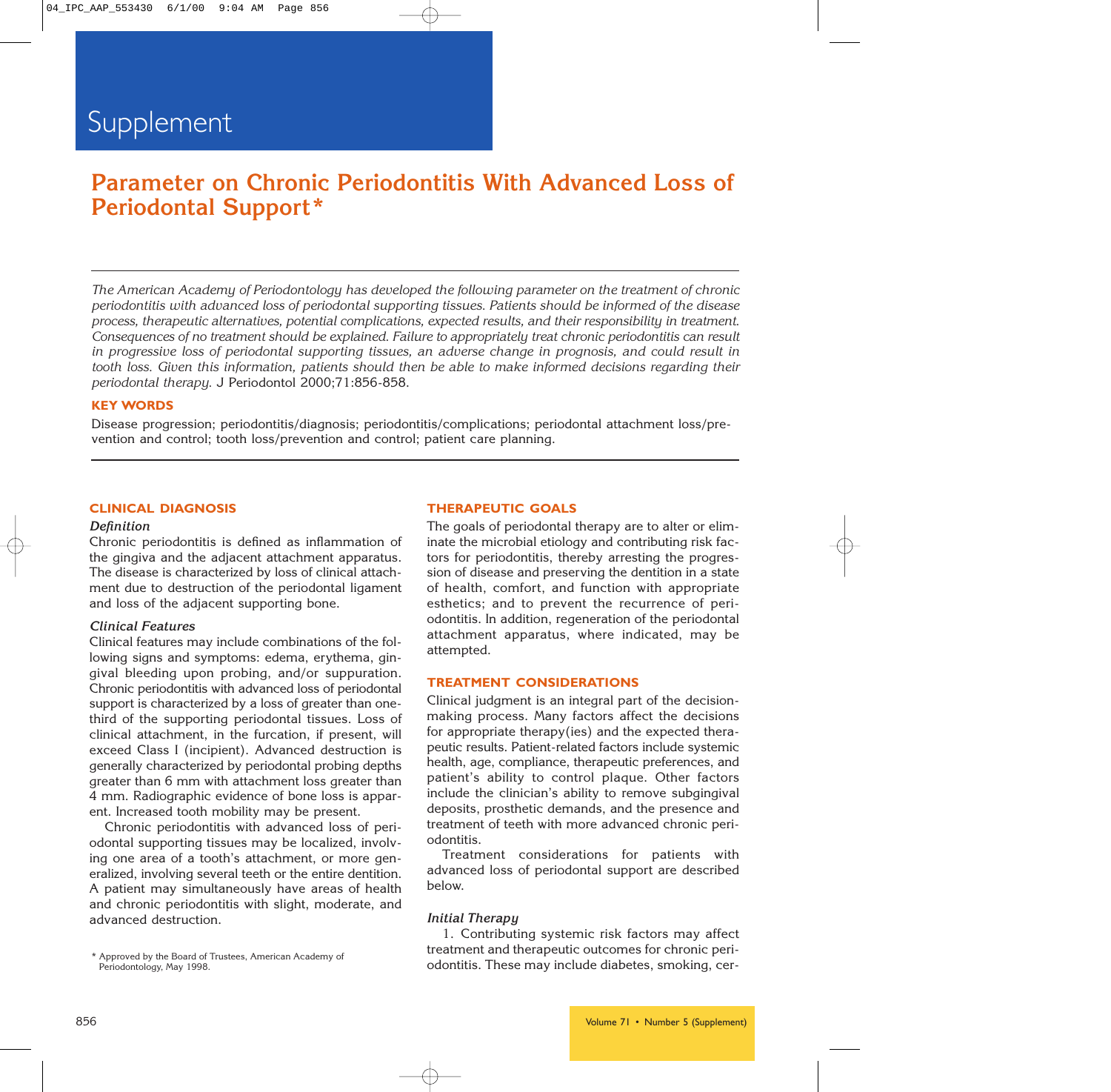tain periodontal bacteria, aging, gender, genetic predisposition, systemic diseases and conditions (immunosuppression), stress, nutrition, pregnancy, HIV infection, substance abuse, and medications. Elimination, alteration, or control of risk factors which may contribute to adult periodontitis should be attempted. Consultation with the patient's physician may be indicated.

2. Instruction, reinforcement, and evaluation of the patient's plaque control should be performed.

3. Supra- and subgingival scaling and root planing should be performed to remove microbial plaque and calculus.

4. Antimicrobial agents or devices may be used as adjuncts. Subgingival microbial samples may be collected from selected sites for analysis, possibly including antibiotic-sensitivity testing.

5. Local factors contributing to chronic periodontitis should be eliminated or controlled. To accomplish this, the following procedures may be considered:

- A. Removal or reshaping of restorative overhangs and over-contoured crowns;
- B. Correction of ill-fitting prosthetic appliances;
- C. Restoration of carious lesions;
- D. Odontoplasty;
- E. Tooth movement;
- F. Restoration of open contacts which have resulted in food impaction;
- G. Treatment of occlusal trauma;
- H. Extraction of hopeless teeth.

6. For reasons of health, lack of effectiveness or non-compliance with plaque control, patient desires, or therapist's decision, appropriate treatment to control the disease may be deferred or declined.

#### *Compromised Therapy*

In certain cases, because of the severity and extent of disease and the age and health of the patient, treatment that is not intended to attain optimal results may be indicated. In these cases, initial therapy may become the end point. This should include timely periodontal maintenance.

#### *Periodontal Surgery*

In patients with chronic periodontitis with advanced loss of periodontal support, periodontal surgery should be considered. A variety of surgical treatment modalities may be appropriate in managing the patient.

- 1. Gingival augmentation therapy
- 2. Regenerative therapy:
- A. Bone replacement grafts;
- B. Guided tissue regeneration;
- C. Combined regenerative techniques.
- 3. Resective therapy:
	- A. Flaps with or without osseous surgery;
	- B. Root resective therapy;
	- C. Gingivectomy.

#### *Other Treatments*

1. Refinement therapy to achieve therapeutic objectives.

2. Treatment of residual risk factors should be considered; e.g., cessation of smoking, control of diabetes.

3. Problem focused surgical therapy. This approach may be considered to enhance effective root debridement, to possibly enhance regenerative therapy, to reduce gingival recession, etc. on patients who demonstrate effective plaque control and favorable compliance in their prior dental care.

4. An appropriate initial interval for periodontal maintenance should be determined by the clinician (see on Periodontal Maintenance Parameter, pages 849-850).

#### **OUTCOMES ASSESSMENT**

1. The desired outcome of periodontal therapy in patients with chronic periodontitis with advanced loss of periodontal support should include:

- A. Significant reduction of clinical signs of gingival inflammation;
- B. Reduction of probing depths;
- C. Stabilization or gain of clinical attachment;
- D. Radiographic resolution of osseous lesions;
- E. Progress toward occlusal stability;
- F. Progress toward the reduction of clinically detectable plaque to a level compatible with gingival health.

2. Areas where the periodontal condition does not resolve may occur and be characterized by:

- A. Inflammation of the gingival tissues;
- B. Persistent or increasing probing depths;
- C. Lack of stability of clinical attachment;
- D. Persistent clinically detectable plaque levels not compatible with gingival health.

3. In patients where the periodontal condition does

- not resolve, additional therapy may be required.
	- A. Not all patients or sites will respond equally or acceptably;
	- B. Additional therapy may be warranted on a site specific basis.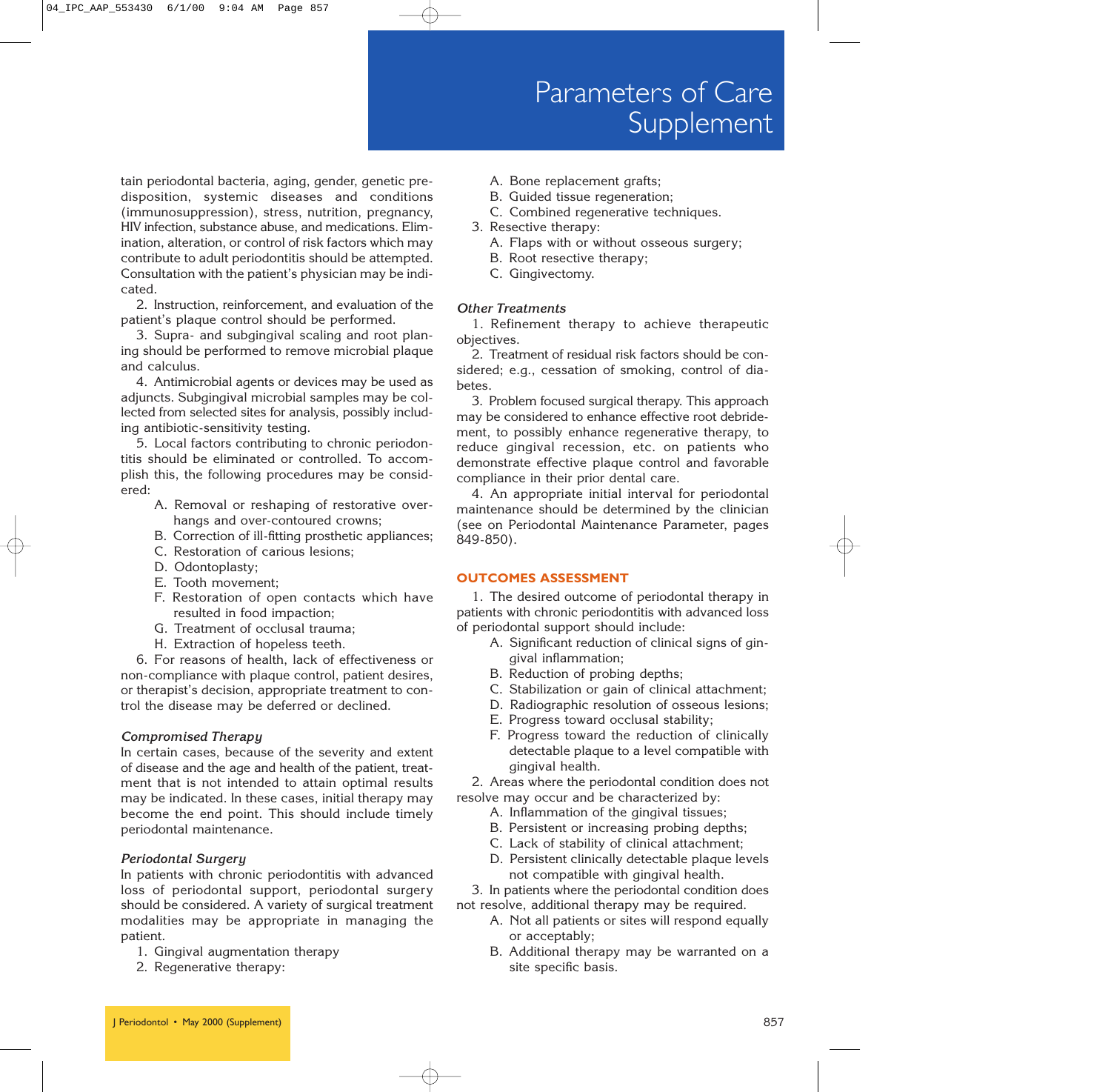- 1. The American Academy of Periodontology. *Guidelines for Periodontal Therapy* (Position Paper). *J Periodontol* 1998;69:396-399.
- 2. The American Academy of Periodontology. *Proceedings of the World Workshop in Clinical Periodontics.* Chicago: The American Academy of Periodontology; 1989.
- 3. Cobb CM. Non-surgical pocket therapy: Mechanical. *Ann Periodontol* 1996;1:443-490.
- 4. Drisko CH. Non-surgical pocket therapy: Pharmacotherapeutics. *Ann Periodontol* 1996;1:491-566.
- 5. Gher ME. Non-surgical pocket therapy: Dental occlusion. *Ann Periodontol* 1996;1:567-580.
- 6. Consensus report on non-surgical pocket therapy: Mechanical, pharmacotherapeutics, and dental occlusion. *Ann Periodontol* 1996;1:581-588.
- 7. Palcanis KG. Surgical pocket therapy. *Ann Periodontol* 1996;1:589-617.
- 8. Consensus report on surgical pocket therapy. *Ann Periodontol* 1996;1:618-620.
- 9. Barrington E, Nevins M. Diagnosing periodontal diseases. *J Am Dent Assoc* 1990;121:460-464.
- 10. Genco R, Goldman H, Cohen D. *Contemporary Periodontics.* St. Louis: The CV Mosby Company; 1990.
- 11. Greenstein G, Caton J. Periodontal disease activity: A critical assessment. *J Periodontol* 1990;61:543-552.
- 12. Hall WB, Roberts WE, Labarre EE. *Decision Making in Dental Treatment Planning.* St. Louis: The CV Mosby Company; 1994.
- 13. Kornman K, Löe H. The role of local factors in the etiology of periodontal diseases. *Periodontol 2000* 1993; 2:83-97.
- 14. Lang N, Löe H. Clinical management of periodontal diseases. *Periodontol* 2000 1993;2:128-139.
- 15. Lang N, Adler R, Joss A, Nyman S. Absence of bleeding on probing. An indicator of periodontal stability. *J Clin Periodontol* 1990;17:714-721.
- 16. Ranney R. Classification of periodontal diseases. *Periodontol 2000* 1993;2:13-25.
- 17. Walker CB, Gordon JM, Magnusson I, Clark WB. A role for antibiotics in the treatment of refractory periodontitis. *J Periodontol* 1993;64(Suppl.):772-781.
- 18. Wilson T, Kornman K, Newman M. *Advances in Periodontology.* Chicago: Quintessence Publishing; 1992.
- 19. The American Academy of Periodontology. *Treatment of Gingivitis and Periodontitis* (Position Paper). *J Periodontol* 1997;68:1246-1253.
- 20. Becker W, Berg L, Becker B. Untreated periodontal disease: A longitudinal study. *J Periodontol* 1979;50:234-244.
- 21. Lindhe J, Haffajee AD, Socransky S. Progression of periodontal disease in adult subjects in the absence of periodontal therapy. *J Clin Periodontol* 1983;10:433- 442.
- 22. Knowles J, Burgett FG, Nissle R, Schick R, Morrison E, Ramfjord S. Results of periodontal treatment related to pocket depth and attachment level. Eight years. *J Periodontol* 1979;50:225-233.
- 23. Barrington EP. An overview of periodontal surgical procedures. *J Periodontol* 1981;52:518-528.
- 24. Marks M, Corn H. *Atlas of Adult Orthodontics.* Philadelphia: Lea & Febiger; 1989.
- 25. Wang HL, Burgett FG, Shyr Y, Ramfjord S. The influence of molar furcation involvement and mobility on future clinical periodontal attachment loss. *J Periodontol* 1994;65:25-29.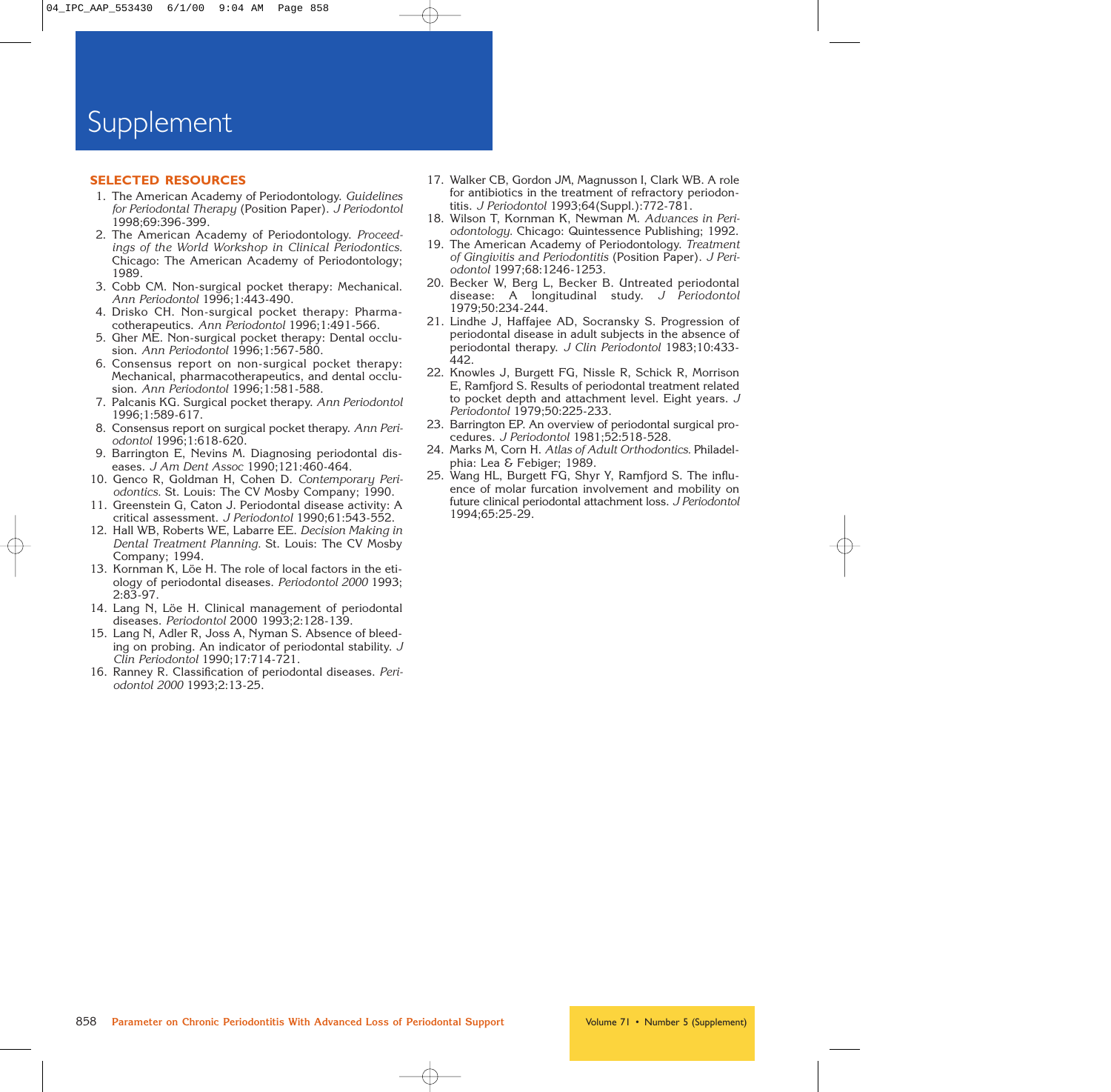## <span id="page-15-0"></span>**Parameter on "Refractory" Periodontitis\***

*The American Academy of Periodontology has developed the following parameter on the treatment of "refractory'' periodontitis. Patients should be informed of the disease process, therapeutic alternatives, potential complications, expected results, and their responsibility in treatment. Consequences of no treatment should be explained. No treatment is very likely to result in further progression of the disease and eventual tooth loss. Given this information, patients should then be able to make informed decisions regarding their periodontal therapy.* J Periodontol 2000;71:859-860.

## **KEY WORDS**

Disease progression; periodontitis/complications; patient care planning; periodontitis/therapy.

## **CLINICAL DIAGNOSIS**

### *Definition*

"Refractory periodontitis" is not a single disease entity. The term refers to destructive periodontal diseases in patients who, when longitudinally monitored, demonstrate additional attachment loss at one or more sites, despite well-executed therapeutic and patient efforts to stop the progression of disease. These diseases may occur in situations where conventional therapy has failed to eliminate microbial reservoirs of infection, or has resulted in the emergence or superinfection of opportunistic pathogens. They may also occur as the result of a complexity of unknown factors which may compromise the host's response to conventional periodontal therapy. Such conventional therapy frequently includes most, but not necessarily all, of the following:

1. Patient education and training in personal oral hygiene; behavior modification.

2. Thorough scaling and root planing to remove microbial deposits and eliminate anatomical root features that might act as reservoirs for microbial infection.

3. Use of local and/or systemic antimicrobial agents.

4. Elimination or correction of defective restorations and other local factors that might interfere with oral hygiene efforts or act as retention sites for periodontal pathogens.

- 5. Surgical therapy.
- 6. Extraction of severely involved teeth.
- 7. Occlusal therapy.
- 8. Periodontal maintenance and re-evaluation.

The "refractory'' designation can be applied to all forms of destructive periodontal disease that appear to

Approved by the Board of Trustees, American Academy of Periodontology, May 1998.

be non-responsive to treatment; e.g., refractory chronic periodontitis and refractory aggressive periodontitis.

#### *Clinical Features*

The primary feature of "refractory" periodontitis is the occurrence of additional clinical attachment loss after repeated attempts to control the infection with conventional periodontal therapy. The diagnosis of "refractory" periodontitis should only be made in patients who satisfactorily comply with recommended oral hygiene procedures and follow a rigorous program of periodontal maintenance. "Refractory" periodontitis is usually diagnosed after the conclusion of conventional active therapy.

This diagnosis is not appropriate for patients who:

1. Have received incomplete or inadequate conventional therapy.

2. Have identifiable systemic conditions that may increase their susceptibility to periodontal infections such as diabetes mellitus, immunosuppressive disorders, certain blood dyscrasias, and pregnancy.

3. Have localized areas of rapid attachment loss which are related to factors such as: root fracture, retrograde pulpal diseases, foreign body impaction, or various root anomalies.

4. Have recurrence of progressive periodontitis after many years of successful periodontal maintenance.

#### **THERAPEUTIC GOALS**

The goal of therapy for "refractory" periodontitis is to arrest or slow the progression of the disease. Due to the complexity and many unknown factors, control may not be possible in all instances. In such cases a reasonable treatment objective is to slow the progression of the disease.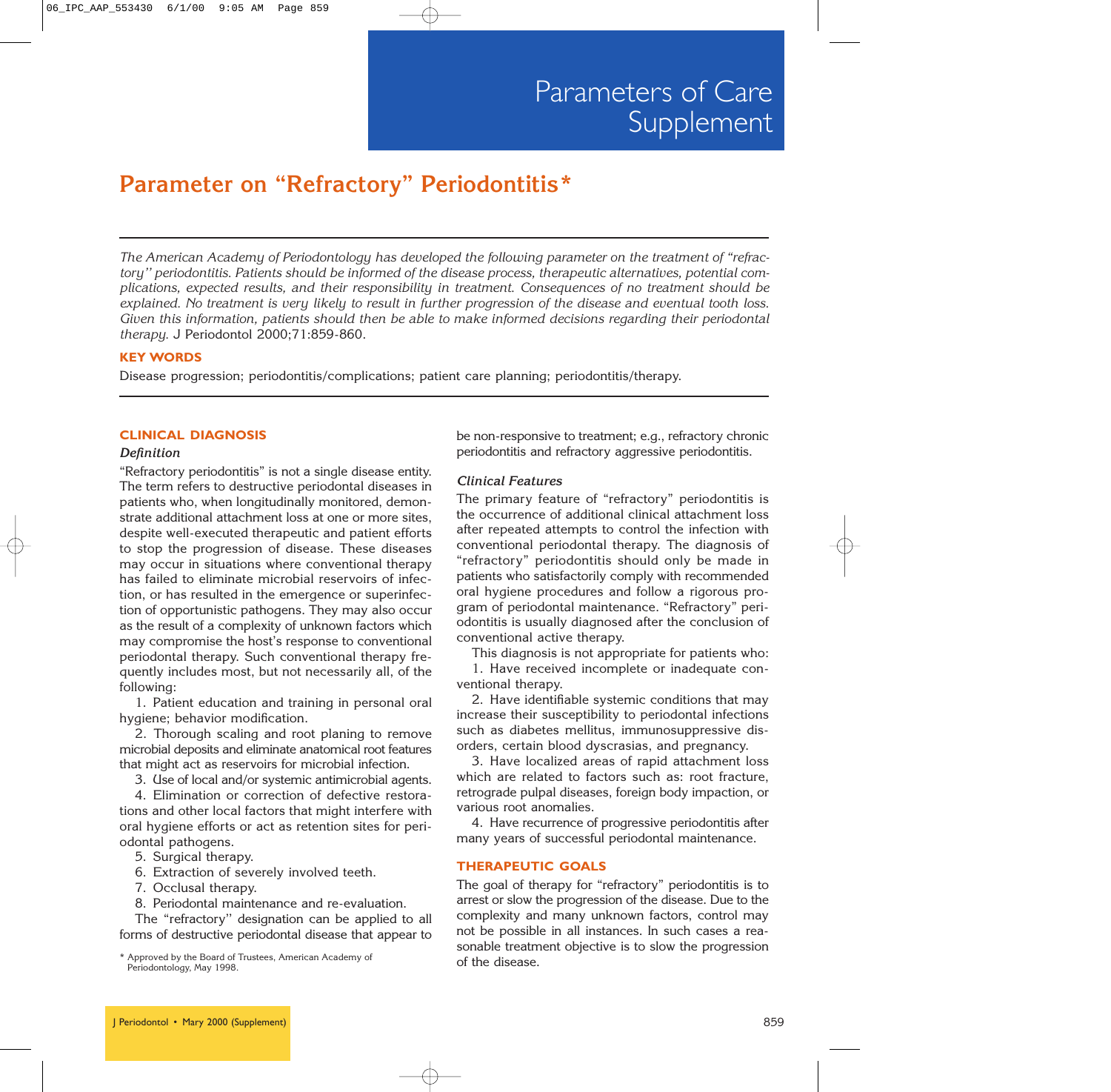#### **TREATMENT CONSIDERATIONS**

Once the diagnosis of "refractory" periodontitis has been made, the following steps may be taken:

1. Collection of subgingival microbial samples from selected sites for analyses, possibly including antibiotic-sensitivity testing.

2. Selection and administration of an appropriate antibiotic regimen.

3. In conjunction with the administration of an antimicrobial regimen, conventional periodontal therapies may be used.

4. Reevaluation with microbiological testing as indicated.

5. Identification and attempt to control risk factors (e.g., smoking).

6. Intensified periodontal maintenance program which may include shorter intervals between appointments with microbiologic testing if indicated (Parameter on Periodontal Maintenance, pages 849-850).

#### **OUTCOMES ASSESSMENT**

1. The desired outcome for patients with "refractory" periodontitis includes arresting or controlling the disease.

2. Due to the complexity and many unknown factors of "refractory" periodontitis, control may not be possible in all instances. In such cases, a reasonable treatment objective is to slow the progression of the disease.

#### **SELECTED RESOURCES**

- 1. The American Academy of Periodontology. Periodontal diagnosis and diagnostic aids: Consensus report. In: *Proceedings of the World Workshop in Clinical Periodontics.* Chicago: American Academy of Periodontology; 1989:I/23-I/31.
- 2. Drisko, C. Non-surgical pocket therapy: Pharmacotherapeutics. *Ann Periodontol* 1996;1:491-566.
- 3. Consensus report on non-surgical pocket therapy: Mechanical, pharmacotherapeutics, and dental occlusion. *Ann Periodontol* 1996;1:581-588.
- 4. Oshrain HI, Telsey B, Mandel ID. Neutrophil chemotaxis in refractory cases of periodontitis. *J Clin Periodontol* 1987;14:52-55.
- 5. Magnusson I, Marks RG, Clark WB, Walker CB, Low SB, McArthur WP. Clinical, microbiological and immunological characteristics of subjects with refractory periodontal disease. *J Clin Periodontol* 1991;18: 291-299.
- 6. Walker C, Gordon J. The effect of clindamycin on the microbiota associated with refractory periodontitis. *J Periodontol* 1990:61:692-698.
- 7. Gordon J, Walker C, Hovliaras C, Socransky S. Efficacy of clindamycin hydrocloride in refractory periodontitis: 24 month results. *J Periodontol* 1990;61:686-691.
- 8. Kornman KS, Karl EH. The effect of long-term lowdose tetracycline therapy on the subgingival microflora in refractory adult periodontitis. *J Periodontol* 1982;53: 604-610.
- 9. Loesche WJ, Syed SA, Morrison EC, Kerry GA, Hig-

gins T, Stoll J. Metronidizole in periodontitis. I. Clinical and bacteriological results after 15 to 30 weeks. *J Periodontol* 1984;55:325-335.

- 10. Magnusson I, Clark WB, Low SB, Maruniak J, Marks RG, Walker CB. Effect of non-surgical periodontal therapy combined with adjunctive antibiotics in subjects with refractory periodontal disease. I. Clinical results. *J Clin Periodontol* 1989;16:647-653.
- 11. Lundström Å, Johansson L-Å, Hamp S-E. Effect of combined systemic antimicrobial therapy and mechanical plaque control in patients with recurrent periodontal disease. *J Clin Periodontol* 1984;11:321-330.
- 12. Hirschfeld L, Wasserman B. A long-term survey of tooth loss in 600 treated periodontal patients. *J Periodontol* 1978;49:225-237.
- 13. McFall WT Jr. Tooth loss in 100 treated patients with periodontal disease. A long-term study. *J Periodontol* 1982;53:539-549.
- 14. Slots J, Rams RE. New views on periodontal microbiota in special patient categories. *J Clin Periodontol* 1991; 18:411-420.
- 15. Pertuiset JH, Saglie FR, Lofthus J, Rezende M, Sanz M. Recurrent periodontal disease and bacterial presence in the gingiva. *J Periodontol* 1987;58:553-558.
- 16. Adriaens PA, De Boever JA, Loesche WJ. Bacterial invasion in root cemetum and radicular dentin of periodontally diseased teeth in humans: A reservoir of periodontopathic bacteria. *J Periodontol* 1988;59:222-230.
- 17. Telsey B, Oshrain HI, Ellison SA. A simplified laboratory procedure to select an appropriate antibiotic for treatment of refractory periodontitis. *J Periodontol* 1986; 57:325-327.
- 18. Fine DH. Microbial identification and antibiotic sensitivity testing, an aid for patients refractory to periodontal therapy. *J Clin Periodontol* 1994;21:98-106.
- 19. Hernichel-Gorbach E, Kornman KS, Holt SC, et al. Host responses in patients with generalized refractory periodontitis. *J Periodontol* 1994;65:8-16.
- 20. Collins JG, Offenbacher S, Arnold RR. Effects of a combination therapy to eliminate *Porphyromonas gingivalis* in refractory periodontitis. *J Periodontol* 1993;64:998-1007.
- 21. Nyman S, Lindhe J, Rosling B. Periodontal surgery in plaque-infected dentitions. *J Clin Periodontol* 1977; 4:240-249.
- 22. Wilson TG, Glover ME, Malik AK, Schoen JA, Dorsett D. Tooth loss in maintenance patients in a private periodontal practice. *J Periodontol* 1987;58:231-235.
- 23. Haffajee AD, Socransky SS, Dzink JL, Taubman MA, Ebersole JL. Clinical, microbiological and immunological features of subjects with refractory periodontal diseases. *J Clin Periodontol* 1988;15:390-398.
- 24. Listgarten MA, Lai CH, Young V. Microbial composition and pattern of antibiotic resistance in subgingival microbial samples from patients with refractory periodontitis. *J Periodontol* 1993;64:155-161.
- 25. Slots J, Emrich LJ, Genco RJ, Rosling BG: Relationship between some subgingival bacteria and periodontal pocket depth and gain or loss of periodontal attachment after treatment of adult periodontitis. *J Clin Periodontol* 1985;12:540-552.
- 26. Armitage GC. Development of a classification system for periodontal diseases and conditions. *Ann Periodontol* 1999;4:1-6.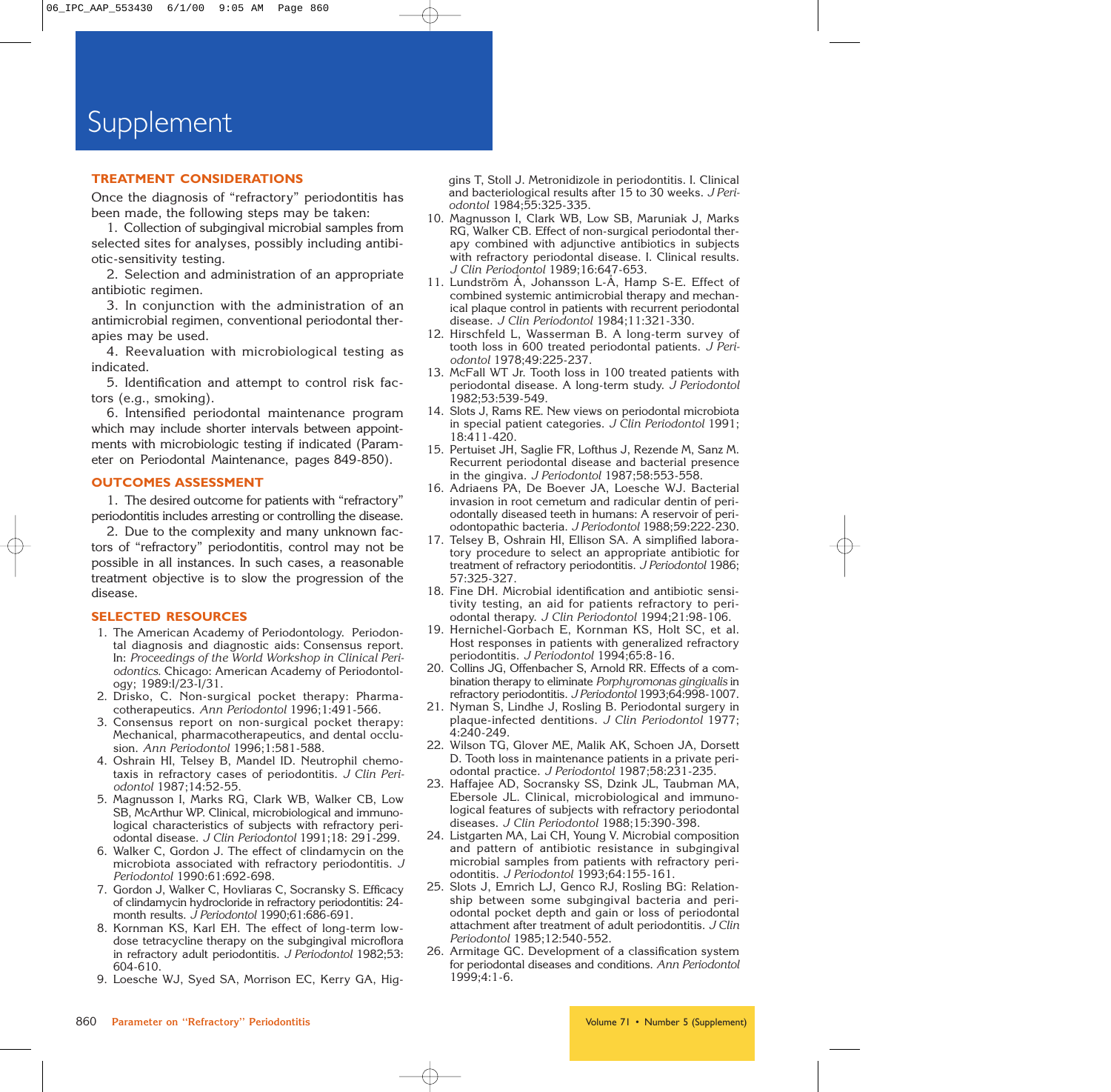## <span id="page-17-0"></span>**Parameter on Mucogingival Conditions\***

*The American Academy of Periodontology has developed the following parameter on the identification and treatment of mucogingival conditions. Patients should be informed of the disease process, therapeutic alternatives, potential complications, expected results, and their responsibility in treatment. Consequences of no treatment should be explained. The consequences of this option may range from no change in the condition to progression of the defect. Given this information, patients should then be able to make informed decisions regarding their periodontal therapy.* J Periodontol 2000;71:861-862.

#### **KEY WORDS**

Gingival diseases/etiology; gingiva/anatomy and histology; health education, dental; risk factors; patient care planning; disease progression.

### **CLINICAL DIAGNOSIS**

#### *Definition*

Mucogingival conditions are deviations from the normal anatomic relationship between the gingival margin and the mucogingival junction (MGJ).

#### *Clinical Features*

Common mucogingival conditions are recession, absence or reduction of keratinized tissue, and probing depths extending beyond the MGJ. Anatomical variations that may complicate the management of these conditions include tooth position, frenulum insertions and vestibular depth. Variations in ridge anatomy may be associated with mucogingival conditions.

#### *Examination*

Mucogingival conditions may be detected during a comprehensive or problem-focused periodontal examination. The problem-focused examination should also include appropriate screening techniques to evaluate for periodontal or other oral diseases.

Features of a problem-focused examination that apply to mucogingival conditions:

1. A medical history should be taken and evaluated to identify predisposing conditions that may affect treatment or patient management.

2. A dental history including the chief complaint should be taken and evaluated.

3. Relevant findings from probing and visual exam-

inations of the periodontium and the intraoral soft tissues should be collected and recorded.

4. While radiographs do not detect mucogingival problems, appropriate radiographs may be utilized as part of the examination.

5. Mucogingival relationships should be evaluated to identify deficiencies of keratinized tissue, abnormal frenulum insertions, and other tissue abnormalities.

6. Etiologic factors that may have an impact on the results of therapy should be evaluated.

7. Variations in ridge configuration should also be evaluated.

#### **THERAPEUTIC GOALS**

Mucogingival therapy is defined as non-surgical and/or surgical correction of defects in morphology, position, and/or amount of soft tissue and underlying bone. The goals of mucogingival therapy are to help maintain the dentition or its replacements in health with good function and esthetics, and may include restoring anatomic form and function. A further goal is to reduce the risk of progressive recession. This may be accomplished with a variety of procedures including root coverage, gingival augmentation, pocket reduction, and ridge reconstruction, as well as control of etiologic factors.

Several mucogingival conditions may occur concurrently, necessitating the consideration of combining or sequencing surgical techniques.

#### **TREATMENT CONSIDERATIONS**

1. In order to monitor changes of mucogingival conditions, baseline findings should be recorded.

<sup>\*</sup> Approved by the Board of Trustees, American Academy of Periodontology, May 1998.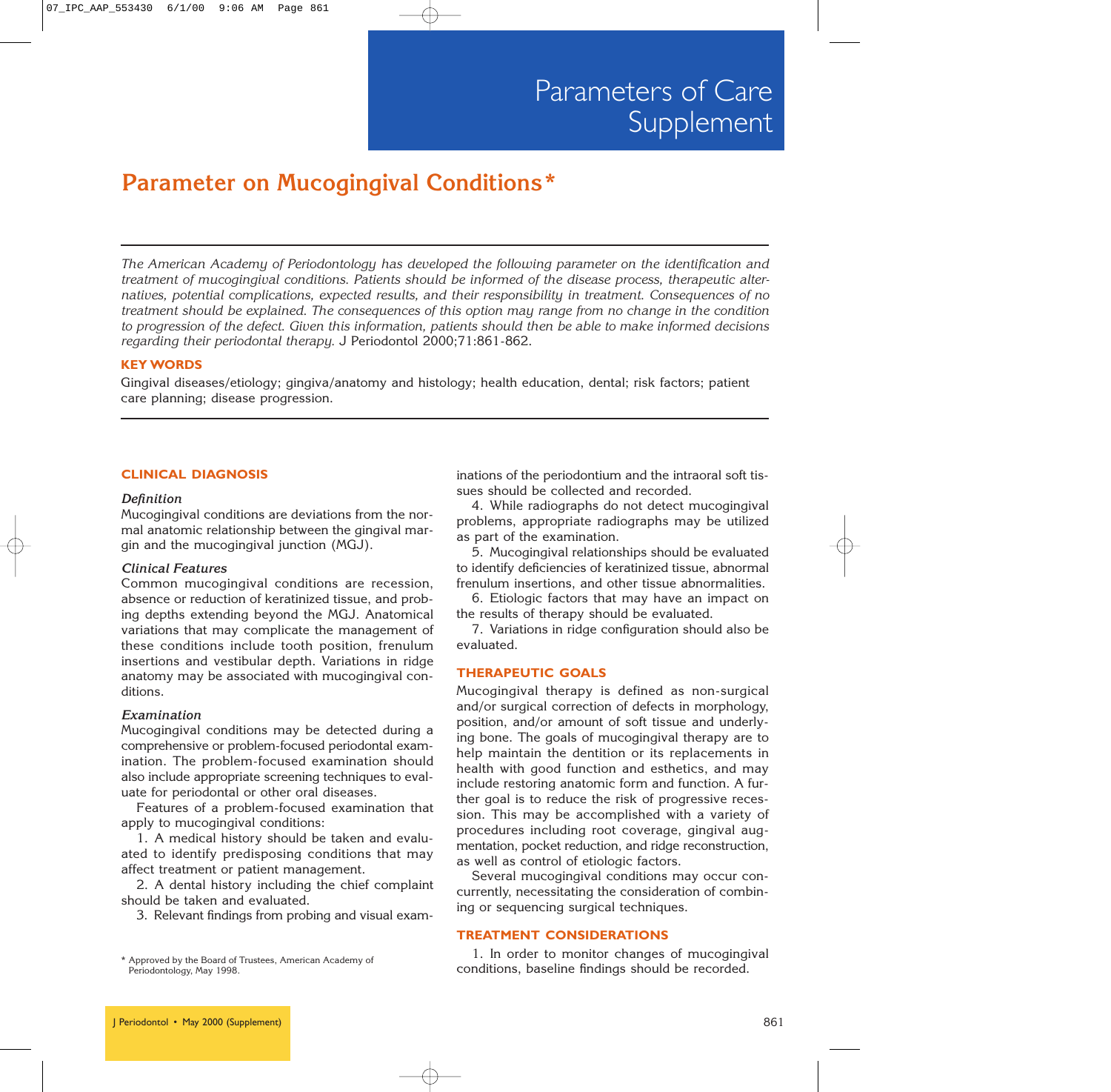2. Depending on the mucogingival conditions, the following treatments may be indicated:

- A. Control of inflammation through plaque control, scaling and root planing, and/or antimicrobial agents;
- B. Gingival augmentation therapy;
- C. Root coverage;
- D. Crown lengthening;
- E. Extraction site grafts to prevent ridge collapse;
- F. Papilla regeneration;
- G. Exposure of unerupted teeth.
- H. Frenectomy;
- I. Surgical procedures to reduce probing depths;
- J. Tooth movement;
- K. Odontoplasty.
- 3. Vestibular depth alteration.

Treatment options for altering vestibular depth may include gingival augmentation and/or vestibuloplasty.

4. Ridge augmentation.

Ridge defects that may need correction prior to prosthetic rehabilitation can be treated by a variety of tissue grafting techniques and/or guided tissue regeneration.

The selection of surgical procedures may depend on the configuration of the defect, availability of donor tissue, and esthetic considerations of the patient.

#### **OUTCOMES ASSESSMENT**

1. The desired outcome of periodontal therapy for patients with mucogingival conditions should result in:

- A. Correction of the mucogingival condition;
- B. Cessation of further recession;
- C. Tissues free of clinical signs of inflammation;
- D. Return to function in health and comfort;
- E. Satisfactory esthetics.

2. Areas where the condition did not resolve may be characterized by:

- A. Persistence of the mucogingival problem;
- B. Persistence of clinical signs of inflammation;
- C. Less than satisfactory esthetics.

3. In patients where the condition did not resolve, additional therapy may be required.

- A. Not all patients or sites will respond equally or acceptably;
- B. Additional therapy may be warranted on a site specific basis.

#### **SELECTED RESOURCES**

1. Caffesse R, Alspach S, Morrison E, Burgett F. Lateral sliding flaps with and without citric acid. *Int J Periodontics Restorative Dent* 1987;7(6):43-57.

- 2. Coatoam G, Behrents R, Bissada N. The width of keratinized gingiva during orthodontic treatment: Its significance and impact on periodontal status. *J Periodontol* 1981;52:307-313.
- 3. Freeman AL, Salkin LM, Stein MD, Green K. A 10-year longitudinal study of untreated mucogingival defects. *J Periodontol* 1992;63:71-72.
- 4. Wennström, JL. Mucogingival therapy. *Ann Periodontol* 1996;1:671-701.
- 5. Consensus report on mucogingival therapy. *Ann Periodontol* 1996;1:702-706.
- 6. Kennedy JE, Bird WC, Palcanis KG, Dorfman HS. A longitudinal evaluation of varying widths of attached gingiva. *J Clin Periodontol* 1985;12:667-675.
- 7. Lang NP, Löe H. The relationship between the width of keratinized gingiva and gingival health. *J Periodontol* 1972;43:623-627.
- 8. Langer L, Langer B. The subepithelial connective tissue graft for treatment of gingival recession. *Dent Clin North Am* 1993;37:243-264.
- 9. Maynard JG Jr. The rationale for mucogingival therapy in the child and adolescent. *Int J Periodontics Restorative Dent* 1987;7(1):37-51.
- 10. Miller PD Jr. A classification of marginal tissue recession. *Int J Periodontics Restorative Dent* 1985;5(2):9- 13.
- 11. Seibert JS. Treatment of moderate, localized alveolar ridge defects. Preventive and reconstructive concepts in therapy. *Dent Clin North Am* 1993;37:265-280.
- 12. Smukler H. Laterally positioned mucoperiosteal pedicle grafts in the treatment of denuded roots. A clinical and statistical study. *J Periodontol* 1976;47:590-595.
- 13. Stetler KJ, Bissada NF. Significance of the width of keratinized gingiva on the periodontal status of teeth with submarginal restorations. *J Periodontol* 1987;58: 696-700.
- 14. Tarnow DP. Semilunar coronally repositioned flap. *J Clin Periodontol* 1986;13:182-185.
- 15. Wennström JL. Lack of association between width of attached gingiva and development of soft tissue recession. A 5-year longitudinal study. *J Clin Periodontol* 1987;14:181-184.
- 16. Marks M, Corn H. *Atlas of Adult Orthodontics.* Philadelphia: Lea & Febiger; 1989.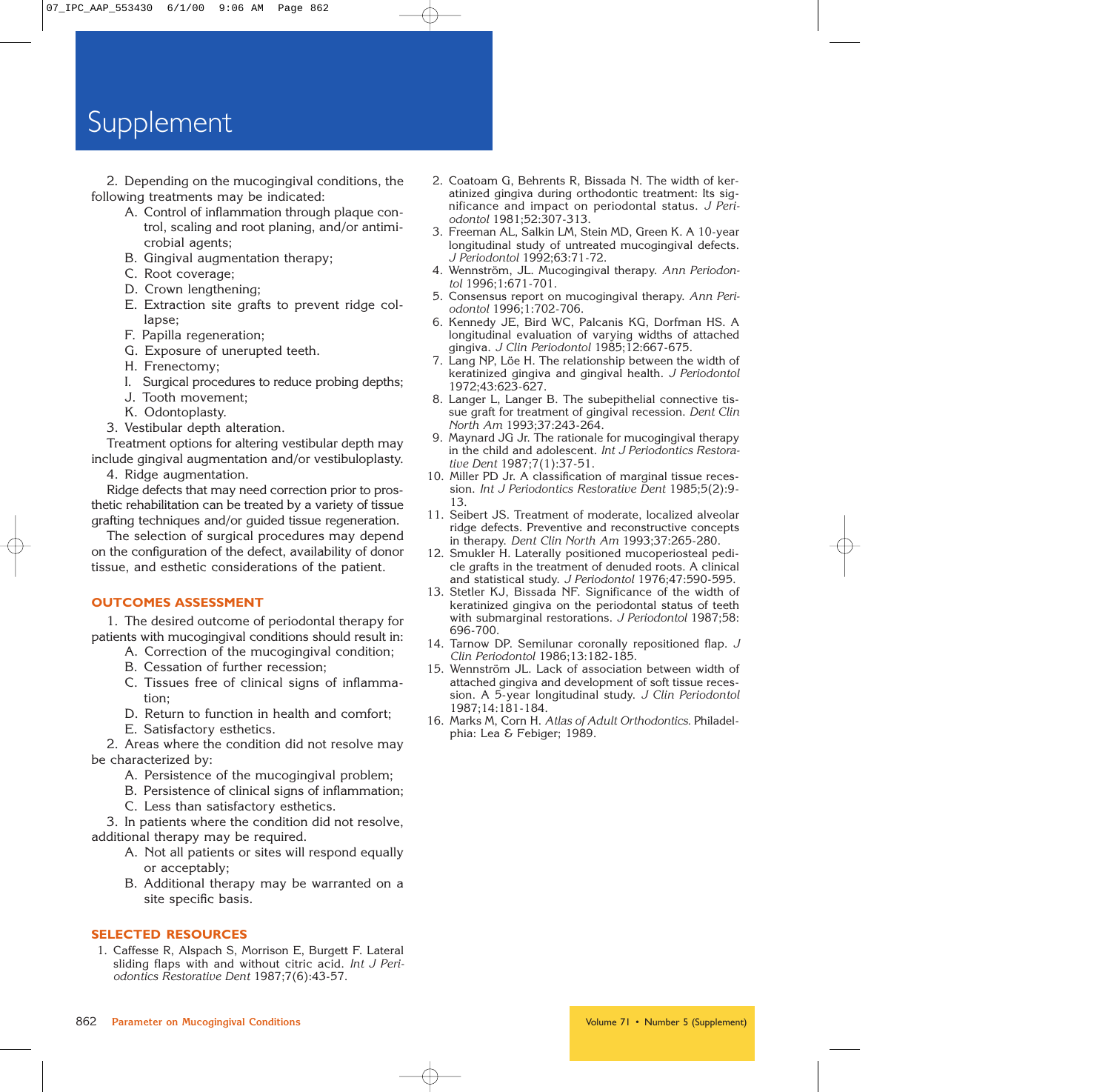## <span id="page-19-0"></span>**Parameter On Acute Periodontal Diseases\***

*The American Academy of Periodontology has developed the following parameter on the treatment of acute periodontal diseases. Patients should be informed about the disease process, therapeutic alternatives, potential complications, expected results, and their responsibility in treatment. Consequences of no treatment should be explained. Failure to treat acute periodontal diseases appropriately can result in progressive loss of periodontal supporting tissues, an adverse change in prognosis, and could result in tooth loss. Given this information, patients should then be able to make informed decisions regarding their periodontal therapy.* J Periodontol 2000;71:863-866.

## **KEY WORDS**

Disease progression; health education, dental; periodontal disease/therapy; patient care planning; risk factors.

## **CLINICAL DIAGNOSIS**

## *Definition*

Acute periodontal diseases are clinical conditions of rapid onset that involve the periodontium or associated structures and may be characterized by pain or discomfort and infection. They may or may not be related to gingivitis or periodontitis. They may be localized or generalized, with possible systemic manifestations.

## *Clinical Features*

Acute periodontal infections include:

- 1. Gingival abscess;
- 2. Periodontal abscess;
- 3. Necrotizing periodontal diseases;
- 4. Herpetic gingivostomatitis;
- 5. Pericoronal abscess (pericoronitis);
- 6. Combined periodontal-endodontic lesions.

## **GINGIVAL ABSCESS**

## *Clinical Diagnosis*

**Definition.** A localized purulent infection that involves the marginal gingiva or interdental papilla.

**Clinical features.** Clinical features may include combinations of the following signs and symptoms: a localized area of swelling in the marginal gingiva or interdental papillae, with a red, smooth, shiny surface. The lesion may be painful and appear pointed. A purulent exudate may be present.

\* Approved by the Board of Trustees, American Academy of Periodontology, May 1998.

### *Therapeutic Goals*

The goal of therapy for a gingival abscess is the elimination of the acute signs and symptoms as soon as possible.

#### *Treatment Considerations*

Treatment considerations include drainage to relieve the acute symptoms and mitigation of the etiology.

#### *Outcomes Assessment*

1. The desired outcome of therapy in patients with a gingival abscess should be the resolution of the signs and symptoms of the disease and the restoration of gingival health and function.

2. Areas where the gingival condition does not resolve may be characterized by recurrence of the abscess or change to a chronic condition.

3. Factors which may contribute to the nonresolution of this condition may include the failure to remove the cause of irritation, incomplete debridement, or inaccurate diagnosis.

4. In patients where the gingival condition does not resolve, additional therapy may be required.

### **PERIODONTAL ABSCESS**

#### *Clinical Diagnosis*

**Definition:** A localized purulent infection within the tissues adjacent to the periodontal pocket that may lead to the destruction of periodontal ligament and alveolar bone.

**Clinical features.** Clinical features may include combinations of the following signs and symptoms: a smooth, shiny swelling of the gingiva; pain, with the area of swelling tender to touch; a purulent exudate;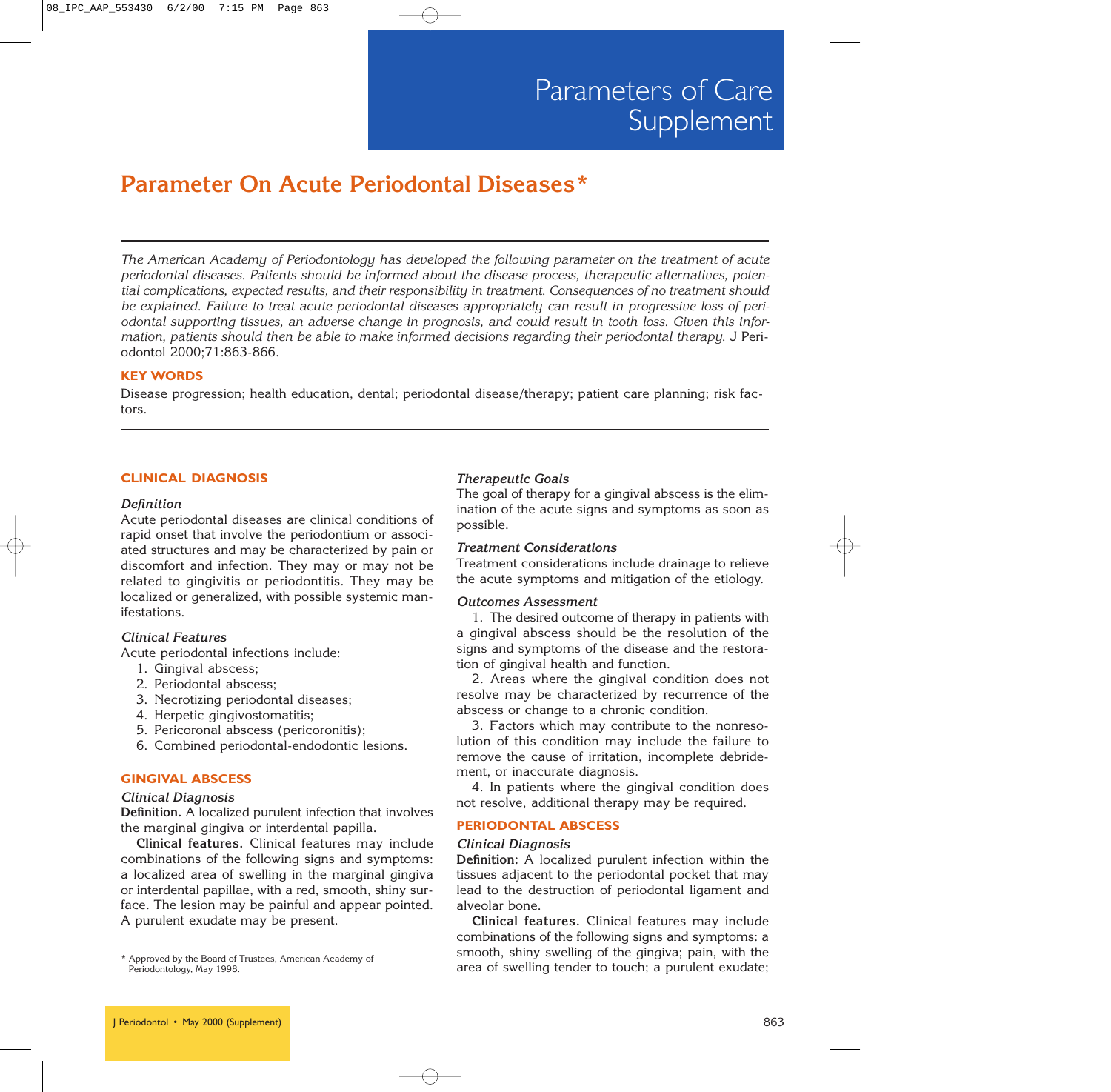and/or increase in probing depth. The tooth may be sensitive to percussion and may be mobile. Rapid loss of periodontal attachment may occur. A periodontal abscess may be associated with endodontic pathosis.

#### *Therapeutic Goals*

The goal of therapy for a periodontal abscess is elimination of the acute signs and symptoms as soon as possible.

#### *Treatment Considerations*

Treatment considerations include establishing drainage by debriding the pocket and removing plaque, calculus, and other irritants and/or incising the abscess. Other treatments may include irrigation of the pocket, limited occlusal adjustment, and administration of antimicrobials and management of patient comfort.

A surgical procedure for access for debridement may be considered. In some circumstances extraction of the tooth may be necessary. A comprehensive periodontal evaluation should follow resolution of the acute condition.

#### *Outcomes Assessment*

1. The desired outcome of therapy in patients with a periodontal abscess is the resolution of signs and symptoms. Resolution of the acute phase may result in partial regaining of attachment that had been lost.

2. Areas where the acute condition does not resolve may be characterized by recurrence of the abscess and/or continued loss of periodontal attachment.

3. Factors which may contribute to non-resolution of the condition may include failure to remove the causes of irritation, incomplete debridement, incomplete diagnosis (e.g., concomitant endodontic pathosis), or the presence of underlying systemic disease.

4. In patients where the condition does not resolve, additional evaluation and therapy may be required.

#### **NECROTIZING PERIODONTAL DISEASES**

#### *Clinical Diagnosis*

**Definition.** Necrotizing ulcerative gingivitis (NUG) is an acute infection of the gingiva. Where NUG has progressed to include attachment loss, it has been referred to as necrotizing ulcerative periodontitis (NUP).

**Clinical Features.** NUG may include combinations of the following signs and symptoms: necrosis and ulceration of the tips of the interdental papillae or gingival margin; and painful, bright red marginal gingiva which bleed on slight manipulation. The mouth may have a malodor and systemic manifestations may be present. In patients with NUG, there may be increased levels of personal stress, heavy smoking, and poor nutrition. Both NUG and NUP may be associated with HIV/AIDS and other diseases where the immune system is compromised.

#### *Therapeutic Goals*

The goal of therapy for necrotizing periodontal diseases is the prompt elimination of the acute signs and symptoms.

#### *Treatment Considerations*

Treatment considerations include irrigation and debridement of the necrotic areas and tooth surfaces; oral hygiene instructions and the use of oral rinses, pain control, and management of systemic manifestations, including appropriate antibiotic therapy, as necessary. Patient counseling should include instruction on proper nutrition, oral care, appropriate fluid intake, and smoking cessation. A comprehensive periodontal evaluation should follow resolution of the acute condition.

#### *Outcomes Assessment*

1. The desired outcome of therapy in patients with necrotizing periodontal diseases should be the resolution of signs and symptoms and the restoration of gingival health and function.

2. Areas where the gingival condition does not resolve may occur and be characterized by recurrence and/or progressive destruction of the gingiva and periodontal attachment.

3. Factors which may contribute to non-resolution include the failure to remove the causes of irritation, incomplete debridement, inaccurate diagnosis, patient non-compliance, and/or underlying systemic conditions.

4. In patients where the condition does not resolve, additional therapy and/or medical/dental consultation may be indicated. These conditions may have a tendency to recur and frequent periodontal maintenance visits and meticulous oral hygiene may be necessary.

#### **HERPETIC GINGIVOSTOMATITIS**

#### *Clinical Diagnosis*

**Definition.** Herpetic gingivostomatitis is a viral infection (herpes simplex) of the oral mucosa.

#### *Clinical Features*

Clinical features may include combinations of the following signs and symptoms: generalized pain in the gingiva and oral mucous membranes, inflammation, vesiculation, and ulceration of the gingiva and/or oral mucosa, lymphadenopathy, fever, and malaise.

#### *Therapeutic Goals*

The goal of therapy for herpetic gingivostomatitis is the relief of pain to facilitate maintenance of nutrition, hydration, and basic oral hygiene.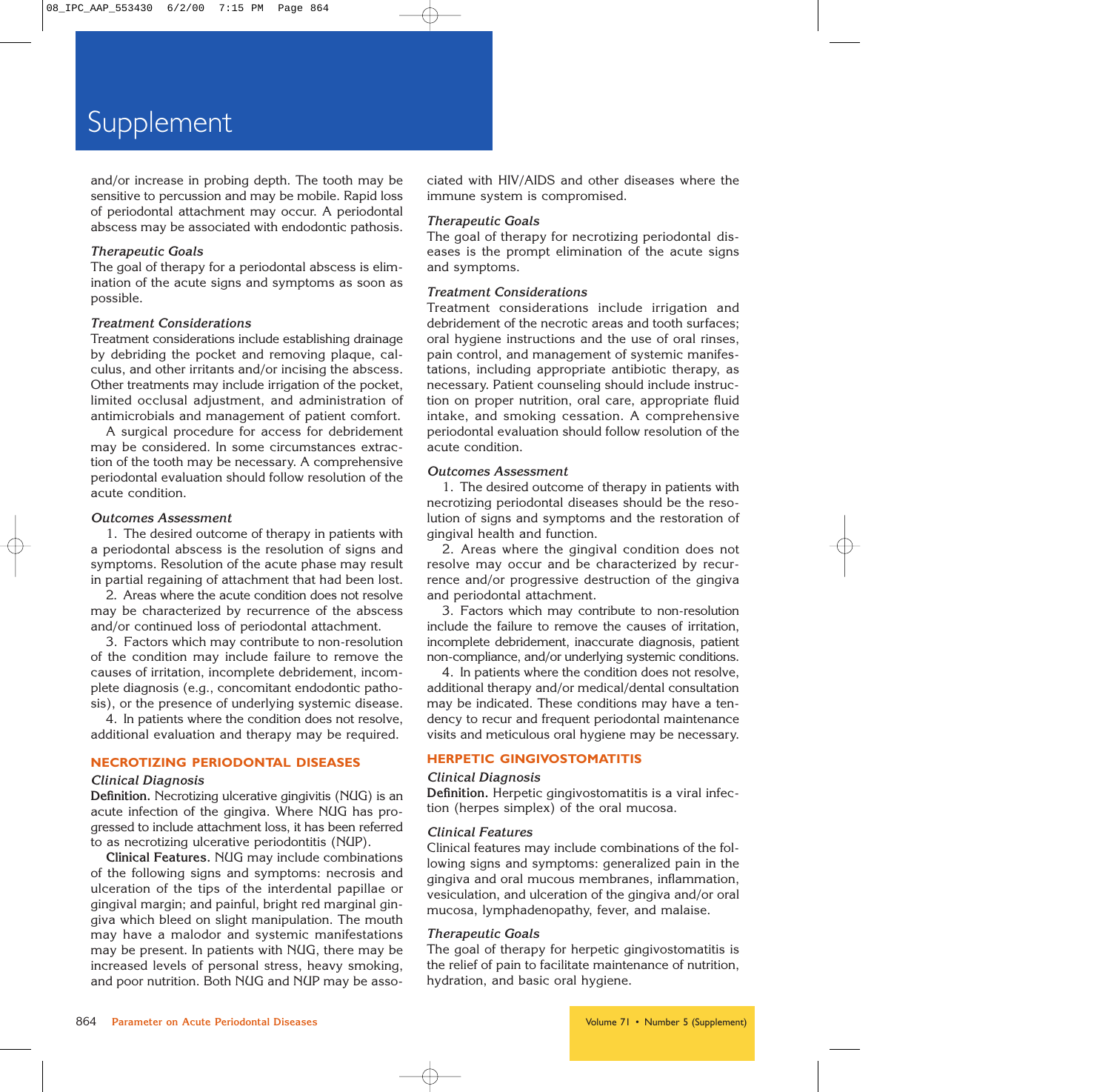## *Treatment Considerations*

Treatment considerations include gentle debridement and the relief of pain (e.g., topical anesthetic rinses). Patient counseling should include instruction in proper nutrition, oral care, appropriate fluid intake, and reassurance that the condition is self-limiting. The use of antiviral medications may be considered. The patient should be informed that the disease is contagious at certain stages.

### *Outcomes Assessment*

1. The desired outcome in patients with herpetic gingivostomatitis should be the resolution of signs and symptoms.

2. If the condition does not resolve, medical consultation may be indicated.

## **PERICORONAL ABSCESS (PERICORONITIS)**

### *Clinical Diagnosis*

**Definition.** A localized purulent infection within the tissue surrounding the crown of a partially or fully erupted tooth.

**Clinical features.** Clinical features may include signs and symptoms of the following: localized red, swollen, lesions that are painful to touch. Also evident may be a purulent exudate, trismus, lymphadenopathy, fever, and malaise.

## *Therapeutic Goals*

The goal of therapy for a pericoronal abscess is the elimination of the acute signs and symptoms as soon as possible, including the causes of irritation.

## *Treatment Considerations*

Treatment considerations include debridement and irrigation of the undersurface of the pericoronal flap, use of antimicrobials and tissue recontouring, or extraction of the involved and/or opposing tooth. Patients should be instructed in home care.

## *Outcomes Assessment*

1. The desired outcome of therapy in patients with a pericoronal abscess should be the resolution of signs and symptoms of inflammation and infection and the restoration of tissue health and function.

2. Areas where the condition does not resolve may be characterized by recurrence of the acute symptoms and/or spread of infection to surrounding tissues.

3. Factors which may contribute to non-resolution may include the failure to remove the causes of irritation or incomplete debridement. In some cases of pericoronal abscess, trauma from the opposing tooth may be an aggravating factor.

4. In patients where the condition does not resolve, additional therapy may be indicated.

### **COMBINED PERIODONTAL/ENDODONTIC LESIONS (ABSCESSES)**

### *Clinical Diagnosis*

**Definition.** Combined periodontal/endodontic lesions are localized, circumscribed areas of infection originating in the periodontal and/or pulpal tissues. The infections may arise primarily from pulpal inflammatory disease expressed itself through the periodontal ligament or the alveolar bone to the oral cavity. They also may arise primarily from a periodontal pocket communicating through accessory canals of the tooth and or apical communication and secondarily infect the pulp. In addition, they may arise as a sequela of a fractured tooth.

**Clinical features.** Clinical features may include combinations of the following signs and symptoms: smooth, shiny swelling of the gingiva or mucosa; pain, with the area of swelling tender to the touch; and/or a purulent exudate. The tooth may be sensitive to percussion and mobile. A fistulous track may be present. Rapid loss of the periodontal attachment and periradicular tissues may occur. Facial swelling and/or cellulitis may be present.

## *Therapeutic Goals*

The goal of therapy for combined periodontal/endodontic lesions (abscesses) is the elimination of the signs, symptoms and etiology as soon as possible.

## *Treatment Considerations*

Treatment considerations include establishing drainage by debriding the pocket and/or by incising the abscess. Other treatments may include endodontic therapy, irrigation of the pocket, limited occlusal adjustment, the administration of antimicrobials, and management of patient comfort.

A surgical procedure for access for debridement may be considered. In some circumstances, an endodontic consultation may be required. In other circumstances, extraction of the tooth may be necessary. In any case, a comprehensive periodontal and endodontic examination should follow resolution of the acute condition.

## *Outcomes Assessment*

1. The desired outcome of therapy in patients with a periodontal/endodontic lesion is the resolution of the signs and symptoms.

2. Areas where the acute condition does not resolve may be characterized by recurrence of an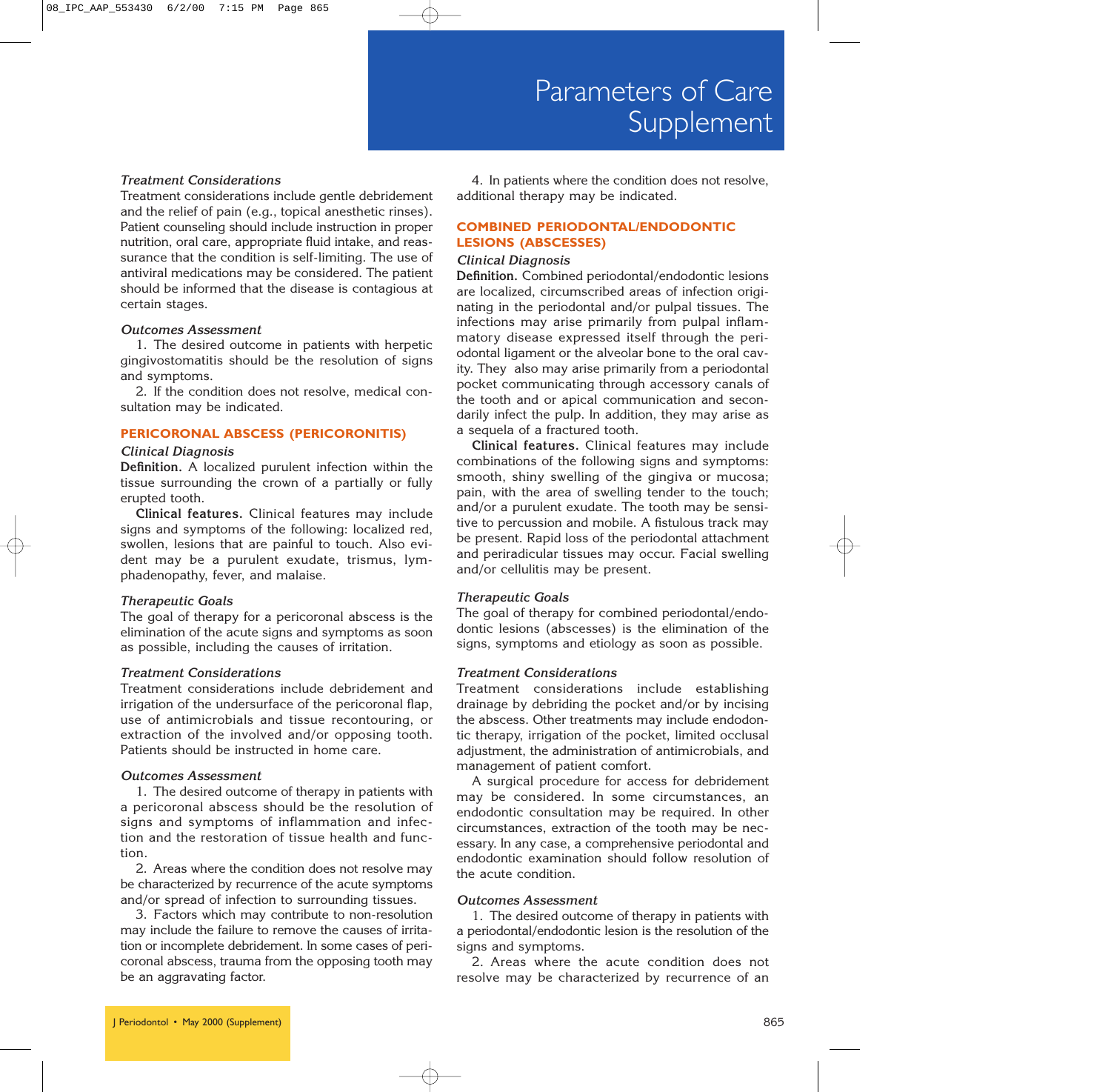abscess and/or continued loss of periodontal attachment and periradicular tissues.

3. Factors which contribute to non-resolution of the condition may include failure to remove the causes of infection, incomplete debridement, incomplete diagnosis, or the presence of underlying systemic disease.

4. Resolution of the acute phase by management of the multiple etiologic factors may result in partial restoration of the clinical attachment that has been lost. In patients where the condition does not resolve, additional evaluation and therapy is required.

- 1. Bissada NF. Perspectives on soft tissue management for the prevention and treatment of periodontal diseases. *Compendium Continuing Educ Dent* 1995;16:418-431.
- 2. Horning GM, Cohen ME. Necrotizing ulcerative gingivitis, periodontitis, and stomatitis: Clinical staging and predisposing factors. *J Periodontol* 1995;66:990-998.
- 3. Johnson BD, Engel D. Acute necrotizing ulcerative gingivitis. A review of diagnosis, etiology, and treatment. *J Periodontol* 1986;57:141-150.
- 4. Kareha MJ, Rosenberg ES, DeHaven H. Therapeutic considerations in the management of a periodontal abscess with an intrabony defect. *J Clin Periodontol* 1981;8:375- 386.
- 5. Manouchehr-Pour M, Bissada NF. Periodontal disease in juvenile and adult diabetics: A review of the literature. *J Am Dent Assoc* 1983; 107:766-770.
- 6. Pawlak A, Hoag P. *Essentials of Periodontics,* 4th ed. St. Louis: The C.V. Mosby Company; 1990.
- 7. Schluger S, Yuodelis R, Page R, Johnson R. *Periodontal Diseases,* 2nd ed. Philadelphia: Lea & Febiger; 1990.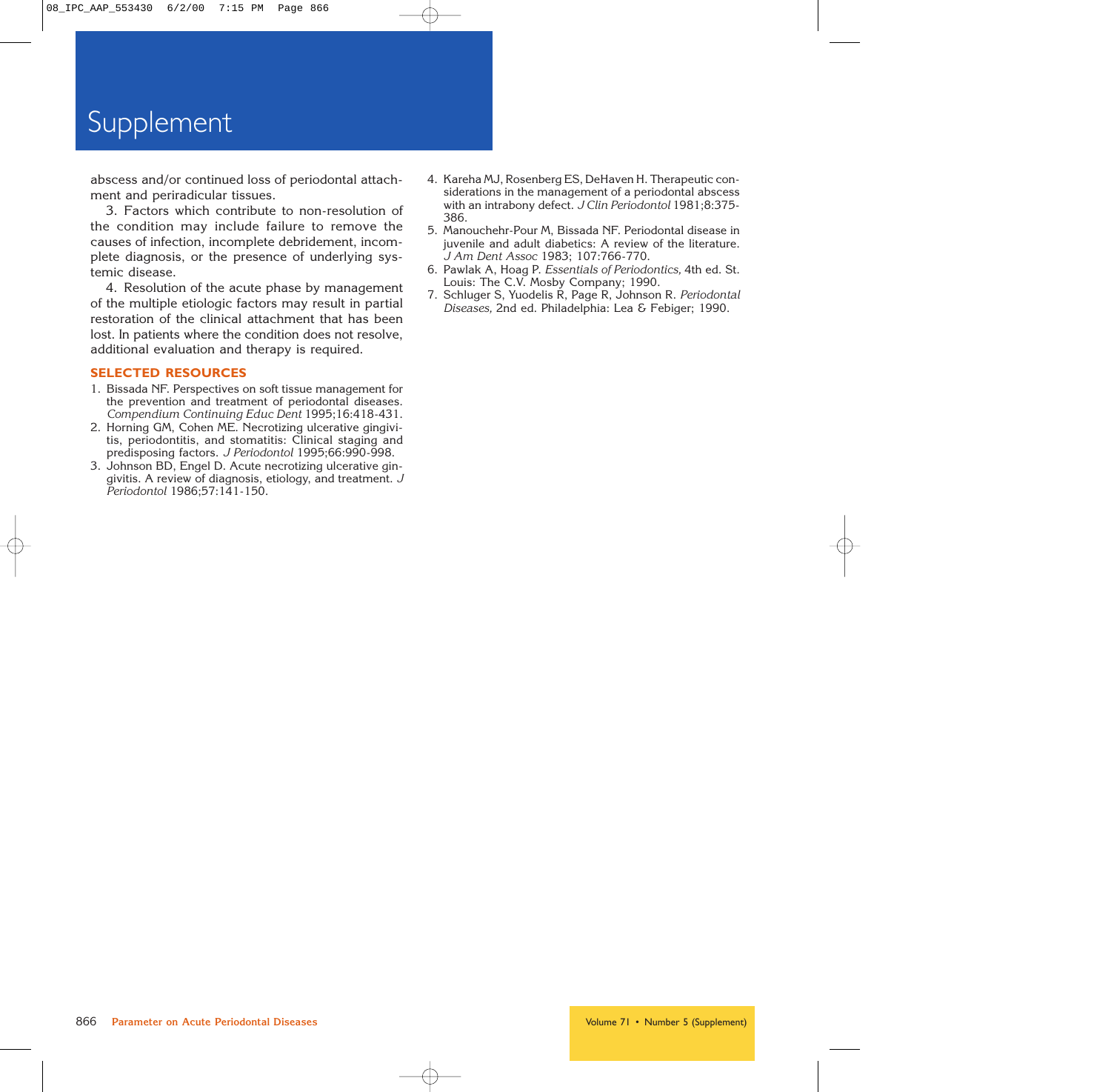## <span id="page-23-0"></span>**Parameter on Aggressive Periodontitis\***

*The American Academy of Periodontology has developed the following parameter on the treatment of aggressive periodontitis. Patients should be informed of the disease process, therapeutic alternatives, potential complications, expected results, and their responsibility in treatment. Consequences of no treatment should be explained. Failure to treat aggressive periodontitis appropriately can result in progressive and often rapid loss of periodontal supporting tissues. This may have an adverse effect upon prognosis and could result in tooth loss. Given this information, patients (or their parents or guardians, as appropriate) should then be able to make informed decisions regarding their periodontal therapy.* J Periodontol 2000;71:867-869.

### **KEY WORDS**

Disease progression; health education, dental; periodontal diseases/therapy; risk factors; patient care planning.

## **CLINICAL DIAGNOSIS**

### *Definition*

Aggressive periodontitis encompasses distinct types of periodontitis that affect people who, in most cases, otherwise appear healthy. It tends to have a familial aggregation and there is a rapid rate of disease progression. Aggressive periodontitis occurs in localized and generalized forms.

## *Clinical Features*

Some secondary features of aggressive periodontisis that are generally, but not universally, present are: 1) amounts of microbial deposits are inconsistent with the severity of periodontal tissue destruction and 2) the progression of attachment and bone loss may be self-arresting.

**Localized aggressive periodontitis** usually has a circumpubertal onset with periodontal damage being localized to permanent first molars and incisors. However, atypical patterns of affected teeth are possible. The disease is frequently associated with the periodontal pathogen *Actinobacillus actinomycetemcomitans* and neutrophil function abnormalities. A robust serum antibody response to infecting agents is frequently detected.

**Generalized aggressive periodontitis** usually affects people under 30 years of age, but patients may be older. There is generalized interproximal attachment loss affecting at least 3 permanent teeth other than

\* Approved by the Board of Trustees, American Academy of Periodontology, May 1998.

the first molars and incisors. Attachment loss occurs in pronounced episodic periods of destruction. The disease is frequently associated with the periodontal pathogens *Actinobacillus actinomycetemcomitans* and *Porphyromonas gingivalis* and neutrophil function abnormalites. A poor serum antibody response to infecting agents is frequently detected.

## *Therapeutic Goals*

The goals of periodontal therapy are to alter or eliminate the microbial etiology and contributing risk factors for periodontitis, thereby arresting the progression of disease and preserving the dentition in comfort, function, and appropriate esthetics and to prevent the recurrence of disease. In addition, regeneration of the periodontal attachment apparatus, where indicated, may be attempted. Due to the complexity of the aggressive periodontal diseases with regard to systemic factors, immune defects, and the microbial flora, control of disease may not be possible in all instances. In such cases, a reasonable treatment objective is to slow the progression of the disease (Parameter on "Refractory" Periodontitis, pages 859-860).

## *Treatment Considerations*

In general, treatment methods for the aggressive periodontal diseases may be similar to those used for chronic periodontitis (Parameter on Chronic Periodontitis With Advanced Loss of Periodontal Support, pages 856-858). These methods should include oral hygiene instruction and reinforcement and evaluation of the patient's plaque control; supra- and subgin-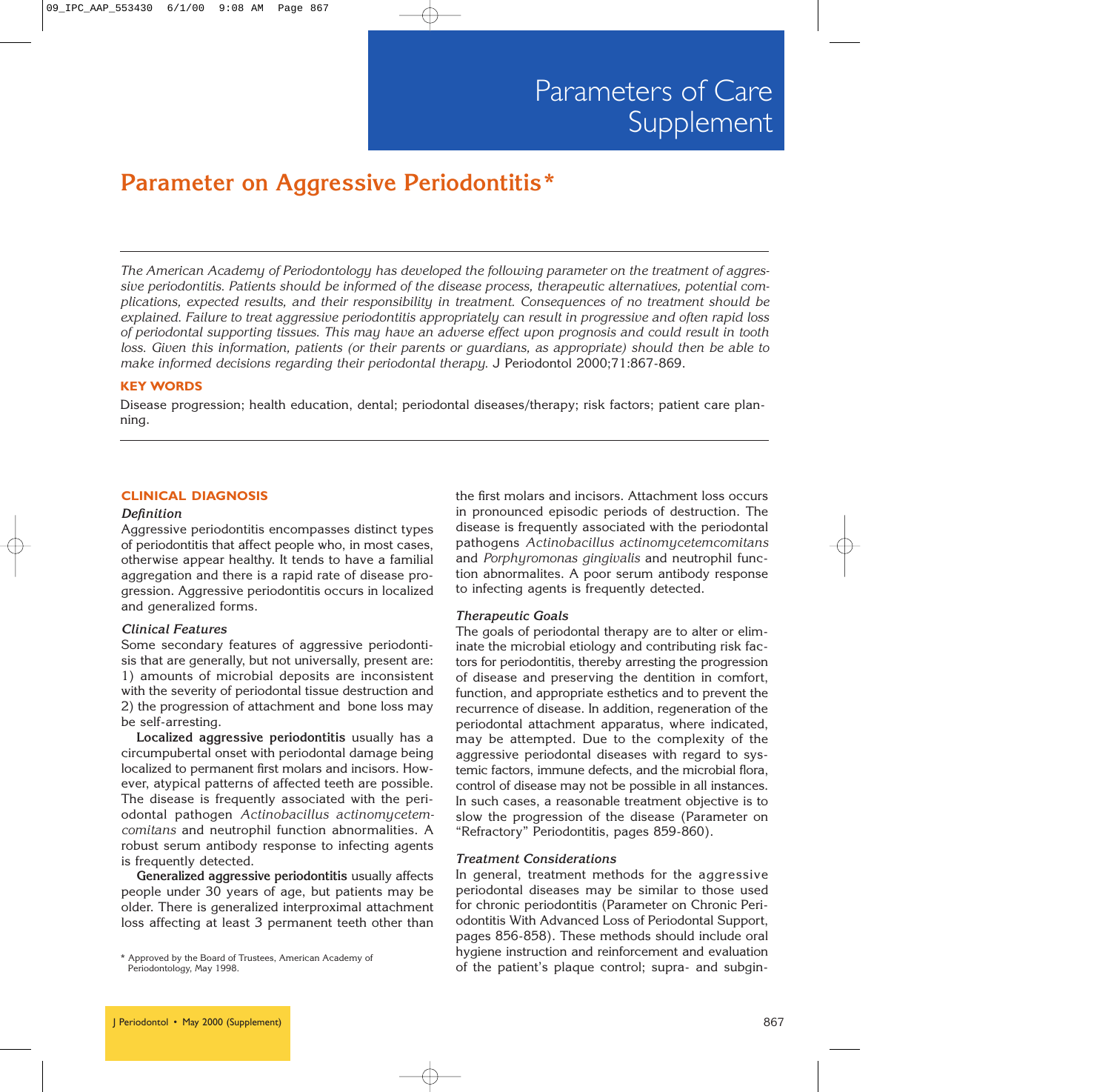gival scaling and root planing to remove microbial plaque and calculus; control of other local factors; occlusal therapy as necessary; periodontal surgery as necessary; and periodontal maintenance.

In addition to the parameters for chronic periodontitis, the following should be considered for patients who have aggressive periodontitis:

1. A general medical evaluation may determine if systemic disease is present in children and young adults who exhibit severe periodontitis, particularly if aggressive periodontitis appears to be resistant to therapy. Consultation with the patient's physician may be indicated to coordinate medical care in conjunction with periodontal therapy. Modification of environmental risk factors should be considered.

2. Initial periodontal therapy alone is often ineffective. However, in the early stages of disease, lesions may be treated with adjunctive antimicrobial therapy combined with scaling and root planing with or without surgical therapy. Microbiological identification and antibiotic sensitivity testing may be considered. In very young patients, the use of tetracyclines may be contraindicated due to the possibility of staining of teeth. Alternative antimicrobial agents or delivery systems may be considered.

3. The long-term outcome may depend upon patient compliance and delivery of periodontal maintenance at appropriate intervals, as determined by the clinician (see Parameter on Periodontal Maintenance, pages 849-850). If primary teeth are affected, eruption of permanent teeth should be monitored to detect possible attachment loss.

4. Due to the potential familial nature of aggressive diseases, evaluation and counseling of family members may be indicated.

#### *Outcomes Assessment*

The desired outcomes of periodontal therapy in patients with aggressive periodontitis should include:

1. Significant reduction of clinical signs of gingival inflammation;

2. Reduction of probing depths;

3. Stabilization or gain of clinical attachment;

4. Radiographic evidence of resolution of osseous lesions;

5. Progress toward occlusal stability;

6. Progress toward the reduction of clinically detectable plaque to a level compatible with periodontal health.

Areas where the periodontal condition does not resolve may occur and be characterized by the presence of:

1. Persistent gingival inflammation;

- 2. Persistent or increasing probing depths;
- 3. Progressive loss of clinical attachment;

4. Persistent clinically detectable plaque levels not compatible with periodontal health;

5. Increasing tooth mobility.

- 1. The American Academy of Periodontology. *Glossary of Periodontal Terms*, 3rd ed*.* Chicago: The American Academy of Periodontology; 1992.
- 2. The American Academy of Periodontology. *Proceedings of the World Workshop in Clinical Periodontics* Chicago: The American Academy of Periodontology; 1989.
- 3. Papapanou, PN. Periodontal diseases: Epidemiology. *Ann Periodontol* 1996;1:1-36.
- 4. Consensus report on periodontal diseases: Epidemiology and diagnosis. *Ann Periodontol* 1996;1:216-222.
- 5. Zambon, JJ. Periodontal diseases: Microbial factors. *Ann Periodontol* 1996;1:897-925.
- 6. Consensus report on periodontal diseases: Pathogenesis and microbial factors. *Ann Periodontol* 1996;1:926- 932.
- 7. Burmeister JA, Best AM, Palcanis KG, Caine FA, Ranney RR. Localized juvenile periodontitis and generalized severe periodontitis: Clinical findings. *J Clin Periodontol* 1984;11:181-192.
- 8. Christersson LA. *Actinobacillus actinomycetemcomitans* and localized juvenile periodontitis. Clinical, microbiologic and histologic studies. *Swed Dent J* (Suppl. 90) 1993;90:1-46.
- 9. Christersson LA, Slots J, Rosling BG, Genco RJ. Microbiological and clinical effects of surgical treatment of localized juvenile periodontitis. *J Clin Periodontol* 1985; 12:465-476.
- 10. Cianciola LJ, Genco RJ, Patters MR, McKenna J, van Oss CJ. Defective polymorphonuclear leukocyte function in human periodontal disease. *Nature* 1977;265: 445-447.
- 11. Cogen RB, Wright JT, Tate AL. Destructive periodontal disease in healthy children. *J Periodontol* 1992;63: 761-765.
- 12. Evans GH, Yukna RA, Sepe WW, Mabry TW, Mayer ET. Effect of various graft materials with tetracycline in localized juvenile periodontitis. *J Periodontol* 1989; 60:491-497.
- 13. Gordon JM, Walker CB. Current status of systemic antibiotic usage in destructive periodontal disease. *J Periodontol* 1993;64:760-771.
- 14. Gunsolley JC, Zambon JC, Mellott CA, Brooks CN, Kaugars CC. Periodontal therapy in young adults with severe generalized periodontitis. *J Periodontol* 1994;65: 268-273.
- 15. Gunsolley JC, Zambon JJ, Mellott CA, Brooks CN, Kaugars CC. Maintenance therapy in young adults with severe generalized periodontitis. *J Periodontol* 1994; 65:274-279.
- 16. Hart TC, Marazita ML, Schenkein HA, Brooks CN, Gunsolley JG, Diehl SR. No female preponderance in juvenile periodontitis after correction for ascertainment bias. *J Periodontol* 1991;62:745-749.
- 17. Kalkwarf KL, McLey LL. Neutropenias and neutrophil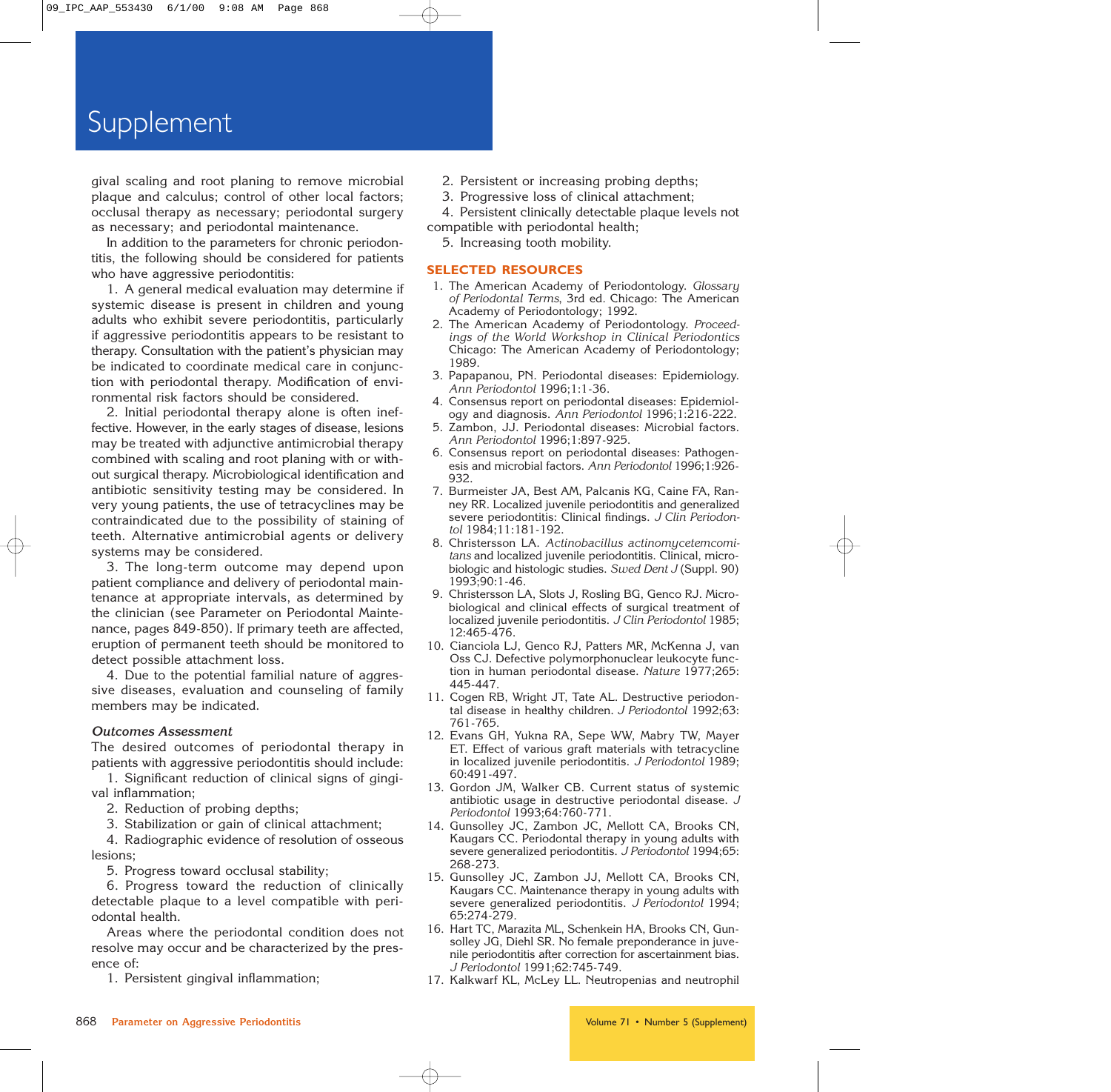dysfunction in children: Relationship to periodontal diseases. *Periodontol Abstr J Western Soc Periodontol* 1984;32:5-19.

- 18. Kim KJ, Kim DK, Chung CP, Son S. Longitudinal monitoring for disease progression of localized juvenile periodontitis. *J Periodontol* 1992;63:806-811.
- 19. Kornman KS, Robertson PB. Clinical and microbiological evaluation of therapy for juvenile periodontitis. *J Periodontol* 1985;56:443-446.
- 20. Lavine WS, Maderazo EG, Stolman J, et al. Impaired neutrophil chemotaxis in patients with juvenile and rapidly progressing periodontitis. *J Periodont Res* 1979;14:10-19.
- 21. Linden GJ, Mullally, BH. Cigarette smoking and periodontal destruction in young adults. *J Periodontol* 1994; 65:718-723.
- 22. Lindhe J, Liljenberg B. Treatment of localized juvenile periodontitis. Results after 5 years. *J Clin Periodontol* 1984;11:399-410.
- 23. Löe H, Brown LJ. Early-onset periodontitis in the United States of America. *J Periodontol* 1991;62:608-616.
- 24. Mandell RL, Socransky SS. Microbiological and clinical effects of surgery plus doxycycline on juvenile periodontitis. *J Periodontol* 1988;59:373-379.
- 25. Novak MJ, Polson AM, Adair SM. Tetracycline therapy in patients with early juvenile periodontitis. *J Periodontol* 1988;59:366-372.
- 26. Page RC, Bowen T, Altman L, et al. Prepubertal periodontitis. I. Definition of a clinical disease entity. *J Periodontol* 1983;54:257-271.
- 27. Page RC, Sims TJ, Geissler F, Altman LC, Baab DA. Defective neutrophil and monocyte motility in patients with early onset periodontitis. *Infect Immun* 1985;47: 169-175.
- 28. Saxén L, Asikainen S, Sandholm, L, Kari K. Treatment of juvenile periodontitis without antibiotics.A follow-up study. *J Clin Periodontol* 1986;13:714-719.
- 29. Sjödin B, Crossner C-G, Unell L, Östlund P. A retrospective radiographic study of alveolar bone loss in the primary dentition in patients with localized juvenile periodontitis. *J Clin Periodontol* 1989;16:124-127.
- 30. Slots J, Rosling BG. Suppression of the periodontopathic microflora in localized juvenile periodontitis by systemic tetracycline. *J Clin Periodontol* 1983;10:465- 486.
- 31. Van Winkelhoff AJ, Tijhof CJ, de Graaff J. Microbiological and clinical results of metronidazole plus amoxicillin therapy in *Actinobacillus actinomycetemcomitans-*associated periodontitis. *J Periodontol* 1992;63: 52-57.
- 32. Watanabe K. Prepubertal periodontitis: A review of diagnostic criteria, pathogenesis, and differential diagnosis. *J Periodont Res* 1990;25:31-48.
- 33. Wennström A, Wennström J, Lindhe J. Healing following surgical and non-surgical treatment of juvenile periodontitis. A 5-year longitudinal study. *J Clin Periodontol* 1986;13:869-882.
- 34. Consensus Report: Aggressive periodontitis. *Ann Periodontol* 1999;4:53.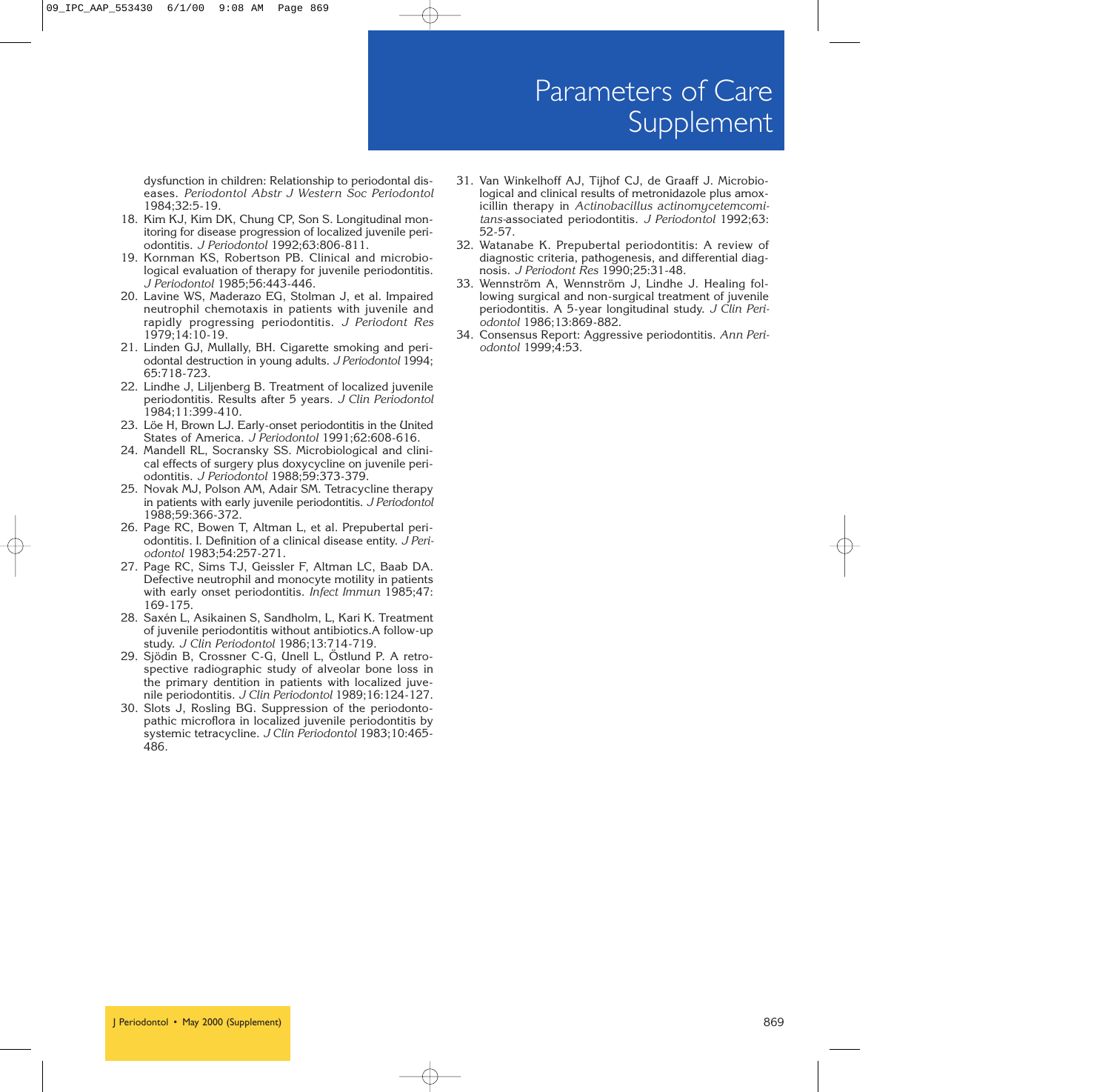## <span id="page-26-0"></span>**Parameter on Placement and Management of the Dental Implant\***

*The American Academy of Periodontology has developed the following parameter on the placement and management of dental implants. Dental implants are a recognized form of tooth replacement and as such should be presented as an alternative for the replacement of missing teeth. A comprehensive treatment plan should be developed in consultation with all parties involved. Patients should be informed about all therapeutic alternatives, including non-replacement, potential complications, expected results, and their responsibility in treatment. The patient should also be informed that, to insure implant health, close monitoring and professional care by the dental team and good personal home care are imperative. Appropriate educational materials are an essential part of gaining informed consent. Given this information, patients should then be able to make informed decisions regarding their implant therapy.* J Periodontol 2000;71:870-872.

#### **KEY WORDS**

Dental implants/adverse effects; dental implants/therapeutic use; patient care planning; informed consent.

#### **DEFINITION**

A dental implant is a biomedical device usually composed of an inert metal or metallic alloy that is placed on or within the osseous tissues. The implant restoration consists of components that attach the prosthesis to the implant.

Dental implants are used to replace single or multiple teeth or to serve as an abutment(s) for fixed or removable prostheses with the goal of restoring masticatory function and/or esthetics.

#### **THERAPEUTIC GOAL**

The therapeutic goal of implant therapy is to support restorations that replace a tooth or missing teeth so as to provide patient comfort, function, and esthetics.

#### **PRETREATMENT CONSIDERATIONS**

The periodontist and other members of the dental team often share the responsibility of evaluating the patient for implants. A systematic and coordinated plan delineating the responsibilities of each member of the team should be developed and followed. Treatment considerations for implant patients should include an evaluation of:

- 1. Oral health status;
- 2. Medical and psychological status;
- 3. Patient motivation/ability to provide home care;

\* Approved by the Board of Trustees, American Academy of Periodontology, May 1998.

4. Patient expectations of therapy outcome;

5. The various habits and conditions which may place the patient at higher risk for implant failure; e.g., alcoholism, smoking, high American Society of Anesthesiology (ASA) score, bruxism, periodontal disease, and radiation therapy;

6. Periodontal and restorative status of the remaining dentition.

Surgical considerations for patients requiring implant placement should include evaluation of: anatomy and location of vital structures, bone quality, quantity and contour, and soft tissues.

The following diagnostic aids may be utilized in presurgical considerations to assist in determining the number, location, type, and angulation of the implants and abutments:

- 1. Diagnostic casts, mounted or mountable;
- 2. Imaging techniques;
- 3. Surgical template.

#### **IMPLANT PLACEMENT**

Prosthetic considerations for patients requiring implant placement should include evaluation of:

- 1. Number and location of missing teeth;
- 2. Interarch distance;

3. Number, type, and location of implants to be placed;

- 4. Existing and proposed occlusal scheme;
- 5. Design of planned restoration.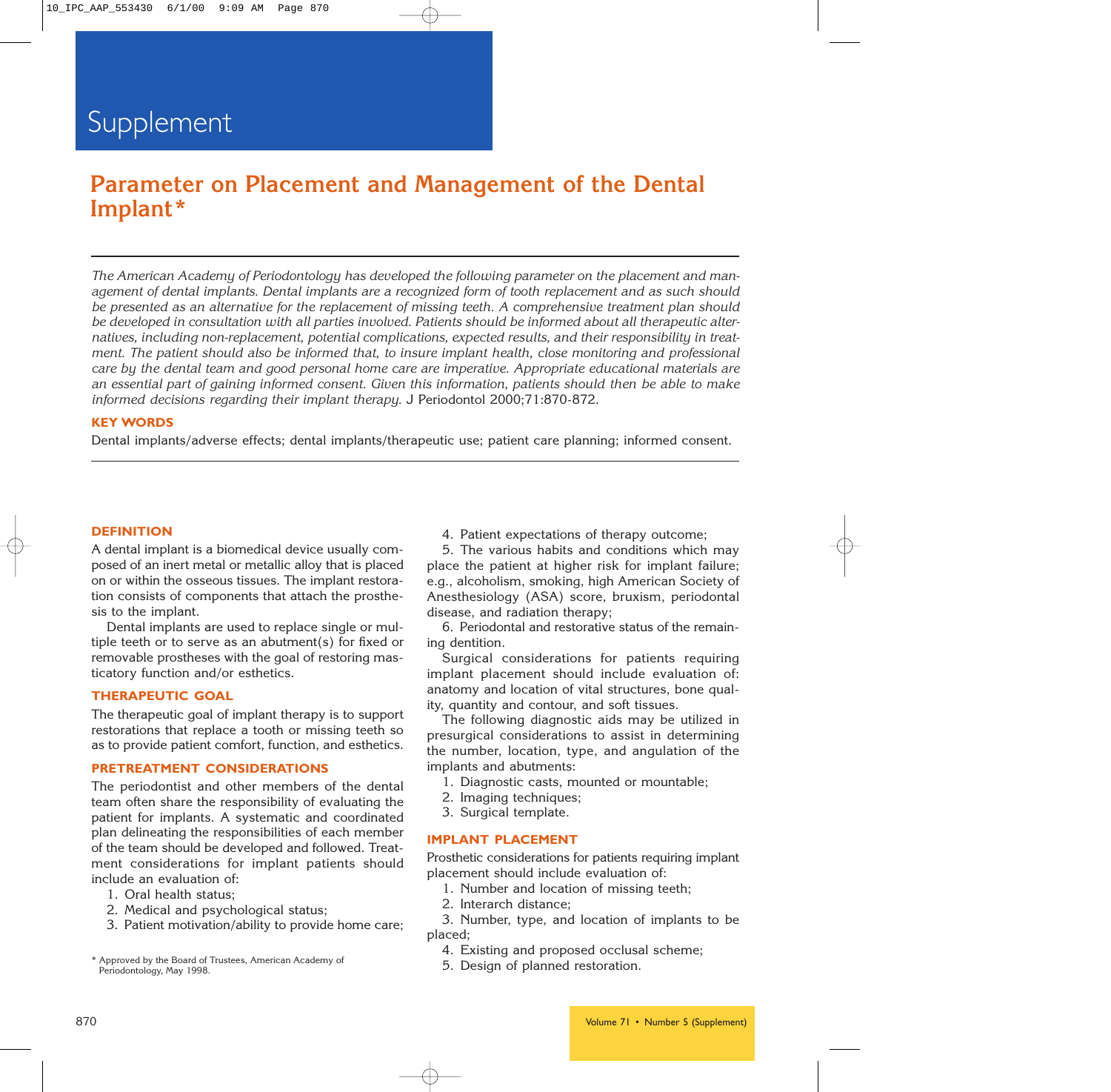The surgical technique is based on the pretreatment evaluation and on the type of implant to be utilized. The following also should be considered:

- 1. Aseptic technique;
- 2. Appropriate surgical protocol;
- 3. Surgical template utilization;
- 4. Appropriate postoperative instructions.

A staged approach has been used to place endosseous implants. Implants can be placed at the time of tooth extraction as well.

Post-placement procedures: The following considerations should be reviewed prior to the restorative phase:

1. Quantity, quality, and health of soft and hard tissues;

- 2. Implant stability;
- 3. Implant position and abutment selection;
- 4. Oral hygiene assessment.

Appropriate restorative procedures may be initiated upon satisfactory completion of the above considerations. Mechanical failures of both the implant components and prosthetic superstructures have been associated with occlusal overload.

### **IMPLANT MANAGEMENT**

Periodic evaluation of implants, surrounding tissues and oral hygiene are vital to the long-term success of the dental implant. Considerations in the evaluation of the implant are:

1. Presence of plaque/calculus;

2. Clinical appearance of peri-implant tissues;

3. Radiographic appearances of implant and periimplant structures;

- 4. Occlusal status, stability of prostheses and implants;
- 5. Probing depths;
- 6. Presence of exudate or bleeding on probing;

7. Modification of maintenance interval (see Parameter on Periodontal Maintenance, pages 849-850);

8. Patient comfort and function.

### **MANAGEMENT OF IMPLANT-RELATED COMPLICATIONS**

The etiology of implant complications can be multifactorial, involving both structural components and tissue considerations. Routine evaluation may reveal the need for procedures to correct the following:

- 1. Prosthesis instability;
- 2. Fixture mobility;
- 3. Occlusal traumatism;
- 4. Fractured or loosened components;
- 5. Inflammation/infection;

6. Excessive/progressive loss of hard and soft tissues;

- 7. Pain;
- 8. Neuropathy/paresthesia.

An unfavorable response to corrective procedures may warrant adjustment of the prostheses and/or removal of the implants.

#### **OUTCOMES ASSESSMENT**

The desired outcome of successful implant therapy is maintenance of a stable, functional, esthetically acceptable tooth replacement for the patient.

Variations from the desired outcome of implant placement include:

- 1. Implant mobility or loss;
- 2. Persistent pain and/or loss of function;
- 3. Progressive bone loss;
- 4. Persistent peri-implant radiolucency;
- 5. Persistent uncontrolled inflammation/infection;
- 6. Inability to restore the implant;
- 7. Increased probing depths;
- 8. Implant fracture.

- 1. Adell R, Lekholm V, Rockler B, Brånemark P-l. A 15 year study of osseointegrated implants in the treatment of the edentulous jaw. *Int J Oral Surg* 1981;10:387- 416.
- 2. Adell R, Lekholm U, Rockler B, et al. Marginal tissue reactions at osseointegrated titanium fixtures (I). A 3 year longitudinal prospective study. *Int J Oral Maxillofac Surg* 1986;15:39-52.
- 3. Albrektsson T, Zarb GA, Worthington P, Eriksson AR. The long-term efficacy of currently used dental implants: a review and proposed criteria of success. *Int J Oral Maxillofac Implants* 1986;1:11-25.
- 4. Apse P, Ellen RP, Overall CM, Zarb GA. Microbiota and crevicular fluid collagenase activity in the osseointegrated dental implant sulcus: a comparison of sites in edentulous and partially edentulous patients. *J Periodont Res* 1989;24:96-105.
- 5. Bauman GR, Mills M, Rapley JW, Hallmon WH. Clinical parameters of evaluation during implant maintenance. *Int J Oral Maxillofac Implants* 1992;7:220-227.
- 6. Buser D, Weber HP, Lang NP. Tissue integration of nonsubmerged implants. 1-year results of a prospective study with 100 ITI hollow-cylinder and hollow-screw implants. *Clin Oral Implants Res* 1990;1:33-40.
- 7. Ericsson I, Lindhe J. Probing depth at implants and teeth. An experimental study in the dog. *J Clin Periodontol* 1993;20:623-627.
- 8. Jaffin RA, Berman CL. The excessive loss of Brånemark fixtures in type IV bone: a 5-year analysis. *J Periodontol* 1991;62:2-4.
- 9. Lekholm U, Ericksson I, Adell R, Lindhe J, Slots J. The condition of the soft tissues at tooth and fixture abutments supporting fixed bridges. A microbiological and histological study. *J Clin Periodontol* 1986;13:558-562.
- 10. McCollum J, O'Neal RB, Brennan WA, Van Dyke TE,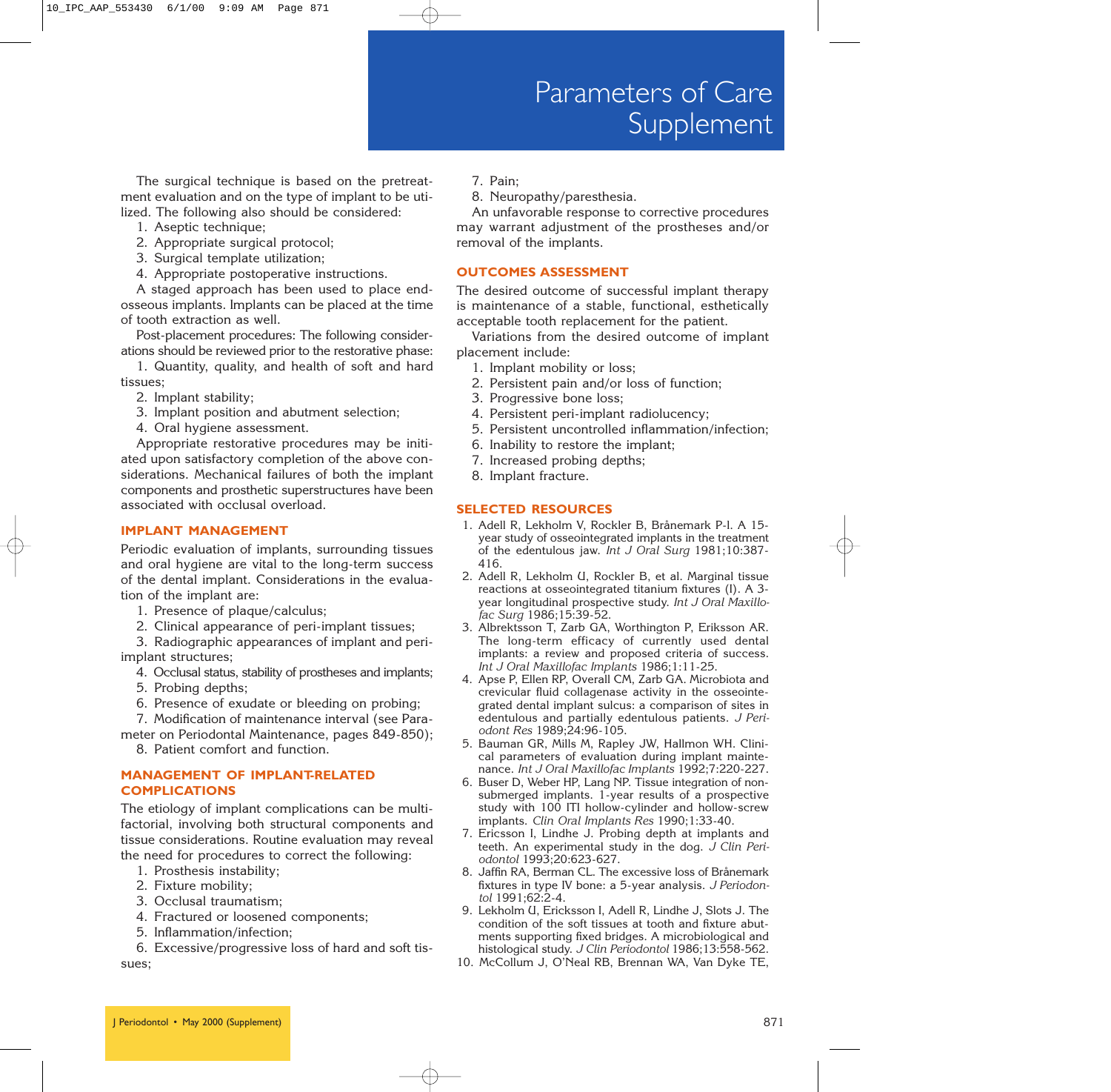Horner JA. The effect of titanium abutment implant surface irregularities on plaque accumulation in vivo. *J Periodontol* 1992;63:802-805.

- 11. Meffert RM. Treatment of failing dental implants. *Curr Opin Dent* 1992;2:109-114.
- 12. Mombelli A, Mericske-Stern R. Microbiological features of stable osseointegrated implants used as abutments for overdentures. *Clin Oral Implants Res* 1990;1:1-7.
- 13. Quirynen M, Listgarten MA. The distribution of bacterial morphotypes around natural teeth and titanium implants ad modum Brånemark. *Clin Oral Implants* Res 1990;1:8-12.
- 14. Rosenberg ES, Torosian JP, Slots J. Microbial differences in 2 clinically distinct types of failures of osseointegrated implants. *Clin Oral Implants Res* 1991;2:135- 144.
- 15. Schou S, Holmstrup P, Hjorting-Hansen, Lang NP. Plaque-induced marginal tissue reactions of osseointegrated oral implants: A review of the literature. *Clin Oral Implants Res* 1992;3:149-161.
- 16. Smith DE, Zarb GA. Criteria for success of osseointegrated endosseous implants. *J Prosthetic Dent* 1989; 62:567-572.
- 17. Cochran, DL. Implant therapy I. *Ann Periodontol* 1996; 1:707-791.
- 18. Consensus Report: Implant therapy I. *Ann Periodontol* 1996;1:792-795.
- 19. Fritz, ME. Implant therapy II. *Ann Periodontol* 1996; 1:796-815.
- 20. Consensus report: Implant therapy II. *Ann Periodontol* 1996;816-818.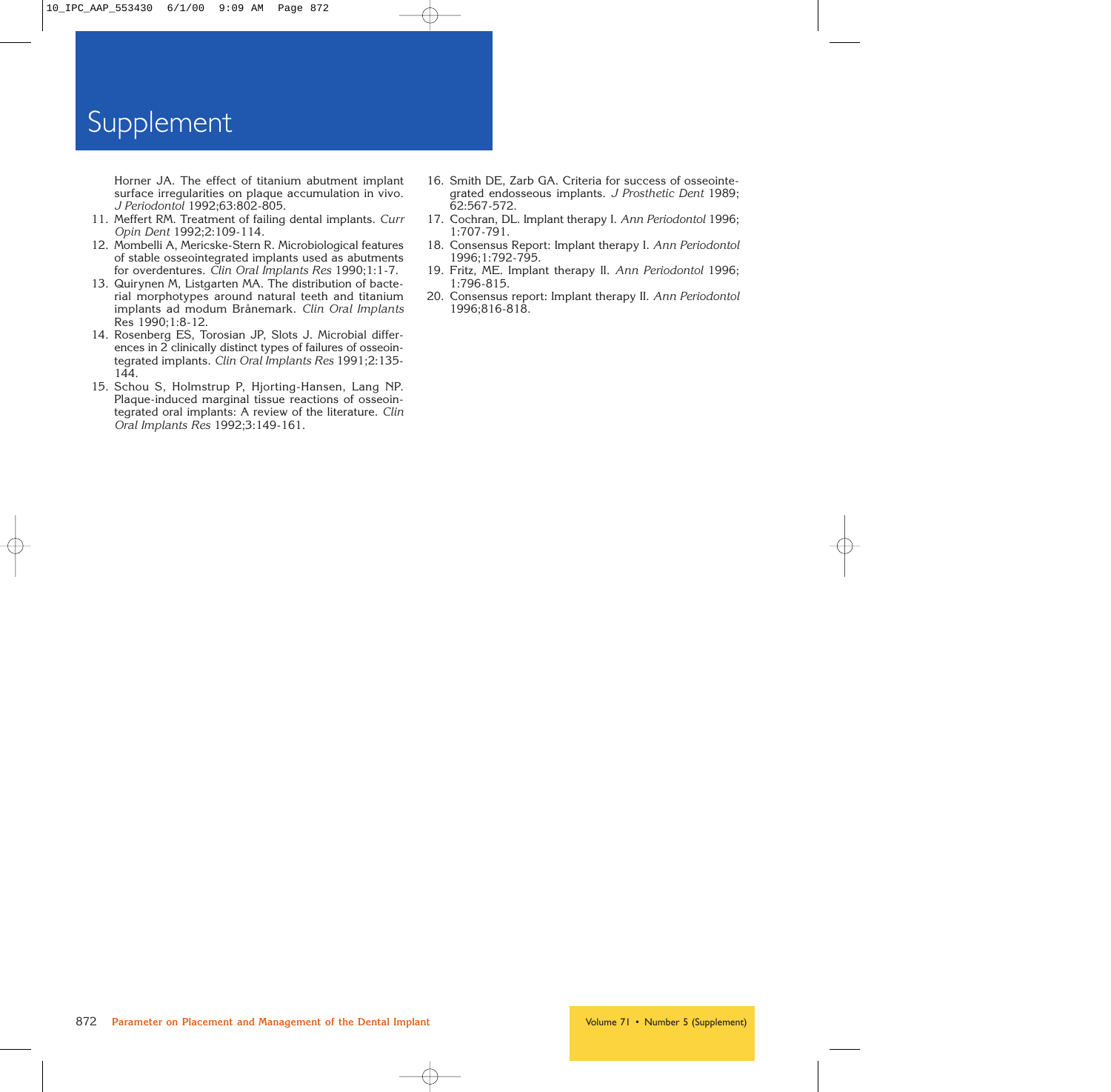## <span id="page-29-0"></span>**Parameter on Occlusal Traumatism in Patients With Chronic Periodontitis\***

*The American Academy of Periodontology has developed the following parameter on occlusal traumatism in patients with chronic periodontitis. Occlusal therapy is an integral part of periodontal therapy. Patients should be informed about the occlusal problem, therapeutic alternatives, potential complications, expected results, and their responsibility in treatment. Consequences of no treatment should be explained. Failure to treat occlusal traumatism appropriately in patients with chronic periodontitis may result in progressive loss of bone and an adverse change in prognosis, and could result in tooth loss. Given this information, patients should then be able to make informed decisions regarding their periodontal therapy.* J Periodontol 2000;71:873-875.

#### **KEY WORDS**

Disease progression; dental occlusion; traumatic/diagnosis; periodontium/injury; dental occlusion, traumatic/complications; periodontitis/etiology; patient care planning.

#### **CLINICAL DIAGNOSIS**

#### *Definition*

Injury to the periodontium may result from occlusal forces in excess of the reparative/adaptive capacity of the attachment apparatus.

Occlusal traumatism affects the supporting structures of the tooth or teeth. The lesion of trauma from occlusion may occur in conjunction with, or independent of, inflammatory periodontal diseases. Although trauma from occlusion and inflammatory periodontal disease may occur concurrently, each condition may be treated separately. The treatment goals and endpoints for each condition may be independent of each other. Occlusal therapy is generally addressed following, or in conjunction with, procedures to resolve the inflammatory lesions.

Occlusal traumatism may occur in an intact periodontium or in a periodontium that has been reduced by inflammatory periodontal disease. In the presence of a reduced periodontium, the effects of occlusal traumatism may be magnified because the resistance to the forces has changed. The presence and degree of tooth mobility should be determined, and a functional evaluation of the occlusion should be performed.

### *Clinical Features*

A positive diagnosis of occlusal traumatism can be made if some of the signs and symptoms of an injury can be located in some part of the masticatory system. The following represent clinical features of such an injury, but are not pathognomonic for the condition:

1. Tooth mobility: Increasing displacement may be of greater concern since a stable pattern of mobility may indicate adaptation.

2. Tooth migration.

3. Tooth pain or discomfort on chewing or percussion.

4. Radiographic changes such as widening of the periodontal ligament space, disruption of the lamina dura, radiolucencies in the furcation or at the apex of a tooth that is vital, or root resorption. Just as with mobility, stable radiographic findings may indicate adaptation.

5. Tenderness of the muscles of mastication or other signs or symptoms of temporomandibular dysfunction.

6. Presence of wear facets beyond expected levels for the patient's age and diet consistency.

7. Chipped enamel or crown/root fractures.

8. Fremitus.

These clinical signs and symptoms may be indicative of other pathoses. Therefore, differential diag-\* Approved by the Board of Trustees, American Academy of the Supplementary of the Board of Trustees, American Academy of the Supplementary of the established. Use of supplementary  $\overline{X}$  noses may be established. Use of

Periodontology, May 1998.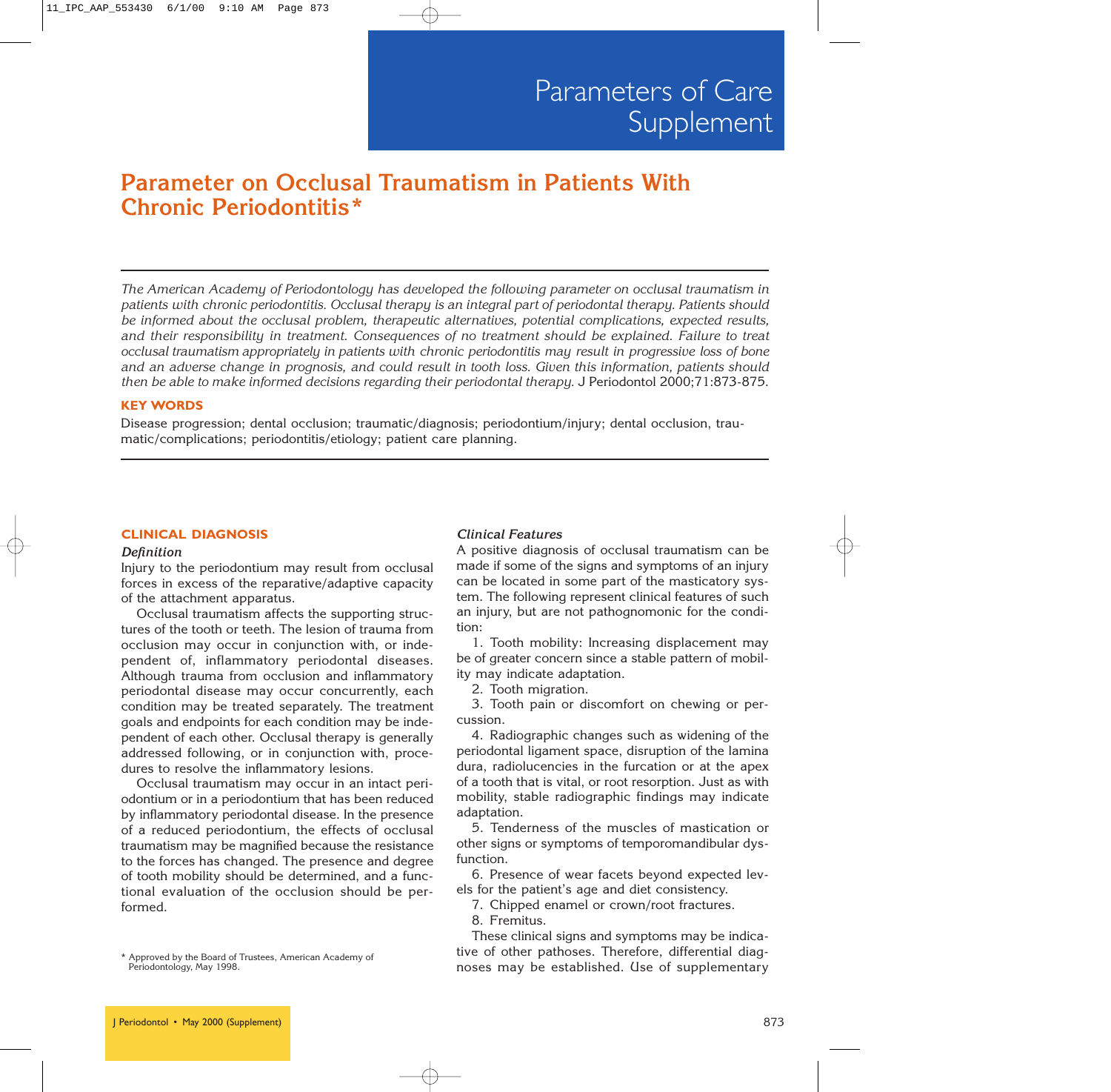diagnostic procedures may be helpful; e.g., pulp vitality tests and evaluation of parafunctional habits.

#### **THERAPEUTIC GOALS**

The goal of therapy in the treatment of occlusal traumatism is to alleviate the etiologic factors and enable patients to maintain a comfortable and functional dentition. In order to achieve this goal, several therapeutic objectives are suggested:

1. Elimination or reduction of tooth mobility.

2. Establish or maintain a stable, reproducible intercuspal position. If the existing relationship is altered through treatment, the new relationship should be physiologically acceptable to the patient.

3. Provide freedom of movement to and from the intercuspal position, including movement in all directions regardless of the initial point of contact.

4. Provide for efficient masticatory function.

5. Develop a comfortable occlusion.

6. Establish an occlusion with acceptable phonation and esthetics.

7. Eliminate or modify parafunctional habits.

#### **TREATMENT CONSIDERATIONS**

Treatment of the symptoms of occlusal traumatism is appropriate during any phase of periodontal therapy. Except in the case of acute conditions, treatment is usually first addressed during initial therapy following efforts to reduce or minimize the inflammatory lesion (see Parameters on Chronic Periodontitis, pages 853-858). Evaluation of occlusal symptoms should continue throughout the course of therapy. Treatment may need to be repeated or revised.

Efforts are directed toward elimination or minimization of excessive force or stress placed on a tooth or teeth. Occlusal therapy may be accomplished through several different approaches. The choice depends on several factors, such as the characteristics of the forces, the underlying cause of these forces, the amount of periodontal support of the remaining teeth, and the function of the remaining dentition.

Treatment considerations for the chronic periodontitis patient with occlusal traumatism may include one or more of the following:

- 1. Occlusal adjustment;
- 2. Management of parafunctional habits;

3. Temporary, provisional, or long-term stabilization of mobile teeth with removable or fixed appliances;

4. Orthodontic tooth movement;

- 5. Occlusal reconstruction;
- 6. Extraction of selected teeth.

In the absence of clinical signs or symptoms, occlusal adjustment to obtain a conceptualized ideal occlusal pattern provides little or no benefit to the patient. Therefore, prophylactic occlusal adjustment appears to be contraindicated. Occlusal relationships may be evaluated as part of periodontal maintenance.

#### **OUTCOMES ASSESSMENT**

The desired outcome of treatment of occlusal traumatism is that the patient should be able to masticate with comfort, without further damage to the periodontium. This goal is measured by the cessation or stabilization of the presenting signs or symptoms. These results include, but are not limited to, the following:

1. Mobility should either diminish or be absent or may persist if there is reduced periodontal support. A mobility pattern which is stable and allows the patient to function in comfort without danger of further damage is an acceptable end point.

2. Further migration of the teeth should not occur. The migration which preceded therapy may also resolve from the alteration of the forces generated by the tongue, lips, and cheeks.

3. Radiographic changes diminish or become stable.

4. Relief of pain and improved patient comfort.

5. Relief of premature contacts, fremitus, and occlusal interferences.

6. Establishment of an occlusion that is stable, functional, physiologic, compatible with periodontal health, and esthetically acceptable.

If occlusal traumatism does not resolve, the following may occur:

- 1. Mobility continues to increase.
- 2. Tooth migration continues.

3. Persistence of radiographic changes, such as widening of the periodontal ligament space and periradicular or furcation radiolucencies associated with occlusal traumatism.

4. Patient pain and discomfort persist.

5. Premature contacts and occlusal interferences remain.

- 6. Parafunctional habits persist.
- 7. Temporomandibular dysfunction may worsen.

- 1. The American Academy of Periodontology. *Glossary of Periodontal Terms,* 3rd ed. Chicago: The American Academy of Periodontology; 1992.
- 2. The American Academy of Periodontology. *Guidelines for periodontal therapy* (Position Paper). *J Periodontol* 1998;69:396-399.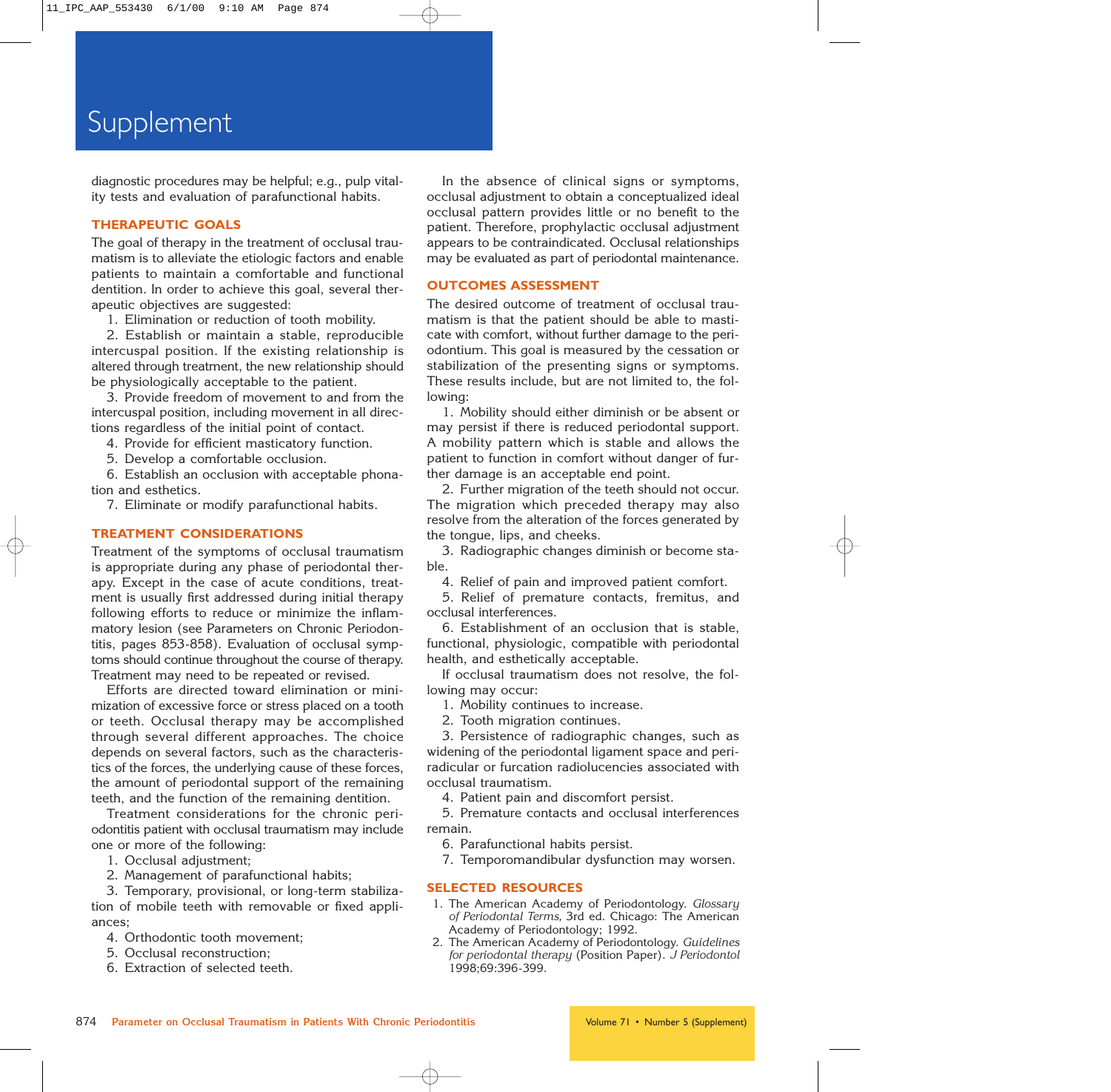- 3. The American Academy of Periodontology. *Proceedings of the World Workshop in Clinical Periodontics.* Chicago. The American Academy of Periodontology; 1989.
- 4. Gher, ME. Non-surgical pocket therapy: Dental occlusion. *Ann Periodontol* 1996;1:567-580.
- 5. Consensus report on non-surgical pocket therapy: Mechanical, pharmacotherapeutics, and dental occlusion. *Ann Periodontol* 1996;1:581-588.
- 6. Ash MM, Ramfjord S. *Occlusion,* 4th ed. Philadelphia: W.B. Saunders Company; 1995.
- 7. Carranza FA Jr. *Clinical Periodontology,* 8th ed. Philadelphia, London, Toronto, Montreal, Sydney, Tokyo: W.B. Saunders Company; 1995.
- 8. Genco R, Goldman H, Cohen D. *Contemporary Periodontics.* St. Louis, Baltimore, Philadelphia, Toronto: C.V. Mosby; 1990.
- 9. Grant D, Stern I, Listgarten M. *Periodontics.* St. Louis, Washington, D.C., Toronto: C.V. Mosby; 1988.
- 10. Lindhe J. *Textbook of Clinical Periodontology,* 2nd ed. Copenhagen: Munksgaard; 1989.
- 11. Marks M, Corn H. *Atlas of Adult Orthodontics.* Philadelphia: Lea & Febiger; 1989.
- 12. Schluger S, Youdelis R, Page RC, Johnson RH. *Periodontal Diseases.* Philadelphia, London: Lea & Febiger; 1990.
- 13. Shanley DB. *Efficacy of Treatment Procedures in Periodontics.* Chicago, Berlin, Rio de Janeiro, Tokyo. Quintessence Publishing Co., Inc.; 1980.
- 14. Wilson TG, Kornman KS, Newman MG. *Advances in Periodontics.* Chicago, London, Sao Paulo, Tokyo, Hong Kong: Quintessence Publishing Co., Inc.; 1992.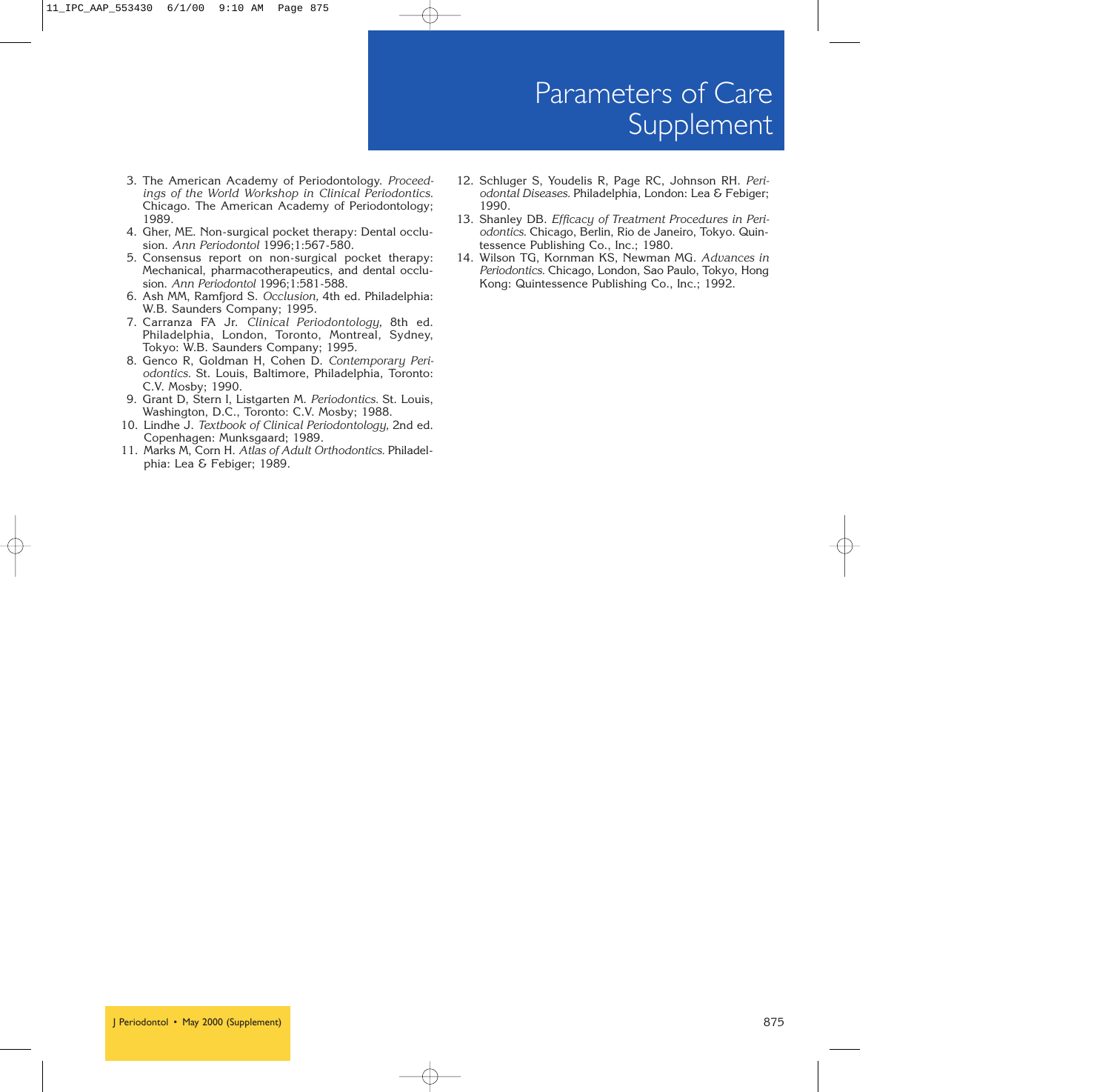## <span id="page-32-0"></span>**Parameter on Periodontitis Associated With Systemic Conditions\***

*The American Academy of Periodontology has developed the following parameter on periodontitis associated with systemic conditions. Patients affected by periodontal disease with concomitant systemic factors should be informed about the significance of the systemic condition(s) to the periodontal disease process. Patients should also be informed of the periodontal disease process, therapeutic alternatives, potential complications, expected results, and their responsibilities in treatment. Consequences of no periodontal treatment should be explained. Failure to treat periodontitis appropriately can result in progressive loss of periodontal supporting tissues, an adverse change in prognosis, tooth loss, and compromise of the dentition. Given this information, patients should then be able to make informed decisions regarding their periodontal therapy.* J Periodontol 2000;71:876-879.

#### **KEY WORDS**

Periodontitis/diagnosis; periodontitis/complications; periodontitis/therapy; risk factors; systemic diseases; disease progression.

#### **CLINICAL DIAGNOSIS**

#### *Definition*

A number of systemic factors have been documented as being capable of affecting the periodontium and/or treatment of periodontal disease. Systemic etiologic components may be suspected in patients who exhibit periodontal inflammation or destruction which appears disproportionate to the local irritants. The clinician should be aware of systemic conditions and/or drugs that may be contributing factors to periodontal diseases, and of steps necessary to evaluate them. Periodontal therapy may be modified based on the current medical status of the patients. Periodontal organisms may be the source of infections elsewhere in the body. Therefore, those infections may also affect systemic health.

#### *Patient Evaluation*

1. A comprehensive periodontal evaluation should be performed as described in the Parameter on Comprehensive Periodontal Examination (pages 847-848).

2. Conditions which are suggestive of systemic disorders should be identified:

- A. Physical disabilities;
- B. Signs or symptoms of xerostomia, mucocutaneous lesions, gingival overgrowth, excessive gingival hemorrhage, or other indica-

tors of undetected or poorly-controlled systemic disease;

- C. Therapeutic drug use;
- D. Signs or symptoms of smoking, chemical dependency, and other addictive habits;
- E. History of recent or chronic diseases;
- F. Evidence of psychological/emotional factors;
- G. History of familial systemic disease.
- 3. Request laboratory tests as appropriate.

4. Referral to or consultation with other health care providers should be made and documented when warranted.

#### **THERAPEUTIC GOALS**

The therapeutic goal is to achieve a degree of periodontal health consistent with the patient's overall health status. The treatment outcome of periodontal therapy in the patient with contributing systemic factors may be directly affected by the control of the systemic condition. The systemic and psychological status of the patient should be identified to reduce medical risks that may compromise or alter the periodontal treatment.

#### **TREATMENT CONSIDERATIONS**

Patients with systemic conditions that contribute to progression of periodontal diseases may be successfully treated using established periodontal treatment techniques (see Parameters on Chronic Periodontitis, pages 853-858). However, the systemic/psychological status

<sup>\*</sup> Approved by the Board of Trustees, American Academy of Periodontology, May 1999.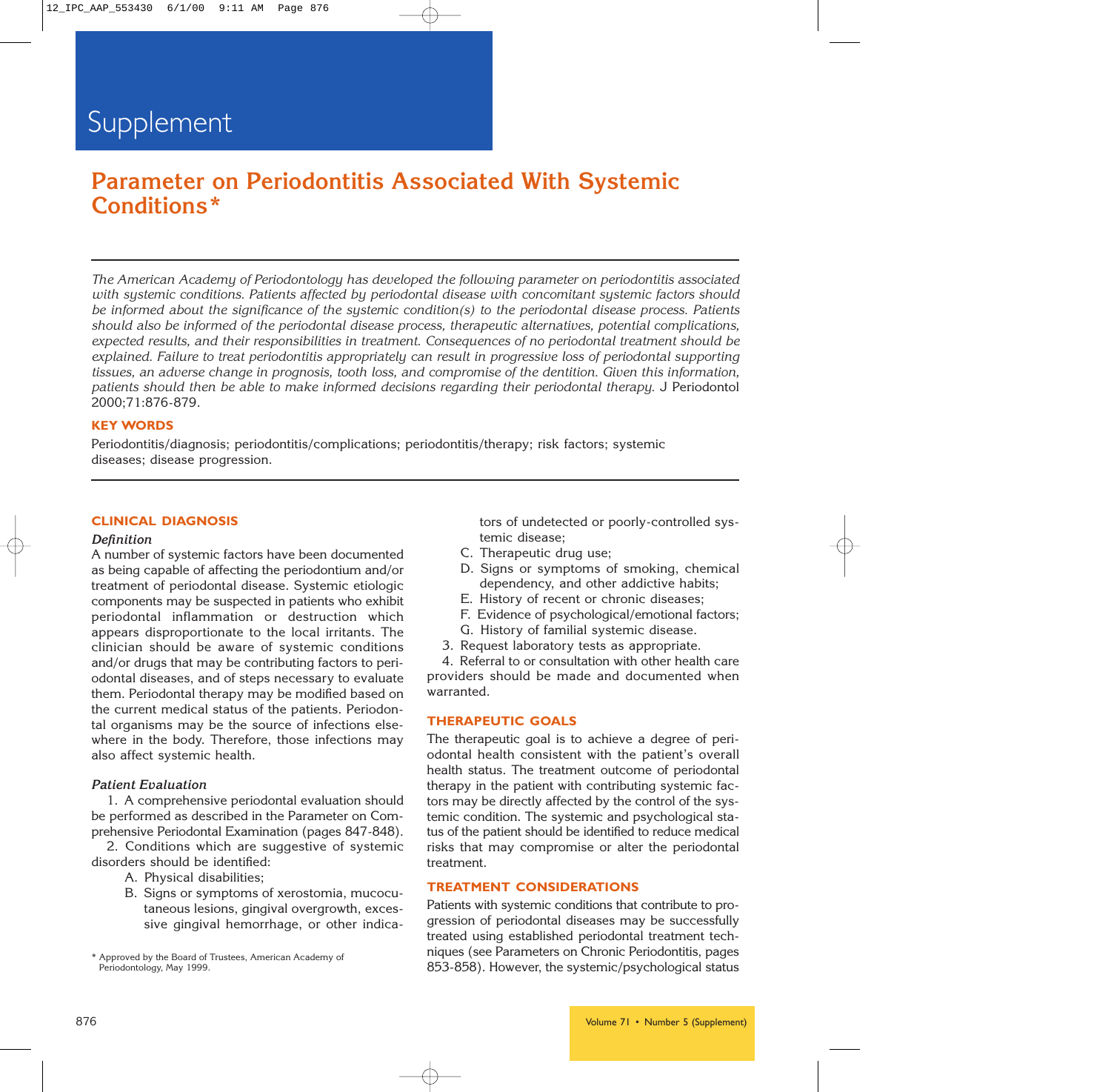of the periodontal patient may alter the nature of therapy rendered and may adversely affect treatment outcomes.

### **METABOLIC CONDITIONS**

### *Diabetes Mellitus*

Patients with undiagnosed or poorly-controlled Type 1 (insulin dependent) diabetes mellitus or Type 2 (non-insulin dependent) diabetes mellitus may be particularly susceptible to periodontal diseases. Conversely, most well-controlled diabetic patients can maintain periodontal health and will respond favorably to periodontal therapy. Treatment considerations for patients with periodontitis associated with diabetes should include:

1. Identification of signs and symptoms of undiagnosed or poorly controlled diabetes mellitus.

2. Consultation with the patient's physician as necessary.

3. Consideration of diagnosis and duration of diabetes; level of glycemic control; and medications and treatment history.

4. Recommendation that diabetic patients take medication as prescribed and maintain an appropriate diet on the day of periodontal therapy.

5. Consideration of adjunctive systemic antibiotics for periodontal procedures if the diabetes is poorly controlled.

6. Attempts to reduce stress/anxiety.

7. Preparation to diagnose and manage medical emergencies associated with diabetes.

### *Pregnancy*

Hormonal fluctuations in the female patient may alter the status of periodontal health. Such changes may occur during puberty, the menstrual cycle, pregnancy, or menopause. Changes may also be associated with the use of oral contraceptives. The most pronounced periodontal changes occur during pregnancy. Treatment considerations for pregnant patients with periodontal disease include:

1. Consultation with the patient's physician as necessary.

2. Consideration of postponement of periodontal treatment during the first trimester.

3. Performance of emergency periodontal treatment at any time during pregnancy.

4. Consideration of deferral of periodontal surgery until after parturition.

5. Performance of periodontal maintenance as needed.

6. Administration of antibiotics and other drugs with caution.

7. Use of local anesthesia in preference to general anesthesia or conscious sedation.

### **DRUG-INDUCED DISORDERS**

Drugs can be a contributing etiologic factor in periodontal diseases. Drugs such as anticonvulsants, calcium channel blocking agents, and cyclosporin may be associated with gingival enlargement. Oral contraceptives may be a contributing factor in alterations of gingival tissues. In addition, drugs can cause xerostomia, osteoporosis, lichenoid reactions, and other hypersensitivity reactions. Treatment considerations for patients affected by drug-induced periodontal disease may include:

1. Consultation with patient's physician as necessary.

2. When possible, baseline periodontal evaluation prior to initiation or modification of drug therapy.

3. Modification of the drug regimen prescribed in consultation with the physician if gingival enlargement or other adverse drug reactions or side effects occur.

4. Surgery as necessary to eliminate gingival enlargement. Patients should be informed that gingival enlargement may recur if drug therapy can not be modified or if adequate plaque control is not achieved and maintained.

### **HEMATOLOGIC DISORDERS/LEUKEMIA**

Hemorrhagic gingival enlargement with or without necrosis is a common early manifestation of acute leukemia. Patients with chronic leukemia may experience similar but less severe periodontal changes. Chemotherapy or therapy associated with bone marrow transplantation may also adversely affect the gingiva. Considerations for patients with hematologic disorders and periodontal disease should include:

1. Coordination of treatment with the patient's physician.

2. Minimization of sites of periodontal infection by means of appropriate periodontal therapy prior to the treatment of leukemia and/or transplantation.

3. Avoidance of elective periodontal therapy during periods of exacerbation of the malignancy or during active phases of chemotherapy.

4. Consideration of antimicrobial therapy for emergency periodontal treatment when granulocyte counts are low.

5. Monitoring for evidence of host-versus-graft disease and of drug-induced gingival overgrowth following bone marrow transplantation.

6. Periodontal therapy, including surgery, for patients with stable, chronic leukemia.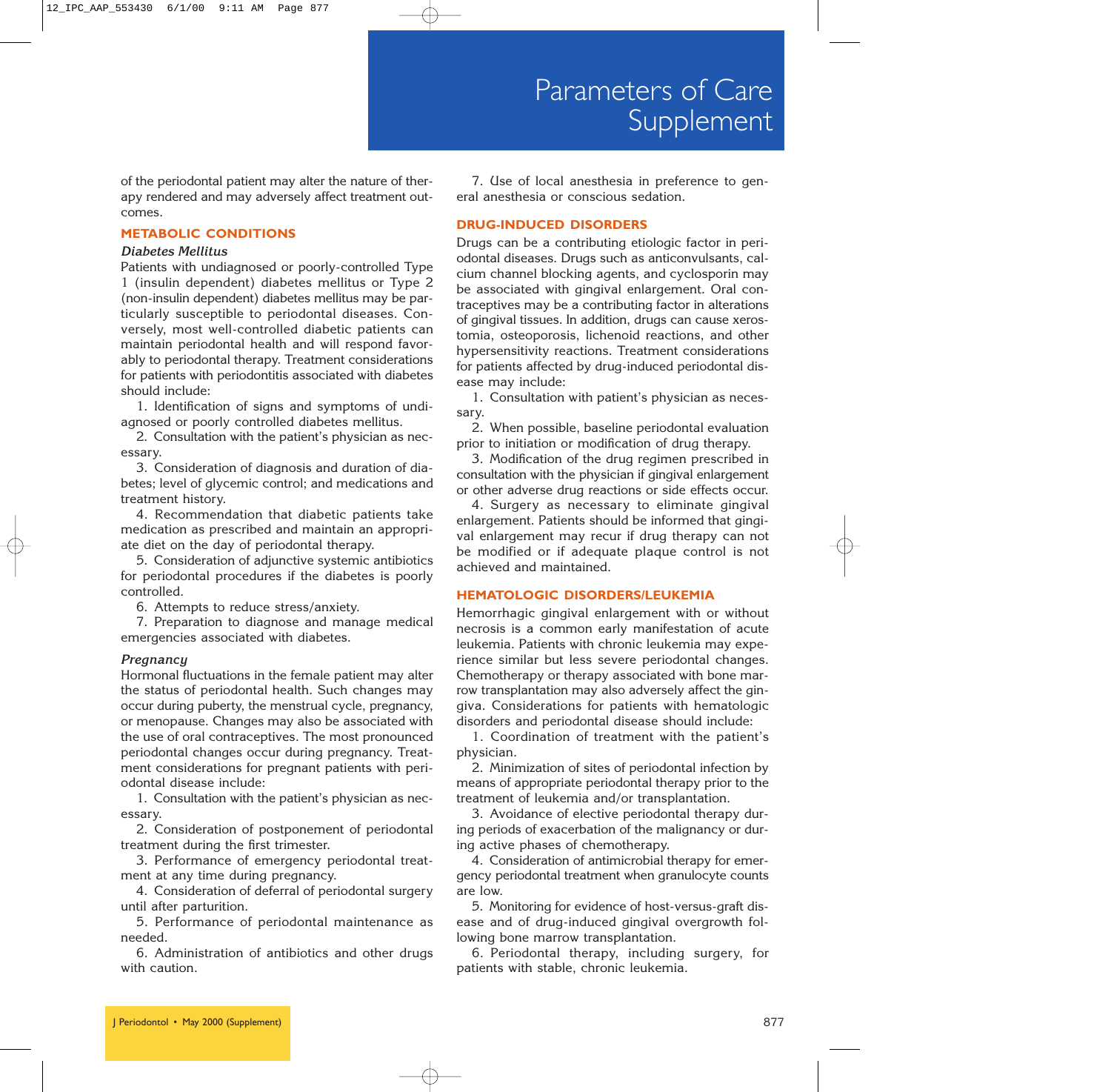#### **IMMUNE SYSTEM DISORDERS**

Some forms of periodontal disease may be more severe in individuals affected with immune system disorders. Patients infected with human immunodeficiency virus (HIV), may have especially severe forms of periodontal disease. The incidence of necrotizing periodontal diseases may increase in the patient with acquired immunodeficiency syndrome (AIDS). Patients who have received organ transplants, are undergoing cancer treatment, or have certain autoimmune diseases may be taking immunosuppressing medications. Special considerations for immune system disorder patients with periodontal disease include:

1. Consultation and coordination of treatment with patient's physician as necessary.

2. Controlling associated mucosal diseases and acute periodontal infections.

3. Administration of systemic or local medications (for example, antibiotics) only if indicated and administered in a manner that avoids opportunistic infections and adverse drug interactions.

#### **OUTCOMES ASSESSMENT**

The predictability of the outcome may be enhanced through close medical/dental coordination.

A satisfactory outcome of therapy in patients with systemic disorders may include:

1. Significant reduction of clinical signs of gingival inflammation;

- 2. Reduction of probing depths;
- 3. Stabilization or gain of clinical attachment;

4. Reduction of clinically detectable plaque to a level compatible with gingival health;

5. Control of acute symptoms.

Due to the complexity of systemic factors, control of periodontal diseases may not be possible. In such instances, a reasonable treatment objective is to slow the progression of the periodontal disease. Progression of the disease may be characterized by the presence of:

1. Persistent inflammation/infection of the gingival tissues;

2. Persistent or increasing probing depths;

3. Lack of stability of clinical attachment;

4. Persistent clinically detectable plaque levels not compatible with gingival health;

5. Radiographic evidence of progressive bone loss.

In patients where the periodontal condition does not resolve, additional therapy may be required as well as further evaluation of the patient's systemic condition.

- 1. Ainamo J, Lahtinen A, Uitto V-J. Rapid periodontal destruction in adult humans with poorly controlled diabetes. A report of two cases. *J Clin Periodontol* 1990; 17:22-28.
- 2. Bergström J, Preber H. Tobacco use as a risk factor. *J Periodontol* 1994;65:545-550.
- 3. Caton JG, Quinones CR. Etiology of periodontal disease. *Curr Opin Dent* 1991;1:17-28.
- 4. Chapple IL. Hypophosphatasia: Dental aspects and mode of inheritance. *J Clin Periodontol* 1993;20:615- 622.
- 5. Emrich LJ, Shlossman M, Genco RJ. Periodontal disease in non-insulin dependent diabetes mellitus. *J Periodontol* 1991;62:123-130.
- 6. Genco RJ. Assessment of risk of periodontal disease. *Compendium Continuing Educ Dent* 1994;18(Suppl.): S678-S683.
- 7. Grossi SG, Zambon JJ, Ho AW, et al. Assessment of risk for periodontal disease. I. Risk indicators for attachment loss. *J Periodontol* 1994;65:260-267.
- 8. Hallmon WW, Mealey BL. Implications of diabetes mellitus and periodontal disease. *Diabetes Educator* 1992; 18:310-315.
- 9. Liew VP, Frisken KW, Touyz SW, Beumont PJ, Williams H. Clinical and microbiological investigations of anorexia nervosa. *Australian Dent J* 1991;36:435-441.
- 10. Loë H. Periodontal disease. The sixth complication of diabetes mellitus. *Diabetes Care* 1993;16:329-334.
- 11. Marcenes WS, Shelham A. The relationship between work stress and oral health status. *Soc Science Med* 1992;35:1511-1520.
- 12. Mariotti A. Sex steroid hormones and cell dynamics in the periodontium. *Crit Rev Oral Biol Med* 1994;5:27- 53.
- 13. Mendieta C, Reeve CM. Periodontal manifestations of systemic disease and management of patients with systemic disease. *Curr Opin Periodontol* 1993;18-27.
- 14. Mohammad AR, Jones JD, Brunsvold MA. Osteoporosis and periodontal disease: A review. *J Calif Dent Assoc* 1994;22(Mar):69-75.
- 15. Nelson RG, Shlossman M, Budding LM, et al. Periodontal disease and NIDDM in Pima Indians. *Diabetes Care* 1990;13:836-840.
- 16. Norderyd OM, Grossi SG, Machtei EE, et al. Periodontal status of women taking postmenopausal estrogen supplementation. *J Periodontol* 1993;64:957-962.
- 17. Novaes AB Jr, Pereira AL, de Moraes N, Novaes AB. Manifestations of insulin-dependent diabetes mellitus in the periodontium of young Brazilian patients. *J Periodontol* 1991;62:116-122.
- 18. Offenbacher S, Collins JG, Arnold RR. New clinical diagnostic strategies based on pathogenesis of disease. *J Periodont Res* 1993;28:523-535.
- 19. Oliver RC, Tervonen T, Flynn DG, Keenan KM. Enzyme activity in crevicular fluid in relation to metabolic control of diabetes and other periodontal risk factors. *J Periodontol* 1993;64:358-362.
- 20. Porter SR, Luker J, Scully C, Oakhill A. Oral features of a family with benign familial neutropenia. *J Am Acad Dermatol* 1994;30:877-880.
- 21. Rees TD, Levine RA. Systemic drugs as a risk factor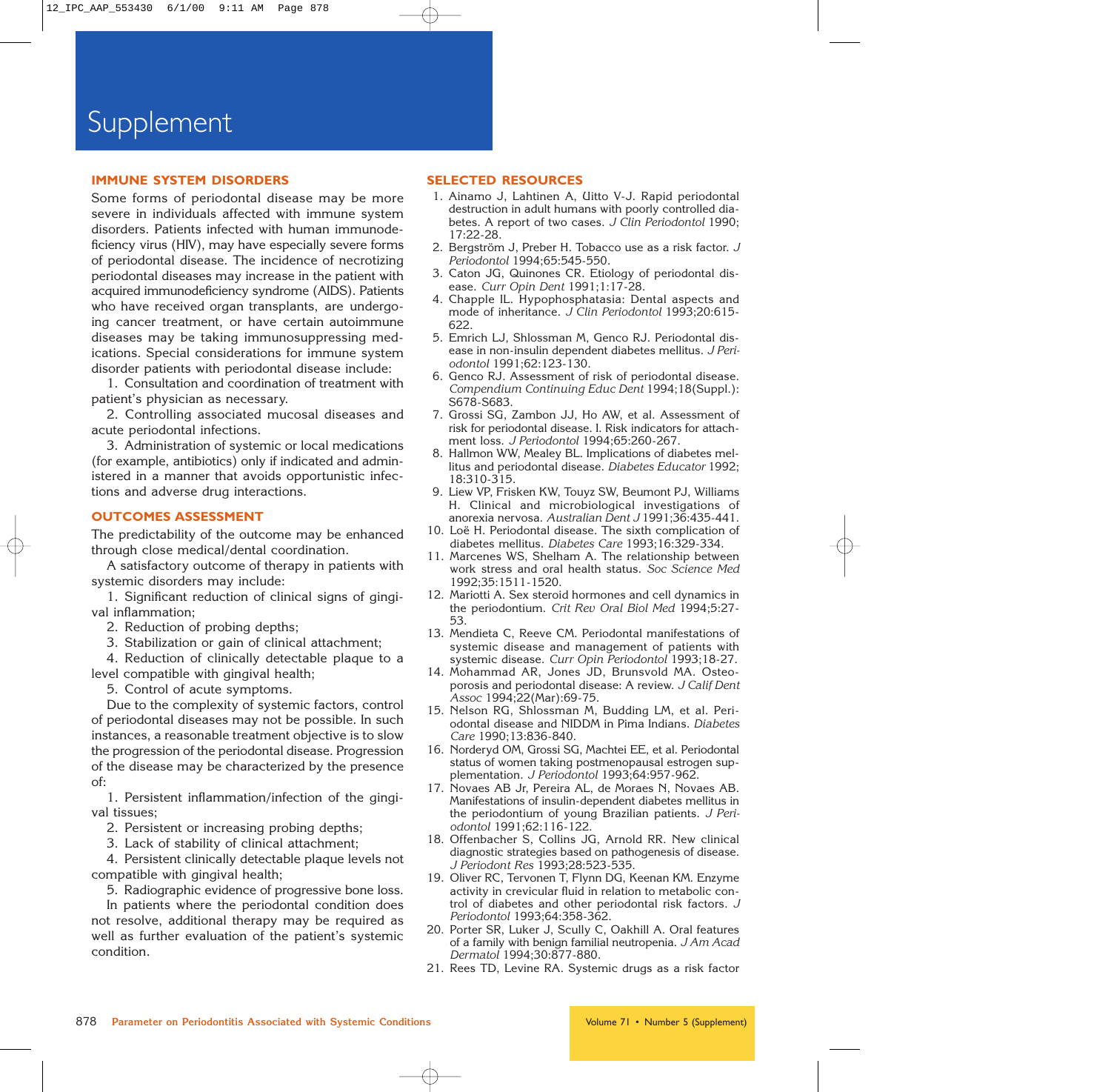for periodontal disease initiation and progression. *Compendium Contin Educ Dent* 1995;16:20-42.

- 22. Roberts MW, Atkinson JC. Oral manifestations associated with leukocyte adhesion deficiency: A five-year case study. *Pediatric Dent* 1990;12:107-111.
- 23. Ryder MI. Periodontal considerations in the patient with HIV. *Curr Opin Periodontol* 1993;43-51.
- 24. Seppälä B, Ainamo J. A site-by-site follow-up study on the effects of controlled versus poorly controlled insulindependent diabetes mellitus. *J Clin Periodontol* 1994; 21:161-165.
- 25. Speirs RL, Beeley JA. Food and oral health: 2. Periodontium and oral mucosa. *Dent Update* 1992;19:161- 162.
- 26. Stoltenberg JL, Osborn JB, Pihlstrom BL, et al. Association between cigarette smoking, bacterial pathogens, and periodontal status. *J Periodontol* 1993;64:1225- 1230.
- 27. Yusof ZW, Bakri MM. Severe progressive periodontal destruction due to radiation tissue injury. *J Periodontol* 1993;64:1253-1258.
- 28. Zubery Y, Moses O, Kozlovsky A. Agranulocytosis periodontal manifestations and treatment of the acute phase: A case report. *Clin Prev Dent* 1991;13(5):5-8.
- 29. Mealey BL. Periodontol Implications: Medically compromised patients. *Ann Periodontol* 1996;1:256-321.
- 30. Consensus report on periodontal implications: Medically compromised patients, older adults, and anxiety. *Ann Periodontol* 1996;1:390-400.
- 31. Genco RJ. Current view of risk factors for periodontal diseases. *J Periodontol* 1996;67:1041-1049.
- 32. Zambon JJ, Grossi SG, Machtei EE, Ho AW, Dunford R, Genco RJ. Cigarette smoking increases the risk for subgingival infection with periodontal pathogens. *J Periodontol* 1996;67:1050-1054.
- 33. Ciancio SG. Medications as risk factors for periodontal diseases. *J Periodontol* 1996;67:1055-1059.
- 34. Moss ME, Beck JD, Kaplan BH, et al. Exploratory casecontrol analysis of psychosocial factors and adult periodontitis. *J Periodontol* 1996;67:1060-1069.
- 35. Daniel MA, Van Dyke TE. Alterations in phagocyte function and periodontal infection. *J Periodontol* 1996; 67:1070-1075.
- 36. Wactawski-Wende J, Grossi SG, Trevisan M, et al. The role of osteopenia in oral bone loss and periodontal disease. *J Periodontol* 1996;67:1076-1084.
- 37. Taylor GW, Burt BA, Becker MP, et al. Severe periodontitis and risk for poor glycemic control in patients with non-insulin-dependent diabetes mellitus. *J Periodontol* 1996;67:1085-1093.
- 38. Grossi SG, Skrepcinski FB, DeCaro T, Zambon JJ, Cummins D, Genco RJ. Reponse to periodontal therapy in diabetics and smokers. *J Periodontol* 1996;67: 1094-1102.
- 39. Offenbacher S, Katz V, Fertik G, et al. Periodontal infection as a possible risk factor for preterm low birth weight. *J Periodontol* 1996;67(Suppl.):1103-1113.
- 40. Scannapieco FA, Mylotte JM. Relationships between periodontal disease and bacterial pneumonia. *J Periodontol* 1996;67:1114-1122.
- 41. Beck J, Garcia R, Heiss G, Vokonas PS, Offenbacher S. Periodontal disease and cardiovascular disease. *J Periodontol* 1996;67:1123-1137.
- 42. Herzberg MC, Meyer MW. Effects of oral flora on platelets: Possible consequences in cardiovascular disease. *J Periodontol* 1996;67:1138-1142.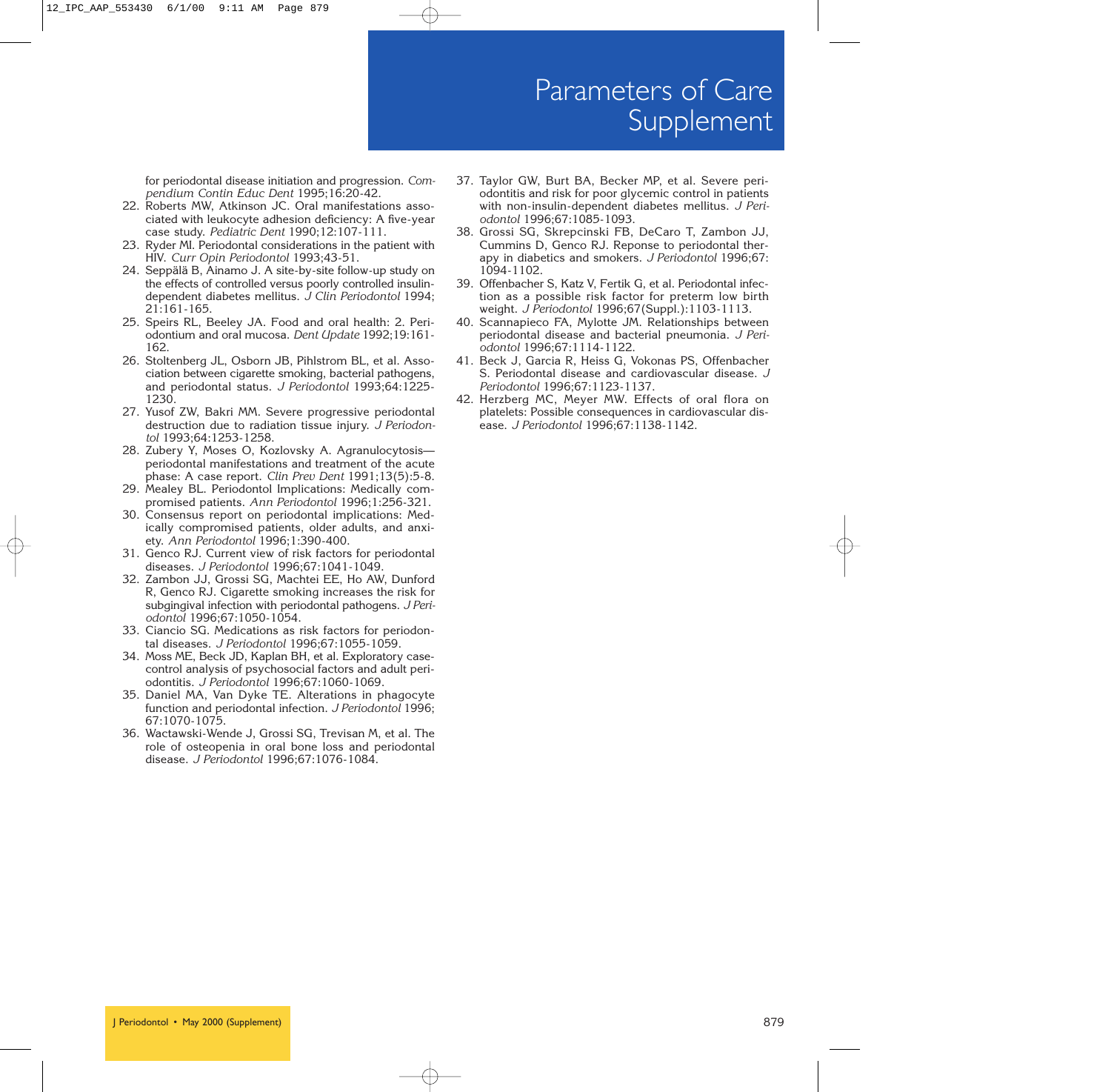## <span id="page-36-0"></span>**Parameter on Systemic Conditions Affected by Periodontal Diseases\***

*The American Academy of Periodontology has developed the following parameter on systemic conditions affected by periodontal diseases. It is well known that systemic conditions may affect the onset, progression, and treatment of such diseases (see Parameter on Periodontitis Associated With Systemic Conditions, pages 876-879). The concept of periodontal diseases as localized entities affecting only the teeth and supporting apparatus is increasingly being questioned. Periodontal diseases may have widespread systemic effects. While these effects may be limited in some individuals, periodontal infections may significantly impact systemic health in others, and may serve as risk indicators for certain systemic diseases or conditions. As part of the approach to establishing and maintaining health, patients should be informed of the possible effects of periodontal infection on their overall well-being. Given this information, patients should then be able to make informed decisions regarding their periodontal therapy.* J Periodontol 2000;71:880-883.

#### **KEY WORDS**

Infection/complications; periodontal diseases/complications; risk factors; systemic diseases; periodontium/ physiopathology.

#### **CLINICAL DIAGNOSIS**

#### *Definition*

The role of local infections in generalized disease is well established (for example, in oral-derived bacteremia and infective endocarditis). While much information is available concerning the potential effects of systemic conditions and diseases on the periodontium, less is known about the consequences of a diseased periodontium on systemic health. The periodontium may serve as a reservoir of bacteria, bacterial products, and inflammatory and immune mediators which can interact with other organ systems remote from the oral cavity. Periodontal infections may increase the risk for certain conditions by contributing to disease pathogenesis or by serving as a source of infective organisms.

#### *Patient Evaluation*

1. A comprehensive periodontal evaluation should be performed as described in the Parameter on Comprehensive Periodontal Examination (pages 847-848).

2. The medical history should be evaluated for existing systemic diseases or conditions, medications, and risk factors for systemic diseases.

\* Approved by the Board of Trustees, American Academy of Periodontology, May 1999.

3. Other health care providers may be consulted as indicated by the patient's systemic health status, periodontal condition, and proposed treatment. Any consultation should be documented.

#### **THERAPEUTIC GOALS**

The therapeutic goals are to diagnose periodontal infections which may impact on the patient's systemic health; to inform the patient of possible interactions between the patient's periodontal disease and systemic condition; and to establish periodontal health which may minimize potential negative influences of periodontal infections.

Research and clinical experience indicate that periodontal infections may have an impact on the following diseases or conditions:

- 1. Diabetes mellitus;
- 2. Pregnancy;
- 3. Cardiovascular diseases.

Preliminary evidence suggests that periodontal infections may also be associated with pulmonary disease and other remote site infections.

#### **TREATMENT CONSIDERATIONS**

#### *Diabetes Mellitus*

Periodontitis may adversely affect glycemic control in diabetes. It may also be associated with an increased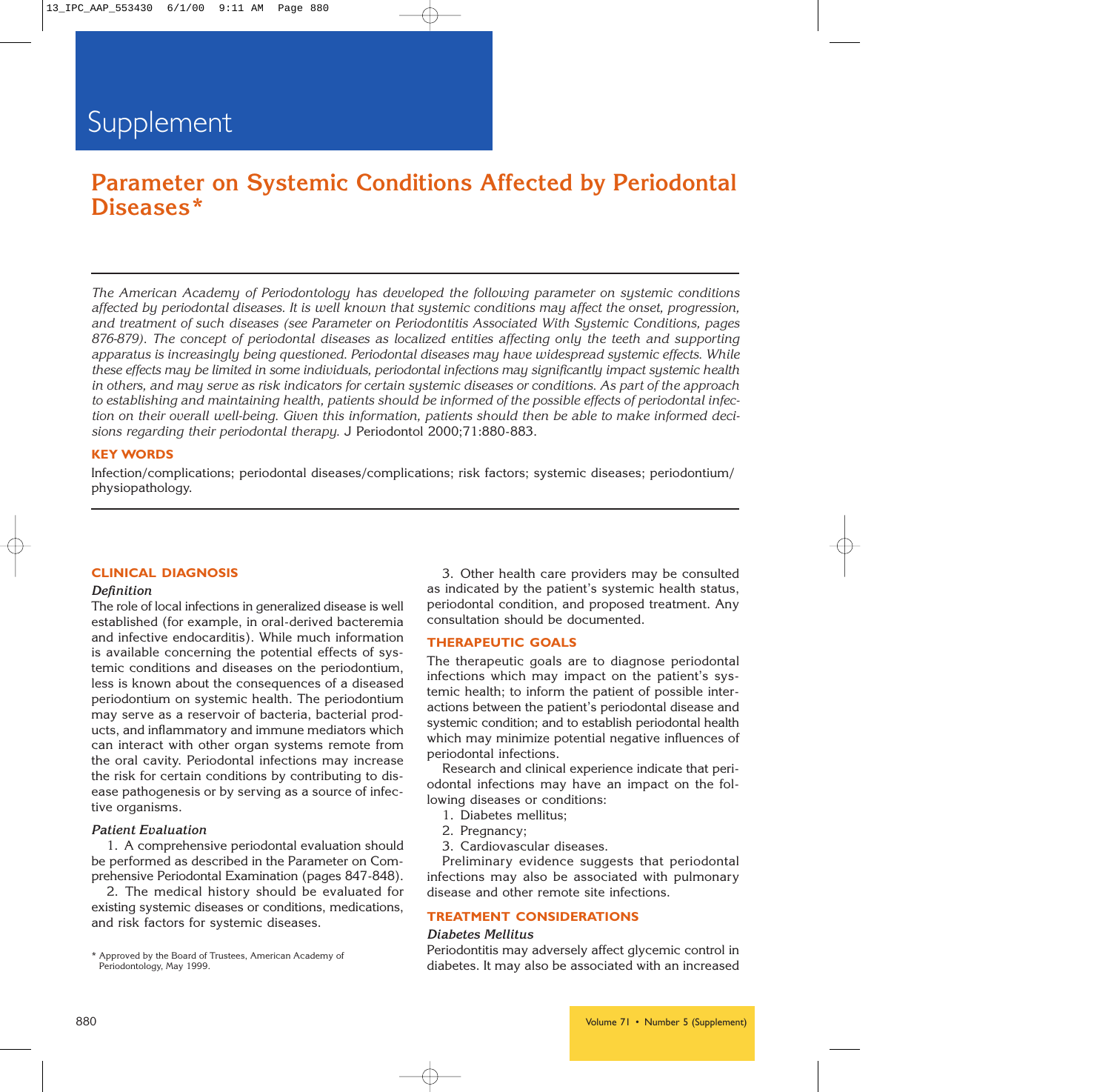risk of cardiovascular complications associated with diabetes. Periodontal treatment, especially in patients with severe periodontitis and poorly controlled diabetes, may result in improvement in glycemic control. Treatment considerations for patients with diabetes mellitus include:

1. Diagnosis of the patient's periodontal condition.

2. Consideration of consultation with the patient's physician to advise of the presence of periodontal infection and proposed treatment.

3. Consideration of diagnosis and duration of diabetes; level of glycemic control; medications and treatment history; and risk factors for periodontitis which may influence diabetic complications.

4. Education of the patient regarding the possible impact of periodontal infection on glycemic control.

5. Periodontal therapy and patient motivation to establish and maintain periodontal health. Consideration may be given to the use of systemic antibiotics in conjunction with mechanical therapy (see Parameter on Periodontitis Associated With Systemic Conditions, pages 876-879).

### *Pregnancy*

Women with periodontitis may have an increased risk for pre-term low birth weight delivery. Treatment considerations for pregnant patients include:

1. Diagnosis of the patient's periodontal condition.

2. Consideration of consultation with the patient's physician to advise of the presence of periodontal infection and proposed treatment.

3. Consideration of gestational period; status of pregnancy; and risk factors for periodontitis which may influence pregnancy outcomes.

4. Education of the patient regarding the possible impact of periodontal infection on pregnancy outcome.

5. Periodontal therapy and patient motivation to establish and maintain periodontal health (see Parameter on Periodontitis Associated With Systemic Conditions, pages 876-879).

#### *Cardiovascular Diseases*

**Coronary artery disease.** Individuals with periodontal disease may have significantly increased risk of coronary heart disease and related events such as angina pectoris and myocardial infarction. Periodontal pathogens may contribute to atherogenic changes and thromboembolic events in the coronary arteries. Similar processes may occur in other arteries. For example, periodontal disease may increase the risk of cerebral ischemia and non-hemorrhagic stroke.

**Infective endocarditis.** While bacteremias may occur in individuals with a healthy periodontium, they may be intensified in patients with periodontitis.

Treatment considerations for patients at risk for or with existing cardiovascular diseases include:

1. Diagnosis of the patient's periodontal condition.

2. Consideration of consultation with the patient's physician to advise of the presence of periodontal infection and proposed treatment. The American Heart Association guidelines should be followed for patients at risk for infective endocarditis.

3. Consideration of diagnosis and status of cardiovascular disease; treatment and medications; and risk factors for periodontitis which may influence coronary artery disease.

4. Education of the patient regarding the possible impact of periodontal infection on the cardiovascular system.

5. Periodontal therapy and patient motivation to establish and maintain periodontal health (see Parameter on Periodontitis Associated With Systemic Conditions, pages 876-879).

### **OUTCOMES ASSESSMENT**

The desired outcome of therapy is to prevent adverse systemic consequences of existing periodontal infection via:

1. Knowledge of the patient's medical history and systemic status, the periodontal condition, and the possible interactions between oral and systemic health or disease.

2. Reduction of clinically detectable plaque and periodontal pathogens to a level compatible with periodontal health.

3. Reduction of clinical signs of gingival inflammation.

- 4. Reduction of probing depths.
- 5. Stabilization or gain of clinical attachment.
- 6. Control of acute periodontal infections.

7. Addressing the risk factors for periodontal disease as they affect the systemic condition.

- 1. Aldridge JP, Lester V, Watts TLP, Collins A, Viberti G, Wilson RF. Single-blind studies of the effects of improved periodontal health on metabolic control in Type 1 diabetes mellitus. *J Clin Periodontol* 1995;22: 271-275.
- 2. Andersen WC, Horton HL. Parietal lobe abscess after routine periodontal recall therapy. Report of a case. *J Periodontol* 1990;61:243-247.
- 3. Bartlett JG. Anaerobic bacterial infections of the lung. *Chest* 1987;91:901-909.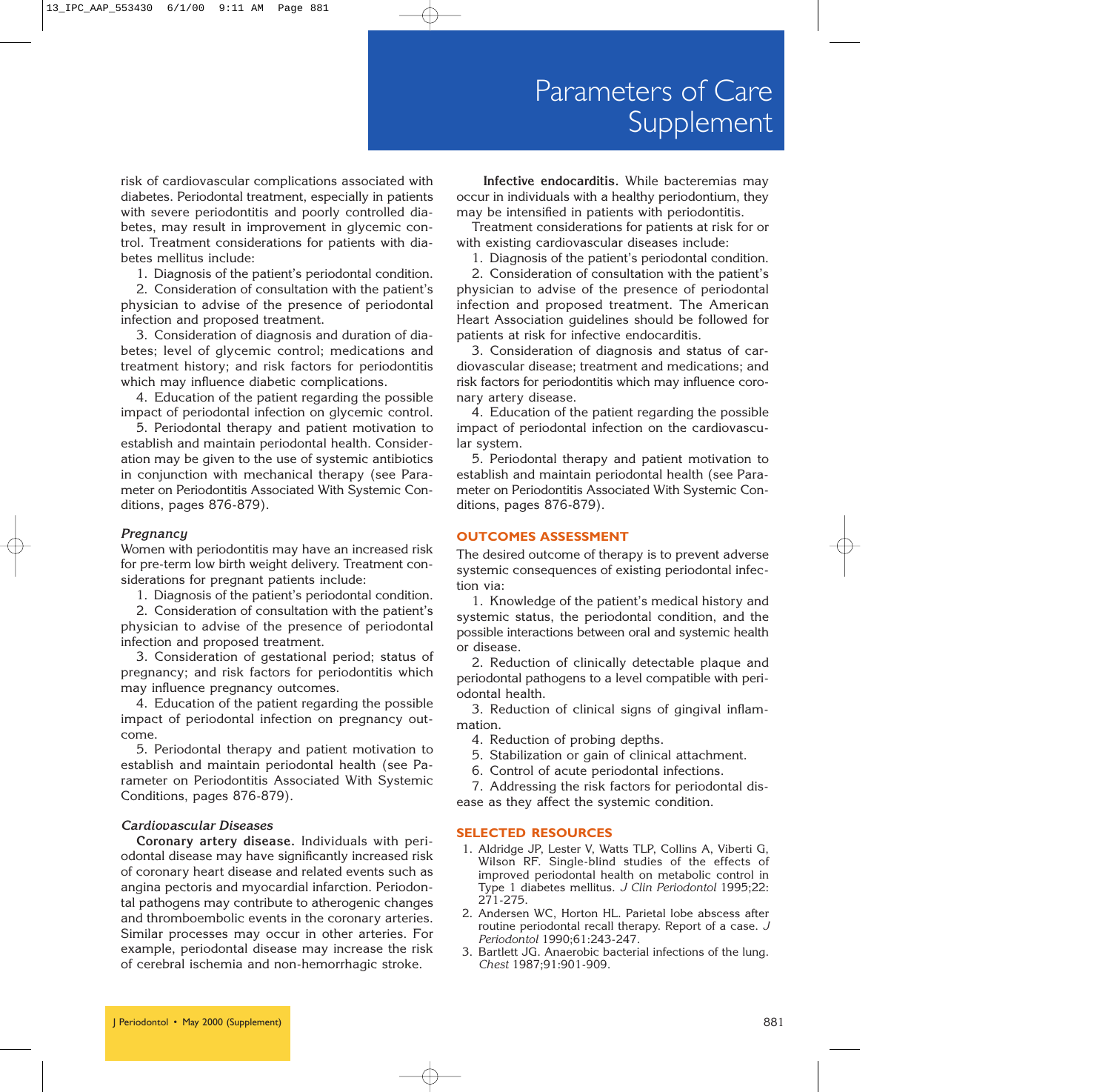- 4. Beck JD, Garcia R, Heiss G, Vokonas PS, Offenbacher S. Periodontal disease and cardiovascular disease. *J Periodontol* 1996;67:1123-1137.
- 5. Beck JD, Offenbacher S, Williams R, Gibbs P, Garcia R. Periodontitis: A risk factor for coronary heart disease? *Ann Periodontol* 1998;3:127-141.
- 6. Collins JG, Windley HW III, Arnold RR, Offenbacher S. Effects of a *Porpyhromonas gingivalis* infection on inflammatory mediator response and pregnancy outcome in hamsters. *Infect Immun* 1994;62:4356-4361.
- 7. Collins JG, Smith MA, Arnold RR, Offenbacher S. Effects of *Escherichia coli* and *Porpyhromonas gingivalis* lipopolysaccharide on pregnancy outcome in the golden hamster. *Infect Immun* 1994;62:4652-4655.
- 8. Dajani AS, Taubert KA, Wilson W, et al. Prevention of bacterial endocarditis. Recommendations by the American Heart Association. *JAMA* 1997;277:1794-1801.
- 9. Dasanayake AP. Poor periodontal health of the pregnant woman as a risk factor for low birth weight. *Ann Periodontol* 1998;3:206-212.
- 10. DeStefano F, Anda RF, Kahn HS, Williamson DF, Russell CM. Dental disease and risk of coronary heart disease and mortality. *Br Med J* 1993;306:688-691.
- 11. Drangsholt MT. A new causal model of dental diseases associated with endocarditis. *Ann Periodontol* 1998; 3:184-196.
- 12. Gibbs RS, Romero R, Hillier SL, Eschenbach MD, Sweet RL. A review of premature birth and subclinical infection. *Am J Obstet Gynecol* 1992;166:1515-1528.
- 13. Goteiner D, Sonis ST, Fasciano R. Cavernous sinus thrombosis and brain abscess initiated and maintained by periodontally involved teeth. *J Oral Med* 1982;37:80- 83.
- 14. Grau AJ, Buggle F, Ziegler C, et al. Association between acute cerbrovascular ischemia and chronic and recurrent infection. *Stroke* 1997;28:1724-1729.
- 15. Grossi SG, Genco RJ. Periodontal disease and diabetes mellitus: A two-way relationship. *Ann Periodontol* 1998; 3:51-61.
- 16. Grossi SG, Skrepcinski FB, DeCaro T, et al. Treatment of periodontal disease in diabetics reduces glycated hemoglobin. *J Periodontol* 1997;68:713-719.
- 17. Grossi SG, Skrepcinski FB, DeCaro T, Zambon JJ, Cummins D, Genco RJ. Response to periodontal therapy in diabetics and smokers. *J Periodontol* 1996;67: 1094-1102.
- 18. Hayes C, Sparrow D, Cohen M, Vokonas PS, Garcia RI. The association between alveolar bone loss and pulmonary function: The VA dental longitudinal study. *Ann Periodontol* 1998;3:257-261.
- 19. Herzberg MC, Meyer MW. Dental plaque, platelets, and cardiovascular diseases. *Ann Periodontol* 1998;3:151- 160.
- 20. Herzberg MC, Meyer MW. Effects of oral flora on platelets: Possible consequences in cardiovascular disease. *J Periodontol* 1996;67:1138-1142.
- 21. Hill GB. Preterm birth: Associations with genital and possibly oral microflora. *Ann Periodontol* 1998;3:222- 232.
- 22. Hillier SL, Martius J, Krohn M, Kiviat N, Holmes KK, Eschenbach DA. A case-control study of chorioamnionic infection and histologic chorioamnionitis in pre-

maturity. *New Engl J Med* 1988;319:972-978.

- 23. Kinane DF. Periodontal diseases' contributions to cardiovascular disease: An overview of potential mechanisms. *Ann Periodontol* 1998;3:142-150.
- 24. Lamster IB, Grbic JT, Mitchell-Lewis DA, Begg MD, Mitchell A. New concepts regarding the pathogenesis of periodontal disease in HIV infection. *Ann Periodontol* 1998;3:62-75.
- 25. Loesche WJ, Schork A, Terpenning MS, Chen Y-M, Dominguez BL, Grossman N. Assessing the relationship between dental disease and coronary heart disease in elderly U.S. veterans. *J Am Dent Assoc* 1998;129:301- 311.
- 26. Johanson WG, Pierce AK, Sanford JP, Thomas GD. Nosocomial respiratory infections with gram-negative bacilli. The significance of colonization of the respiratory tract. *Ann Intern Med* 1972;77:701-706.
- 27. Marks PV, Patel KS, Mee EW. Multiple brain abscesses secondary to dental caries and severe periodontal disease. *Br J Oral Maxillofac Surg* 1988;26:244-247.
- 28. Mattila KJ. Dental infections as a risk factor for acute myocardial infarction. *Eur Heart J* 1993;14(Suppl. K):51-53.
- 29. Mattila KJ, Nieminen MS, Valtonen VV, et al. Association between dental health and acute myocardial infarction. *Br Med J* 1989;298:779-781.
- 30. Mattila KJ, Valle MS, Nieminen MS, Valtonen VV, Hietaniemi KL. Dental infections and coronary atherosclerosis. *Atherosclerosis* 1993;103:205-211.
- 31. Mealey BL. Periodontal implications: medically compromised patients. *Ann Periodontol* 1996;1:256-321.
- 32. Miller LS, Manwell MA, Newbold D, et al. The relationship between reduction in periodontal inflammation and diabetes control: A report of 9 cases. *J Periodontol* 1992;63:843-848.
- 33. Nishimura F, Takahashi K, Kurihara M, Takashiba S, Murayama Y. Periodontal disease as a complication of diabetes mellitus. *Ann Periodontol* 1998;3:20-29.
- 34. Offenbacher S, Jared HL, O'Reilly PG, et al. Potential pathogenic mechanisms of periodontitis-associated pregnancy complications. *Ann Periodontol* 1998;3:233- 250.
- 35. Offenbacher S, Katz V, Fertik G, et al. Periodontal infection as a possible risk factor for preterm low birth weight. *J Periodontol* 1996;67(Suppl.):1103-1113.
- 36. Page RC. The pathobiology of periodontal diseases may affect systemic diseases: Inversion of a paradigm. *Ann Periodontol* 1998;3:108-120.
- 37. Saal CJ, Mason JC, Cheuk SL, Hill MK. Brain abscess from chronic odontogenic cause: report of case. *J Am Dent Assoc* 1988;117:453-455.
- 38. Sammalkorpi K. Glucose intolerance in acute infections. *J Intern Med* 1989;225:15-19.
- 39. Scannapieco FA, Mylotte JM. Relationships between periodontal disease and bacterial pneumonia. *J Periodontol* 1996;67:1114-1122.
- 40. Scannapieco FA, Stewart EM, Mylotte JM. Colonization of dental plaque by respiratory pathogens in medical intensive care patients. *Crit Care Med* 1992;20:740- 745.
- 41. Soskolne WA. Epidemiological and clinical aspects of periodontal diseases in diabetics. *Ann Periodontol* 1998;